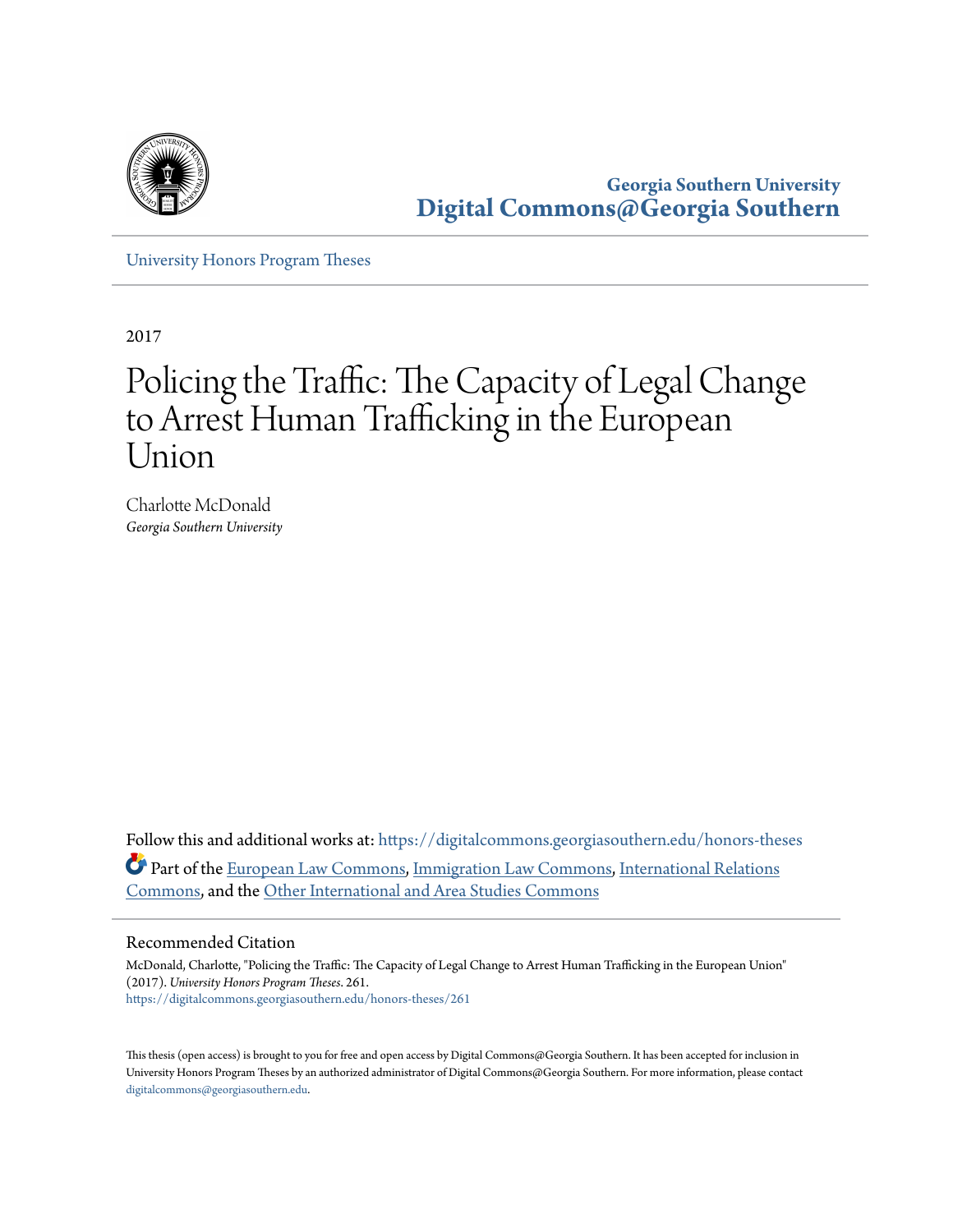## *Policing the Traffic: The Capacity of Legal Change to Arrest Human Trafficking in the European Union*

An Honors Thesis submitted in partial fulfillment of the requirements for Honors in

International Studies

By

## Charlotte McDonald

## Under the Mentorship of Dr. Maureen Stobb

#### Abstract

Intense violence in the Middle East continues to force millions of displaced people to immigrate to Europe. Governments tighten border controls to stem the influx, and desperate individuals fall victim to human traffickers. Though European Union members have made progress in developing a legal framework for combatting this evil, past attempts to coordinate national laws failed to address the growing need. Research is needed to understand the causes of success and failure in this endeavor. Through a comparative case study of three states from different parts of Europe- Germany, Hungary and Turkey- I examine the extent to which to adoption of the European Union's Council Framework Decision on Combating Human Trafficking in Human Beings of July 2002 is associated with change in law and in fact. In particular, I focus on the effect of each state's European Union membership status. The findings of this research not only aid scholars in understanding the capacity for legal change to address the crisis of human trafficking, but help policymakers in identifying political environments that foster better compliance with interstate human trafficking measures.

Thesis Mentor: \_\_\_\_\_\_\_\_\_\_\_\_\_\_\_\_\_\_\_\_\_

Dr. Maureen Stobb

Honors Director: \_\_\_\_\_\_\_\_\_\_\_\_\_\_\_\_\_\_\_\_\_

Dr. Steven Engel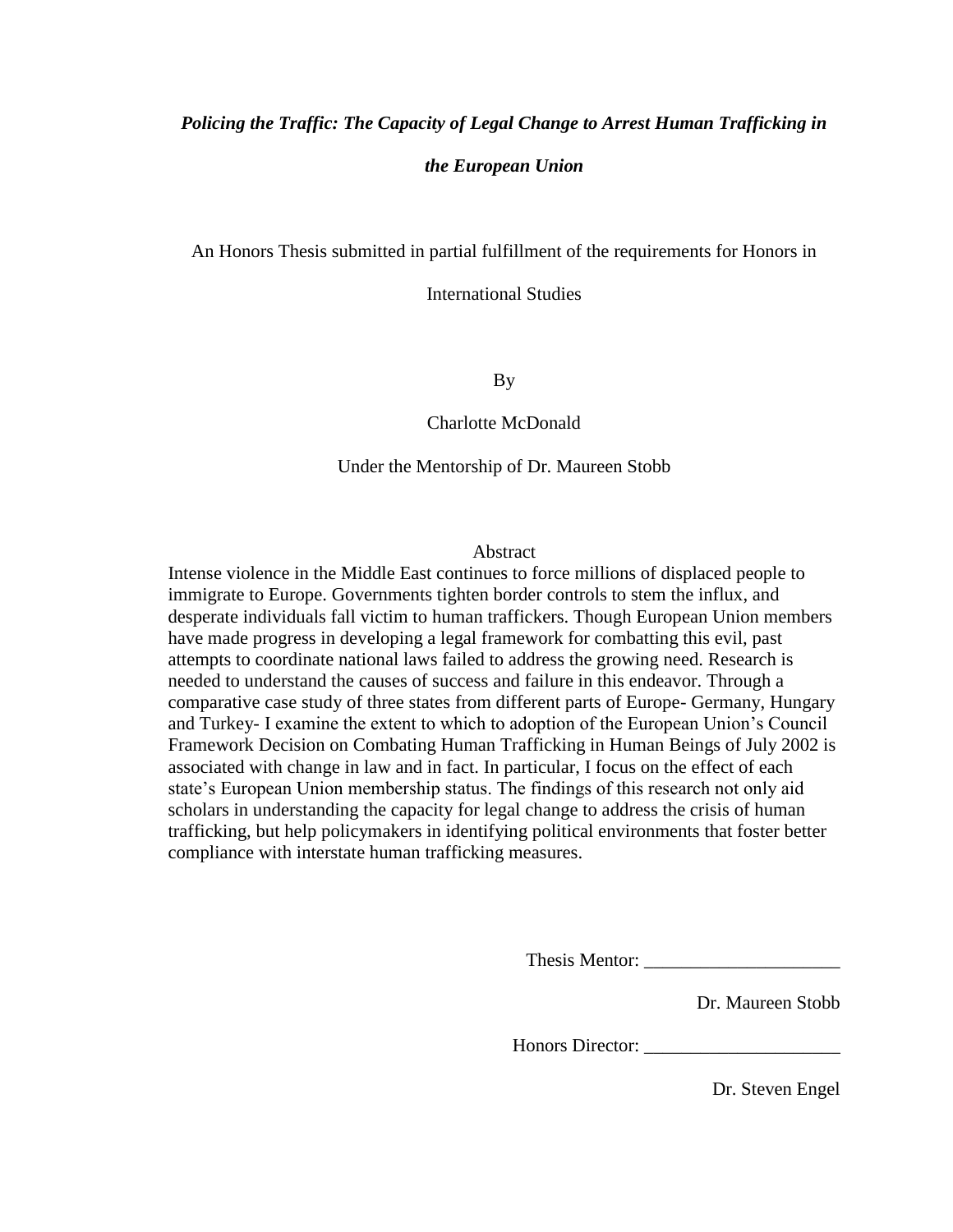## **Acknowledgements**

I would like to express my highest degree of gratitude to my mentor, and superstar, Dr. Maureen Stobb. Without her guidance through this long, and often overwhelming, process this paper would never have been completed. I would also like to thank Dr. Jamie Scalera, who always kept me on track and encouraged me through my many "my life is over" moments I experienced throughout the course of this project. Additionally, the support I received from the Department of Political Science and International Studies allowed me to do my best work by presenting me with so many amazing professors to utilize, as well as fund travel to conferences that greatly enhanced this experience for me. Finally, I would like to give a shout out to my amazing classmates that suffered with me and were always there to vent to (which was often laced with profanities). You guys are the realest.

Oh, and my family. You guys heard all of my complaints, and I'm pretty sure you still don't know what I researched. But that's okay, at least you pretended to care.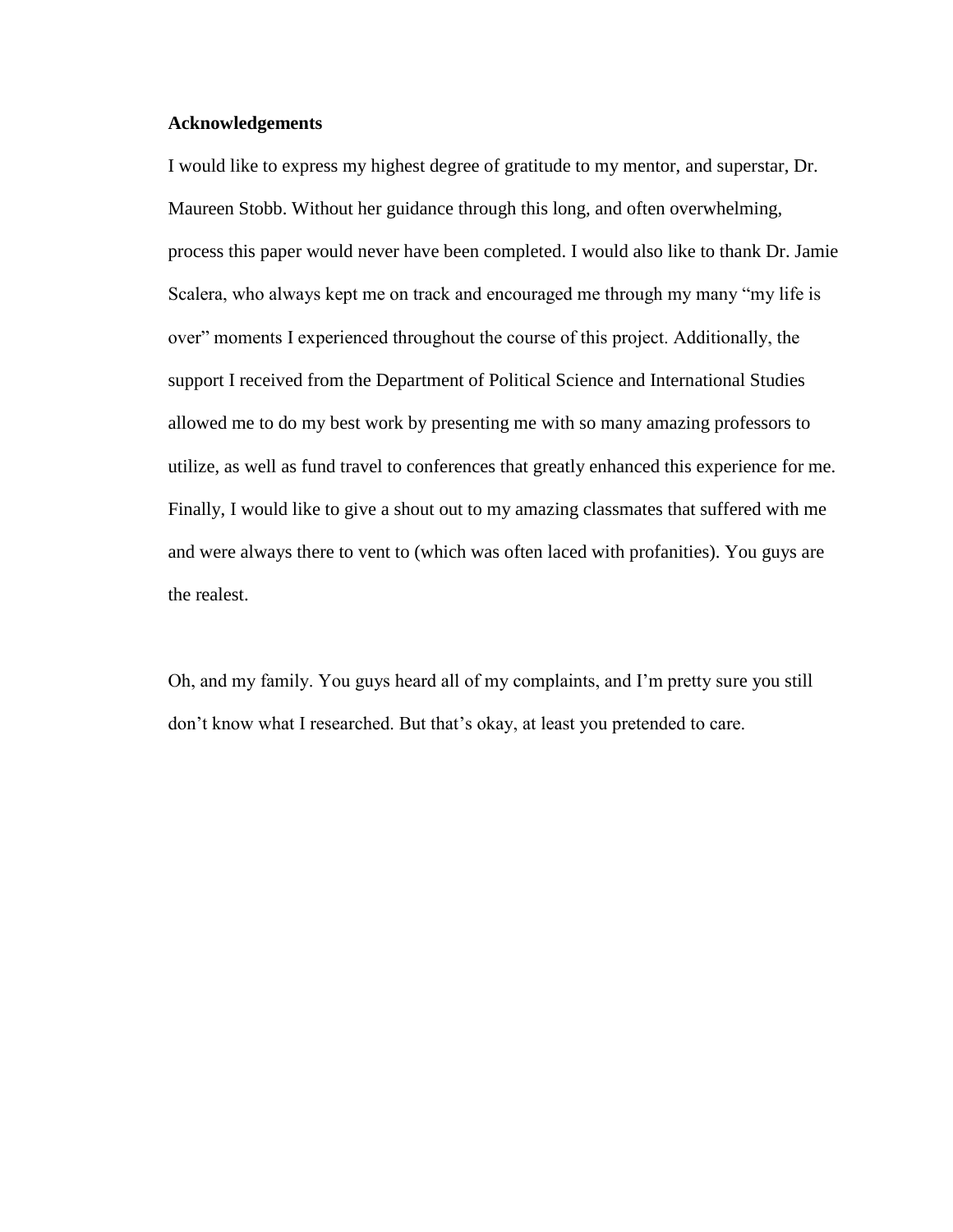## **Introduction**

The global community has recognized that human trafficking is a serious problem. States have responded with international and regional efforts at legal change. For example, the European Union adopted a Framework Decision on Combatting Trafficking in Human Beings in 2002, and amended it in 2011. European states' commitment to this effort has been tested, however, by the influx of migrants stemming from violence in the Middle East. In this paper, I argue that European Union membership status (member of the European Union, nonmember of the European Union, candidate for the European Union) and length of membership will impact states compliance with antitrafficking legislation in the face of the refugee crisis. In particular, nations that are longtime members of the European Union will decrease efforts to comply with anti-human trafficking legislation in response to legal change because, facing refugee pressures, they lack incentive.

Despite socialization and the resulting ease of implementation, the cost of victim protection will outweigh the costs of noncompliance. I focus on compliance with the Framework Decision, demonstrating this dynamic with a case study of Germany, a long term European Union member facing one of the highest rates of refugee arrival, Hungary, a new member with the highest per capita number of refugees, and Turkey, a candidate state that is both a source and destination country for refugees.

I find that, indeed, Germany reduced its efforts to comply with anti-trafficking legislation, particularly in the area of victim protection, in response to the growing migrant crisis. Hungary has attempted to bolster efforts to combat human trafficking since joining the European Union, but still faces large deficiencies in capacity. Turkey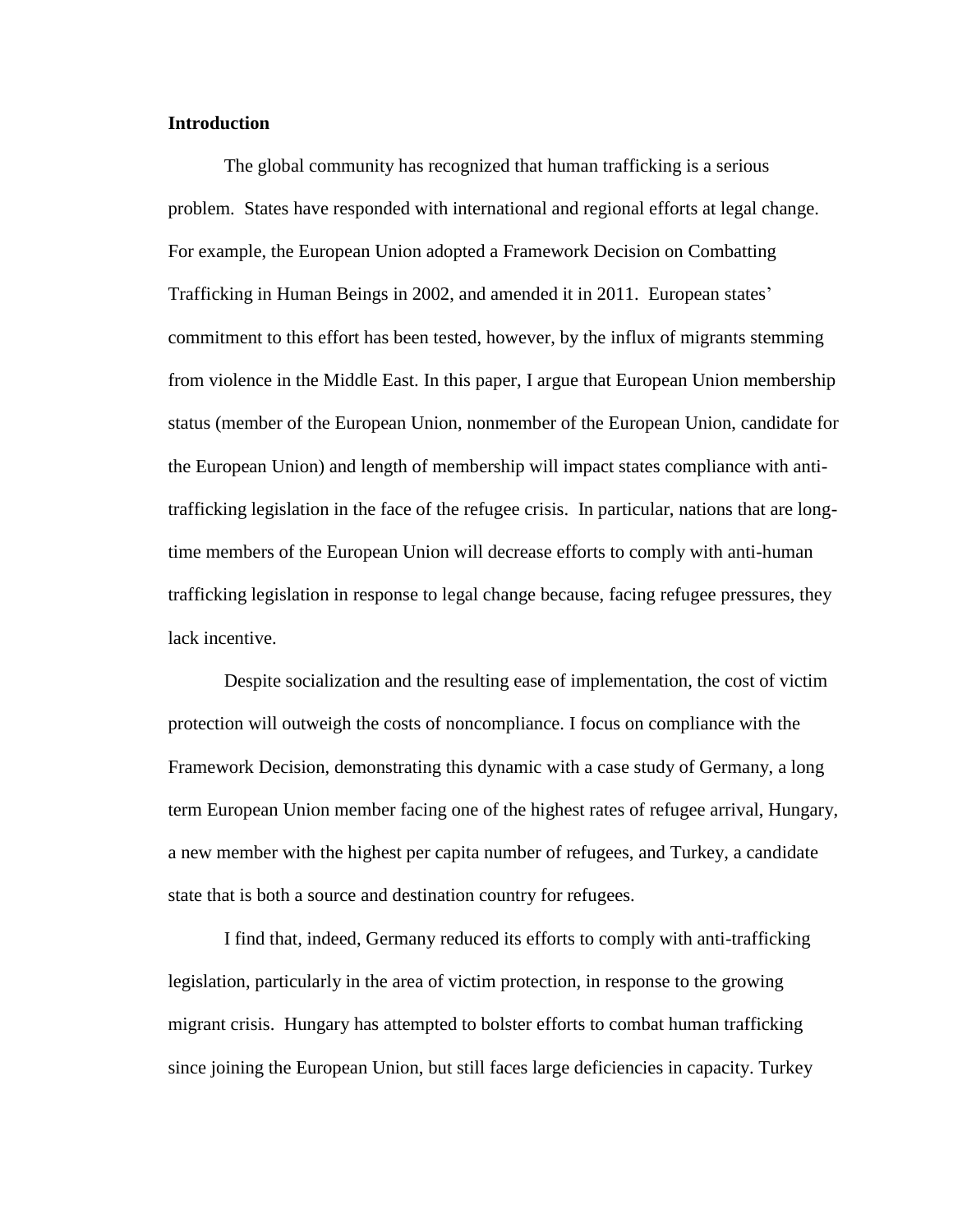has struggled the most implementing policy due to lack of capacity and huge migrant pressures and showed the lowest levels of compliance.

This research is important because the magnitude of the challenge posed by human trafficking, and the manner in which this problem is exacerbated by the refugee crisis. Human trafficking is ranked as the second largest international crime in the world and the fastest growing criminal industry, profiting more than \$32 billion per year (Atak & Simeon 2014). It affects all states in the world. In 1998, the International Criminal Court named trafficking in persons a crime against humanity (Atak & Simeon 2014). The United Nations considers it a top international priority (United Nations Office on Drugs and Crime).

Recently, Europe has seen a surge of both refugees and human trafficking. According to the United Nations Refugee Agency 135,711 people have reached Europe illegally since the start of 2016, and the majority of them are trafficking victims (UNHCR). The United Nations' Office on Drugs and Crimes identified 7,300 victims of human trafficking in Europe in 2006. Because only 1 in 20 victims of human trafficking are actually identified, the number is likely closer to 140,000 (UNHCR). Human trafficking is particularly difficult to combat because victims are seen as criminals; they break the law when they enter the host country illegally (Framework Decision 2002/629/JHA). This research will help scholars define political environments that foster the best compliance with international human trafficking legislation, enabling more effective efforts to combat this growing international crime.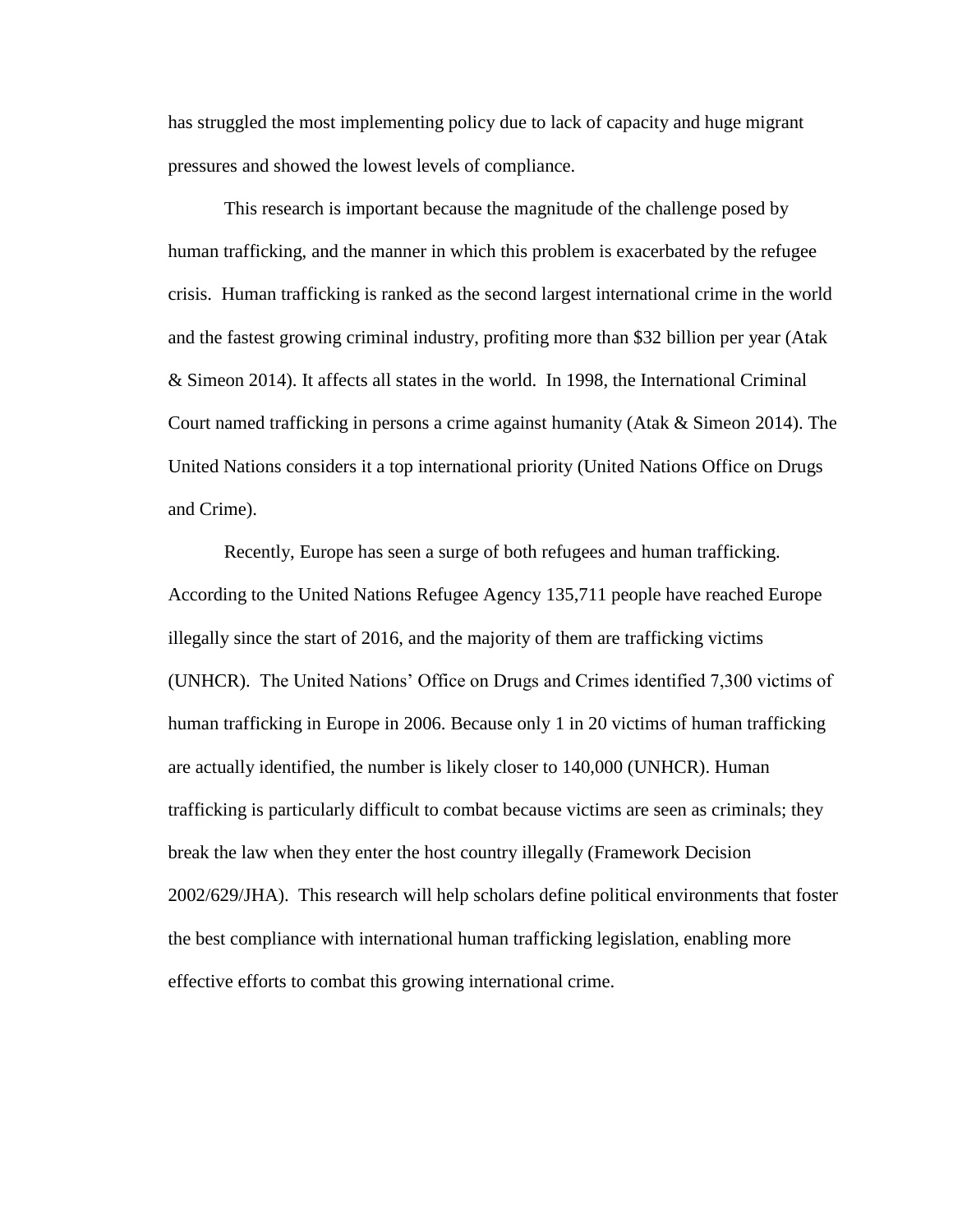#### **The European Union's Legislative Efforts to Combat Human Trafficking**

Many states recognize that a multilateral approach is needed to combat human trafficking. Therefore, intergovernmental organizations have crafted policy that member states are expected to implement domestically. Legislation tends to address three main issues: the prosecution of human traffickers; the prevention of future offenses, and the protection of victims. Prosecution involves the conviction of offenders and sentencing to significant prison sentences, generally greater than four years (Framework Decision 2002/629/JHA). Prevention efforts include: public awareness campaigns; support for nongovernmental organizations and partnerships between NGOS, police, and the government; and reductions in labor law penalties in sectors where trafficking is common (US Department of State). Victim protection involves rescue, rehabilitation, and reintegration. Governments must identify victims, prioritize victims' rights and safety, and provide victims with avenues to work legally, temporarily reside, or obtain citizenship in the country (US Department of State). Long-term rehabilitation and cooperation between police and NGOs are essential (US Department of State).

The European Union's 2002 Framework Decision on Combatting Trafficking in Human Beings (2002 Framework Decision) is one of the leading multilateral approaches to the problem. Legislative implementation of the Framework Decision began in 2002, with a standard of universal compliance by signing countries set for August 1, 2004. As stated in Article 43 of the Treaty on European Union and Article 9 of the Lisbon Treaty, all members of the European Union are subject to framework decisions. The EU gives member states autonomy in transposing all aspects of the 2002 Framework Decision. Yet members are expected to accept the definition of human trafficking in Article 1 of the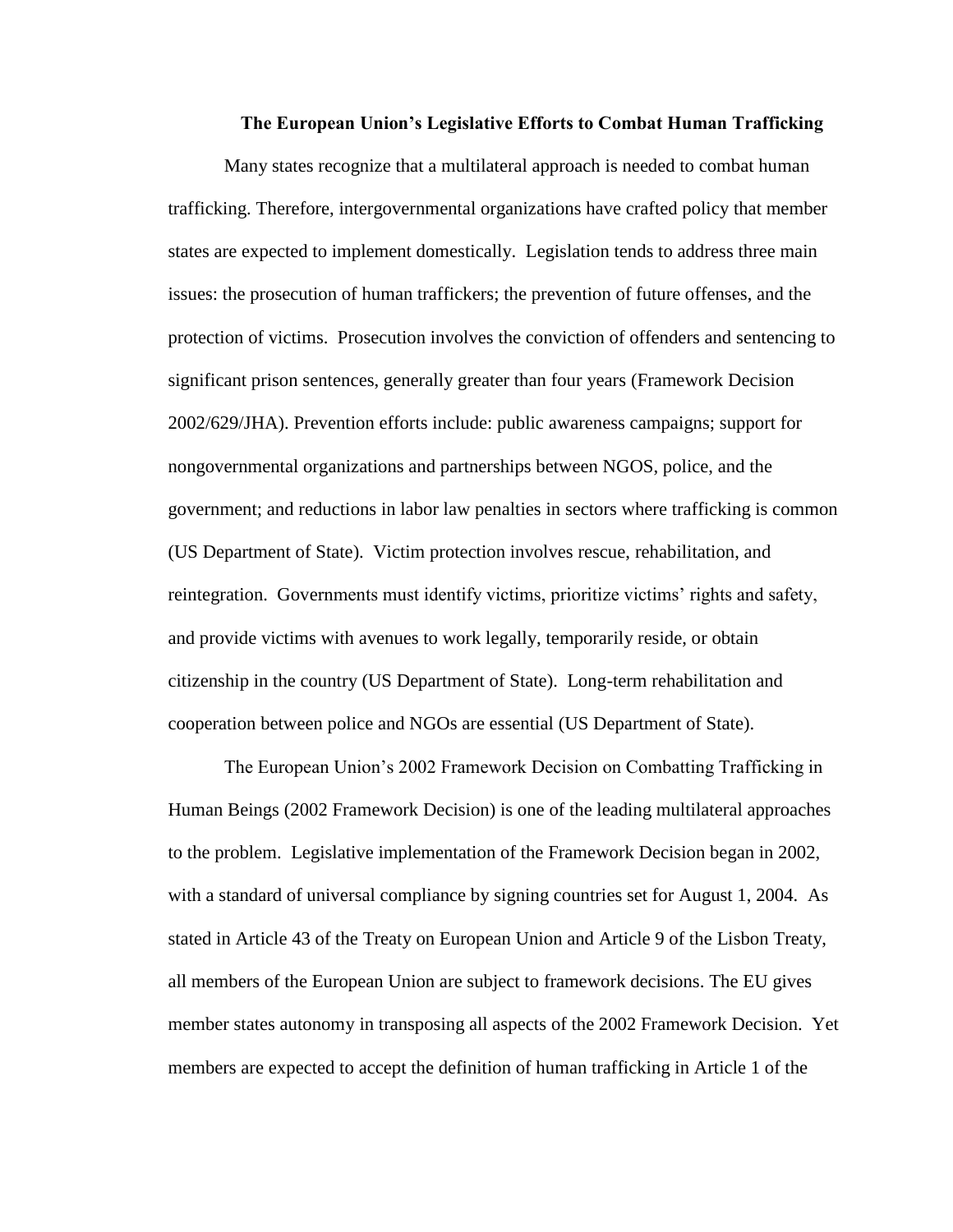Framework Decision. According to this definition, human trafficking involves trafficking in human beings for the purposes of labor or sexual exploitation. Punishable acts include: recruitment, transportation, transfer, harboring, exchange or transfer, or control over people for the purpose of exploitation of the victim's labor or services (including sexual services). The use of coercion, force, threat, deceit, fraud, or the abuse of authority must be a factor. Instigation, aiding, abetting, and attempt to commit these offenses are also crimes (Article 2). The acts are punishable if the offence deliberately endangers the life of the victim, the victim is particularly vulnerable, serious violence is employed, or the offense committed as part of a larger criminal enterprise (Article 3). Member states must ensure that the offenses are punishable to the proportionate level, with a maximum penalty of at least 8 years imprisonment (Articles 3, 4,5). Legal persons must also be punished with appropriate penalties, such as exclusion from public benefits (Article 4). States must establish jurisdiction over an offense if committed in their territory, the offender is a national or, in the case of a legal person, established in their territory (Article 6) (Framework Decision 2002/629/JHA).

The 2002 Framework Decision is relatively straightforward and thorough in establishing a basis for prosecution. Guidelines for the protection and assistance to victims are minimal, however. Article 6 also further states that children should be considered particularly vulnerable victims, adding that when the victim is a minor the member state should ensure appropriate assistance for his or her family (Framework Decision 2002/629/JHA). Primarily to address the need for victim protection, and following an international trend in this direction (UN Office on Drugs and Crime), the European Parliament and the Council of the European Union passed an amendment to the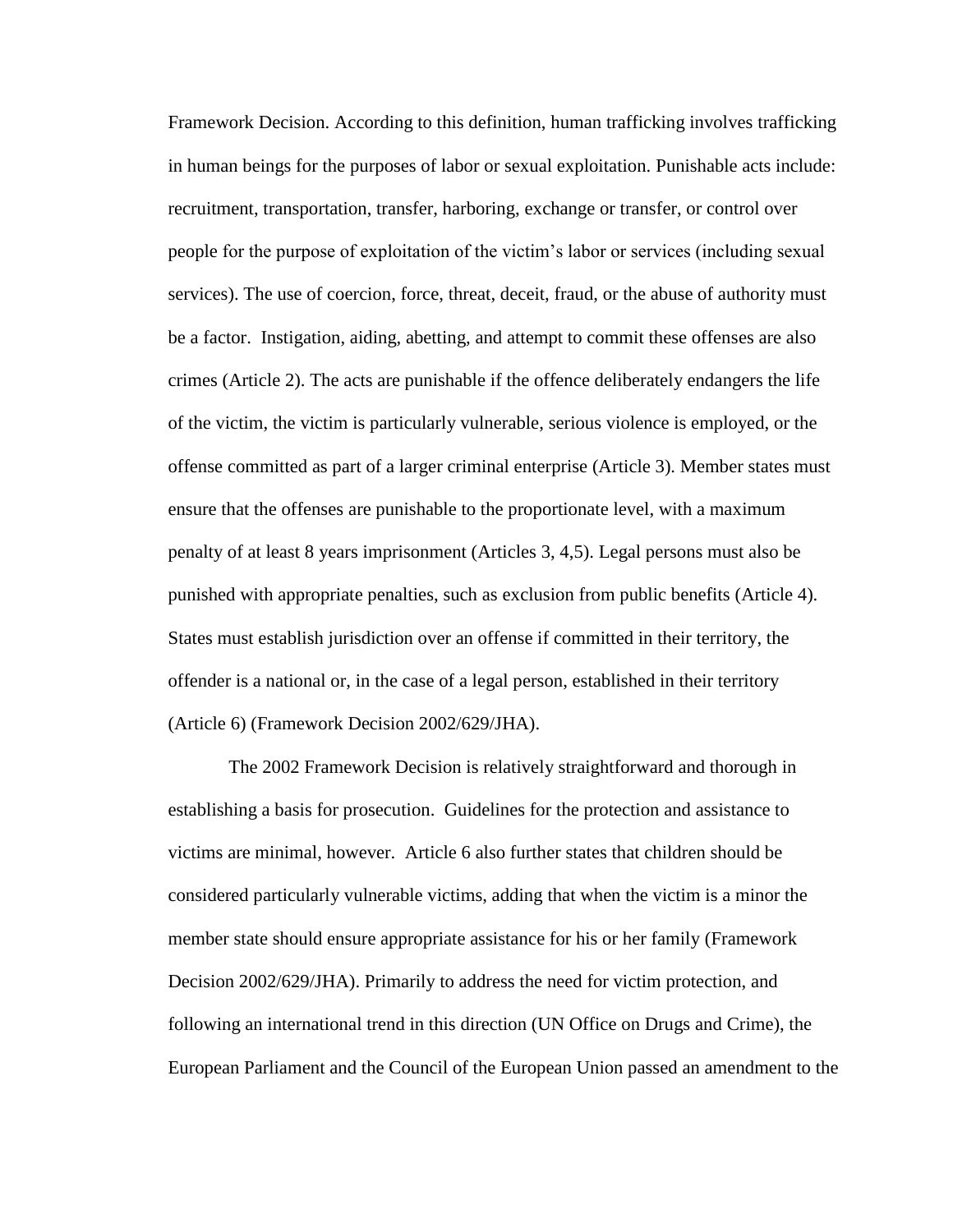Framework Decision in 2011, replacing the Council Framework Decision from 2002. Highlighting its emphasis, the 2011 Framework Decision is named: "Directive on preventing and combating trafficking in human beings and protecting its victims" (Directive 2011/36/EU). It calls for new initiatives taking a gender and children's rights approach to prevention, with an emphasis on protecting vulnerable persons and preventing discrimination. In addition, victims should be immune from prosecution for the use of false documents or punishments for crimes they took part in as part of their human trafficking experience. The focus should be on protecting their human rights, avoiding further victimization by accusing them of crimes, and encouraging them to act as witnesses against their perpetrators (Directive 2011/36/2011). The 2011 Framework Decision also added new criminal activities categorized as human trafficking,<sup>1</sup> increased penalties for offenders, drew attention to the differences between labor and sex trafficking, and called for the establishment of national monitoring systems (Directive 2011/36/EU).

The European Court of Justice (ECJ) interprets the meaning of framework decisions in an effort to spur uniform implementation in domestic laws. However, the ECJ has not laid down specific guidelines or principles for the interpretation of the Framework Decision (Lebeck 2007). Therefore, states have freedom in drafting their own legislation, and vary in compliance in terms of clarity of standards and effectiveness of implementation (Eriksson 2013). At the same time, research indicates that regional and international organizations have generally held states accountable for failure to comply

 $\overline{a}$ 

<sup>&</sup>lt;sup>1</sup> Additional offenses include: forced begging; exploitation of a person to commit crimes such as pickpocketing, shop-lifting, drug trafficking; and trafficking human beings for the purpose of removal of organs, illegal adoption, or forced marriage.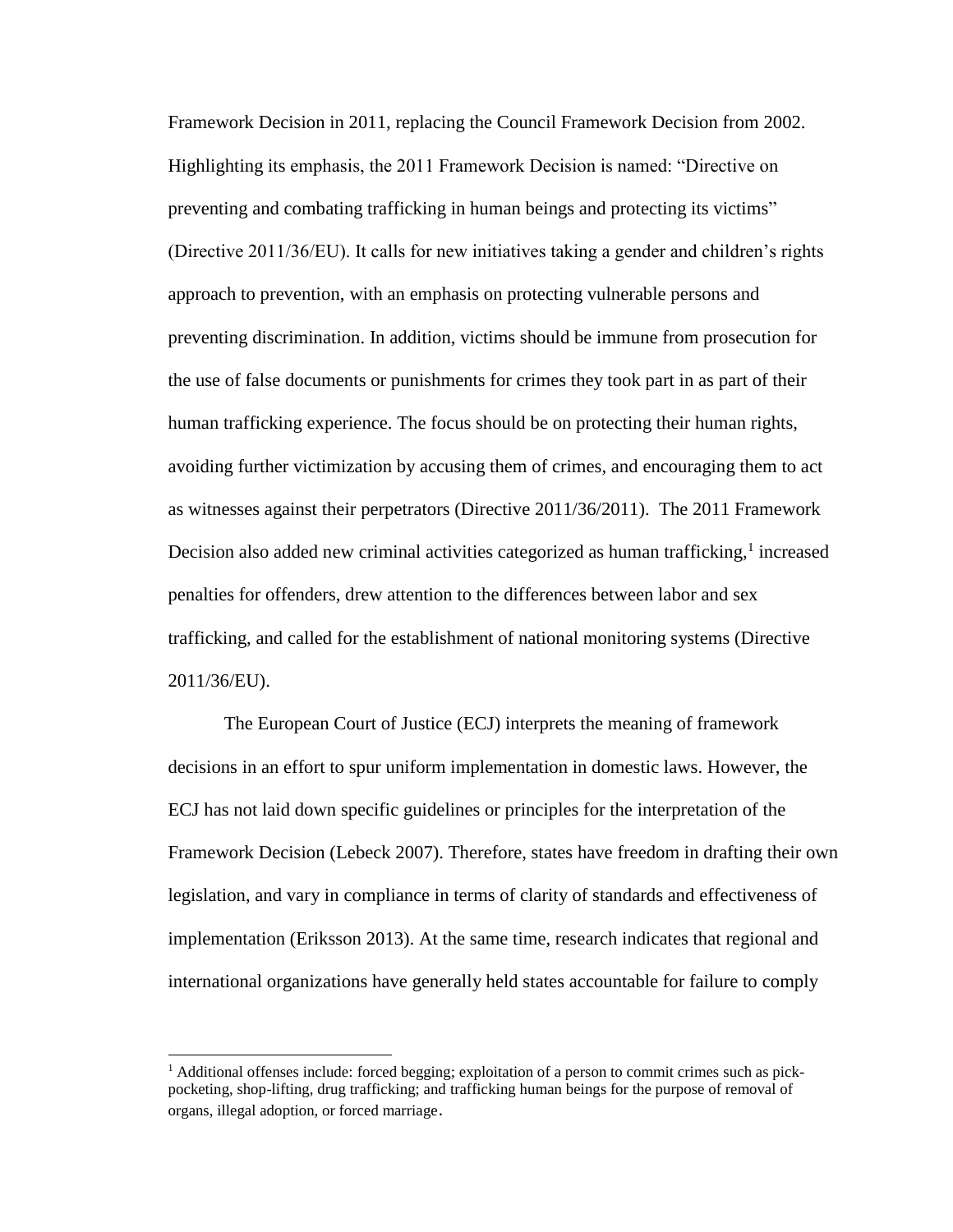(Eriksson 2013). I therefore expect that European Union members have an incentive to implement the Framework Decisions of 2002 and 2011.

#### **Rethinking Legislative Change in the Midst of a Refugee Crisis**

Although European states have incentives to comply with the Framework Decisions, they also face tremendous pressure stemming from the recent refugee crisis in the region. Many European states have revised their anti-trafficking legislation to criminalize trafficking victims (Beale & Sterck 2015), and made it more difficult for individuals to obtain refugee status (Atak  $&$  Simeon 2014). EU states have responded with higher levels of prosecution, but not prevention and protection (Beale & Sterck, 2015). The human trafficking legislation has become highly security focused, with an emphasis on preventing terrorism instead of victim protection (Beale  $&$  Sterck 2015). Beale and Sterck's quantitative work found that European Union immigration legislation has an abnormally high level words such as "Al-Qaeda", "attack", "bomb", "emergency", and "enemy." The prevailing approach focuses on law enforcement, and limiting irregular migration (Krieg 2009). As human trafficking increases exponentially during the refugee crisis, variations in domestic laws cause tension in an already hostile situation (Hasani 2015). A balanced, all-inclusive immigration policy is required for the European Union to better monitor and implement legislation in individual states (Orlowska 2011). A member state's failure to comply with regional standards for victim protection is an issue for regional organizations, such as the European Union, and intervention is needed to induce compliance.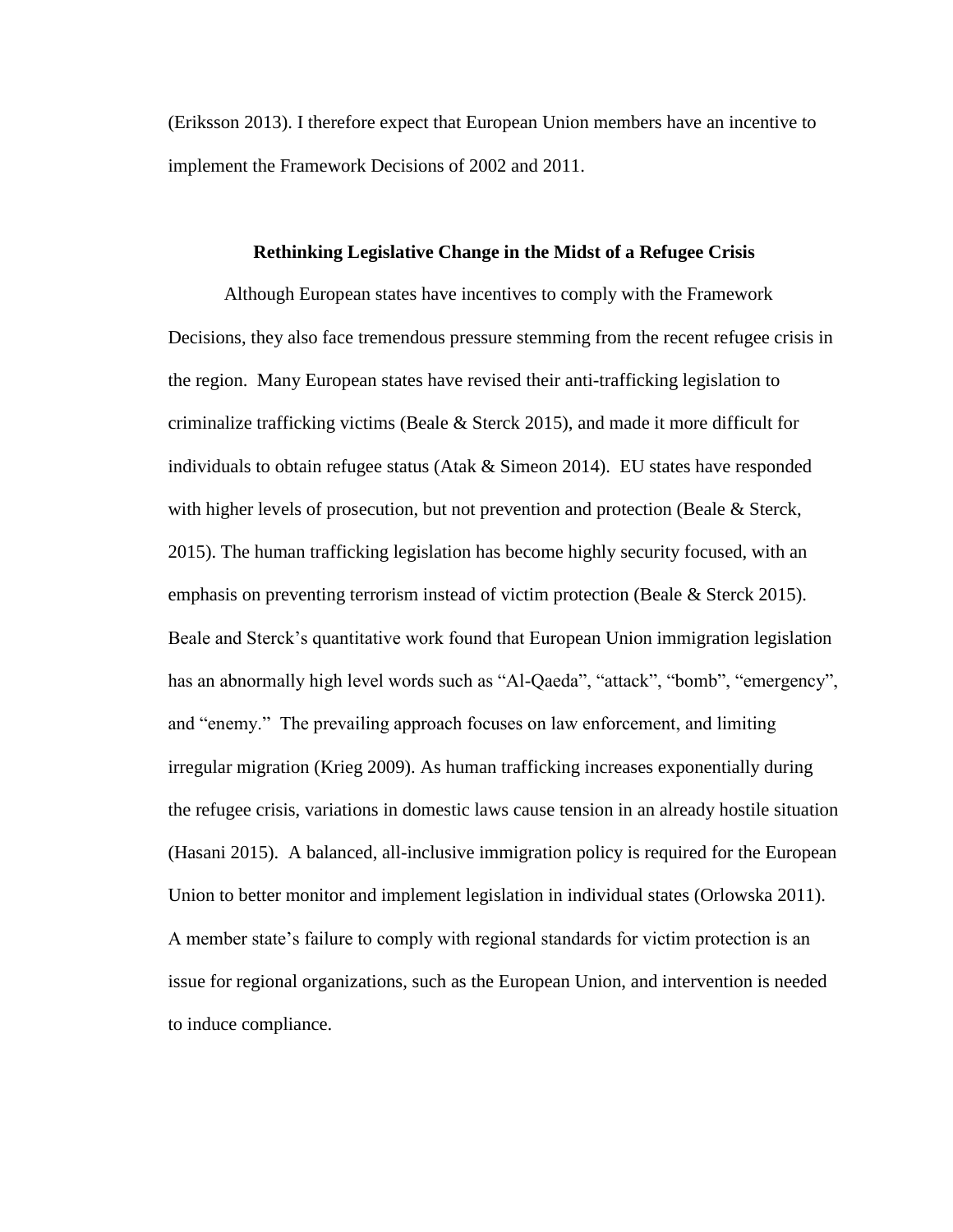#### **Theoretical Approach to the Impact of European Union Status in the Face of Crisis**

Scholars theorize two main explanations for compliance with regional and international agreements: the rational actor and the socialization or norm-based approaches (Keith 2010). According to the rational actor approach, states comply with multilateral agreements only when the benefits exceed the costs (Hathaway 2005). Examples of costs include damage to the state's reputation and denial of aid in the global community; and accountability through domestic political institutions (Keith 2010; Hathaway 2002; Simmons 2009). Followers of this approach generally conclude that states will ignore their agreements when compliance conflicts with their interests (Waltz 1979). In contrast, adherents of the socialization approach contend that socialization in international norms drives compliance (Keith 2010). Some of these scholars argue that states, particularly newer and smaller states, comply because they have been socialized to believe that the required behavior is linked to legitimacy in the world polity (Wotopika and Ramirez 2007; Goodman and Jinks 2004). Others maintain that states internalize norms, and feel the pull from obligation to obedience (Chayes and Chayes 1993). They may fail to comply because they lack the capacity to do so (Chayes and Chayes 1993; Cole 2015).

A study of the compliance by European Union states with regional agreements found support for all three of these approaches (Börzel, Hofmann, Panke, and Sprungk 2010). Global ties, such as membership in an intergovernmental organization like the European Union, have been shown to improve the likelihood of compliance with human trafficking agreements, particularly in the less defined areas of prevention and prosecution (Yoo and Boyle, 2015). Eastern European countries, which face capacity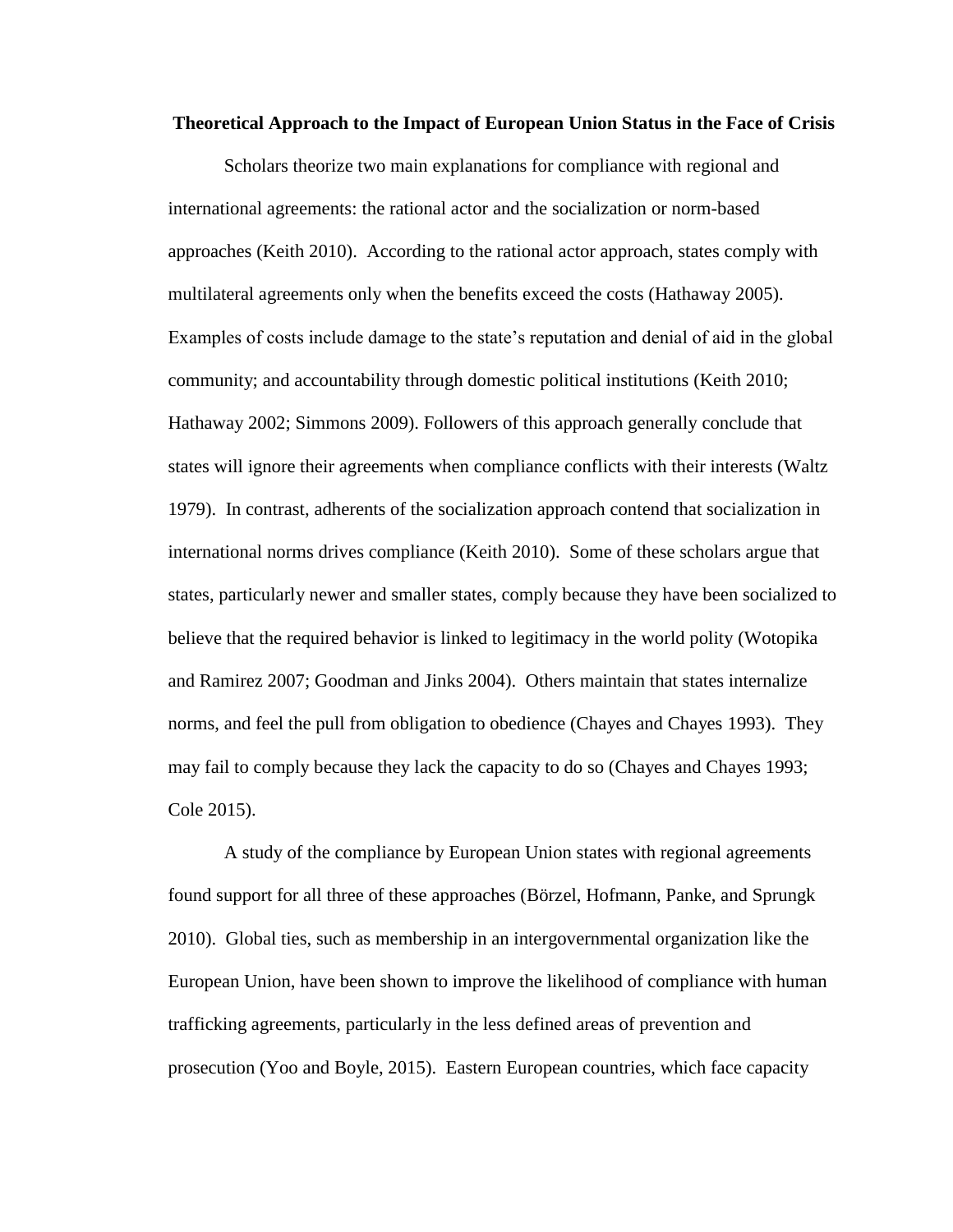problems, that are members of the European Union comply better with prosecution demands (Yoo and Boyle, 2015). Therefore, I expect that socialization will push EU states toward compliance. At the same time, states will calculate the costs and benefits of adhering to their commitments. A powerful state that can bear financial sanctions and possible negative judicial decisions by the European Court of Justice will be more willing to violate the agreement when the cost of compliance becomes too high (Börzel et al., 2010). Established states, facing the burdens stemming from the refugee crisis, may find the costs of noncompliance are not high enough to deter violation.

Drawing on this theoretical foundation, I make the following prediction:

I contend that Membership status- member of the European Union (EU), nonmember of the European Union, candidate for the European Union- as well as length of membership in the European Union, influences the level of compliance with the European Union's Council Framework Decision on Combating Trafficking in Human Beings. I base this argument on several grounds. First, all European Union member states fall under the scope of European Union framework decisions as stated in Article 34 of the Treaty on the European Union and Article 9 of the Lisbon Treaty. These decisions require member states to achieve particular results without dictating the means of achieving that result. For instance, for the Framework Decision on Combating Trafficking in Human Beings member states "must punish any form of recruitment, transportation, transfer or harbouring of a person who has been deprived of his/her fundamental rights." However, the framework decision leaves the methods in which member states punish the crime up to the individual member state (Framework Decision 2002/629/JHA, pg. 2).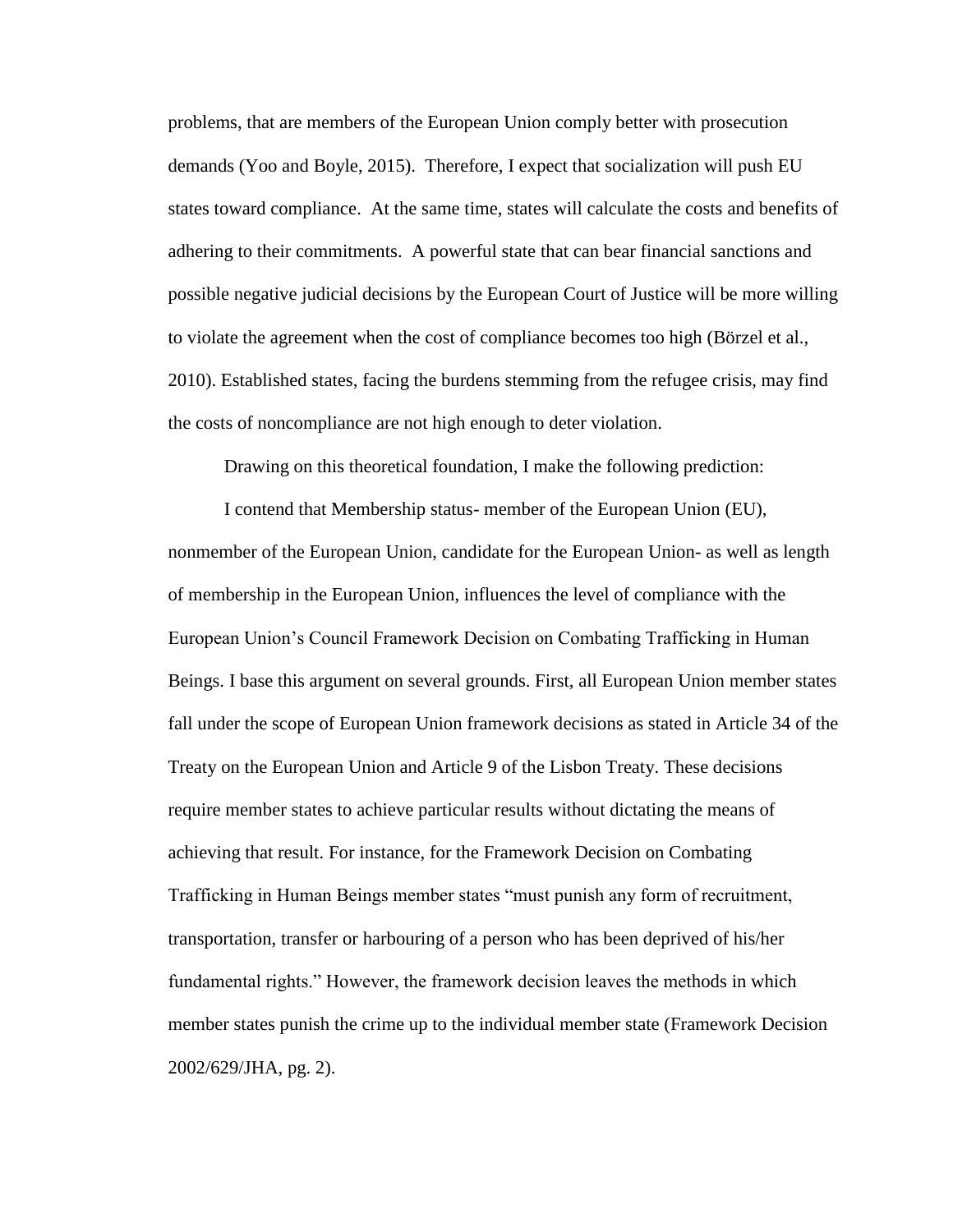Second, the European Court of Justice (ECJ) holds jurisdiction to interpret the meaning of framework decisions in an effort to create a trend of more uniform implementation in domestic laws. However, the ECJ has not laid down clear guidelines or principles for the interpretation of framework decisions into domestic law (Lebeck, 2007). For example, the Framework Decision to Combat Trafficking in Human Beings has no specific interpretation guidelines for member states. This causes high levels of variance in implementation and compliance with these directives and is especially true in criminal matters. In order to counter this trend, the ECJ has increasingly promoted institutional logic over that of constitutional choices of member states. This poses dangers for the legitimacy of member states because as they interpret framework decisions into domestic laws the ECJ can easily restrict these choices, even though they gave them the sovereignty to do so in the first place (Lebeck, 2007).

Socialization, Enforcement, and Capacity approaches all play an important role in a state's level of compliance to international law.

1. Socialization consists of specific guidelines to states about how they should behave in the international system. The socialization approach asserts that states comply out of the belief that an international system, such as the EU, should be obeyed, rather than compliance with the law suiting their own selfinterests (Börzel et al., 2010). This is particularly true for the European Union's laws because of the supremacy and directness of the EU. Socialization theorists believe that compliance based on socialization legitimizes small states in the international arena.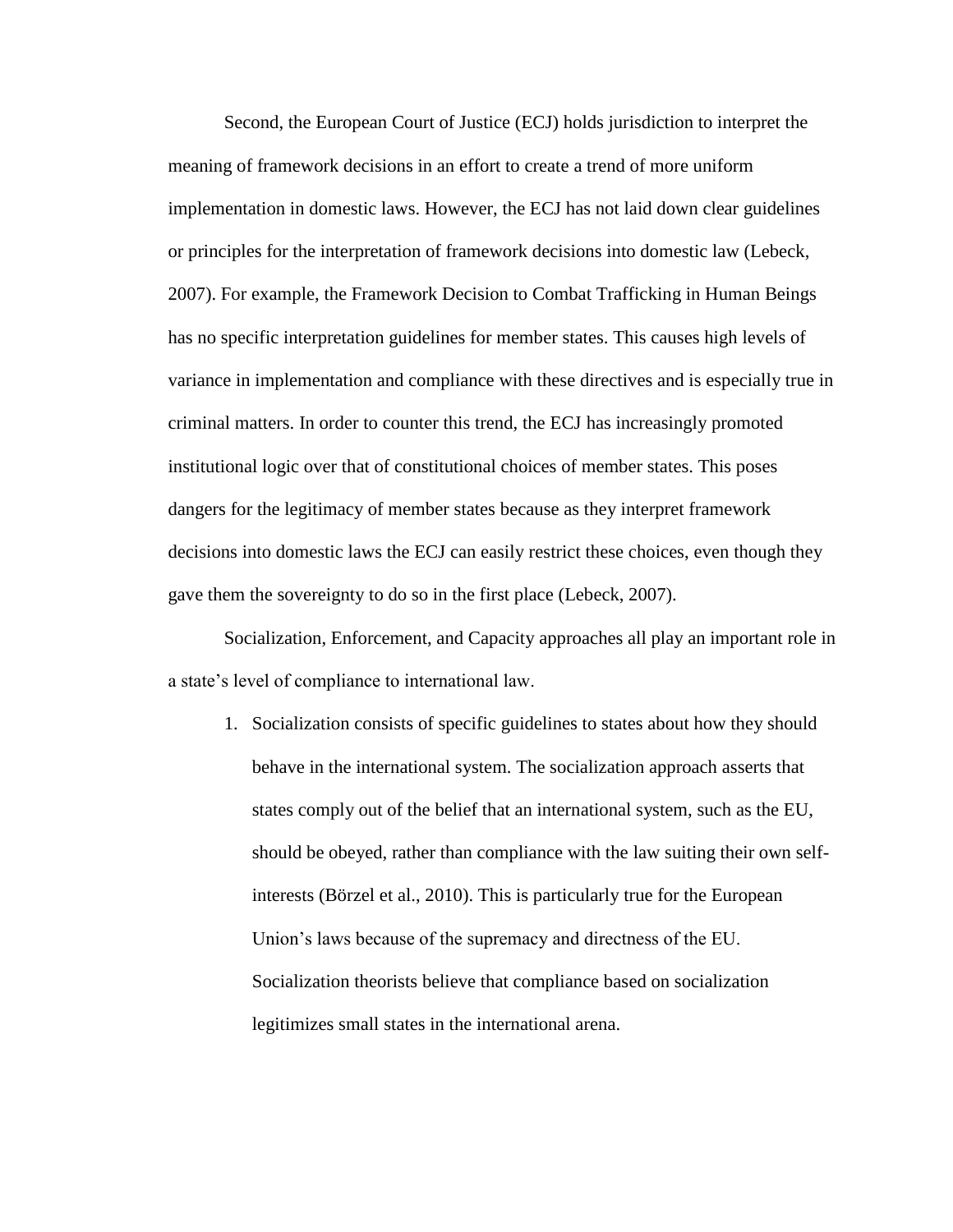- 2. Enforcement school of thought assumes that states choose to violate international law because the cost of compliance is considered too high. There is a positive relation between the power of a state and its noncompliance record. Powerful states can bear the financial sanctions and possible judicial procedure before the European Court of Justice, while weaker states cannot (Börzel et al., 2010). Therefore, powerful states can be much more resistant to international law and often fall into this school of thought.
- 3. Capacity theorists believe noncompliance in involuntary. States may be willing to comply with international law, but cannot because of lacking or insufficient state capabilities, ambiguous definitions of norms, and/or inadequate timetables (Börzel et al., 2010). Noncompliance to treaties must be looked at as deviant rather than expected behavior (Chayes & Chayes, 1993).

I argue that socialization is the driving factor for members of intergovernmental organizations as they look to inherit and disseminate norms and values, including legislation, of that intergovernmental organization. Additionally, I argue that the benefits that member states receive for sacrificing sovereignty are enough to ensure compliance with international laws. While on the contrary, costs are not high enough for established member states to be deterred from noncompliance.

I argue that all three of these compliance theories drive the states, with different membership statuses, in my case study to comply.

#### **Data and Methodology**

Through a qualitative case study of United States State Department Trafficking in Persons Reports under the Office to Monitor and Combat Trafficking in Persons, the 3P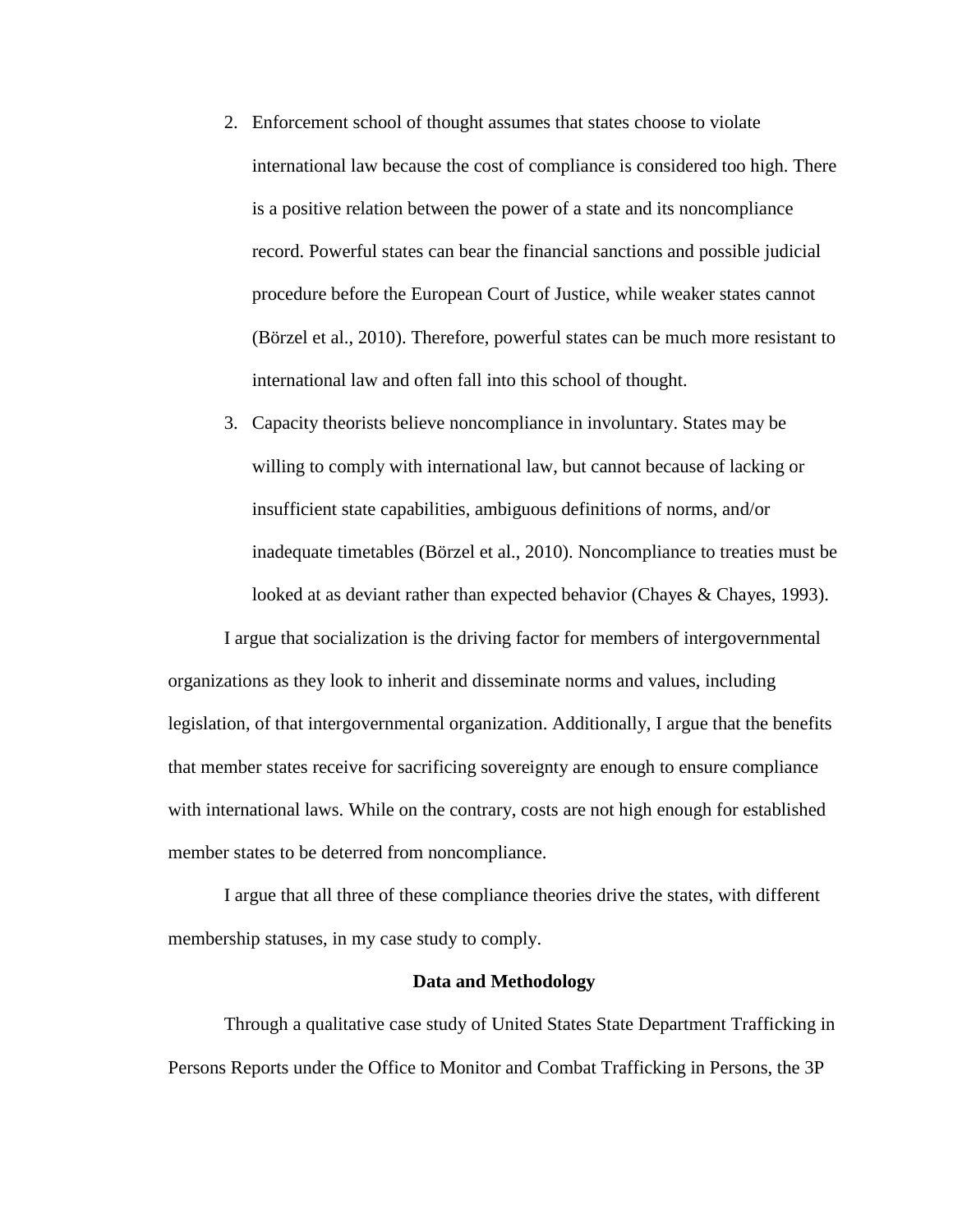anti-trafficking index (Cho, Dreher, and Neumayer 2015), as well as domestic German, Hungarian, and Turkish law, I study the level of compliance with the European Union's Council Framework Decision on Combating Trafficking in Human Beings. I also examine political and economic control variables such GDP per capita, Control of Corruption, and level of democracy for effects on compliance. Additionally, I examine refugee and asylum data for the impact of these pressures on compliance.

I argue that all three of these compliance theories drive the states, with different membership statuses, in my case study to comply. Specifically;

H1: Newer members of the European Union or states seeking membership will comply - with international human trafficking treaties.

H2: Socialization is the driving factor for new or candidate members of intergovernmental organizations as they look to inherit and disseminate norms and values, including legislation, of that intergovernmental organization.

Newer members of the European Union or states seeking membership into the European Union are more likely to comply with regional and international human trafficking treaties, because they want to further promote their case for membership. A higher level of compliance, measured by a Tier 1 ranking by the United States Department of State, a three or above on the 3P anti-trafficking index, as well as domestic initiatives, will show a willingness to work with the international community and help candidate countries appear more progressive in their international political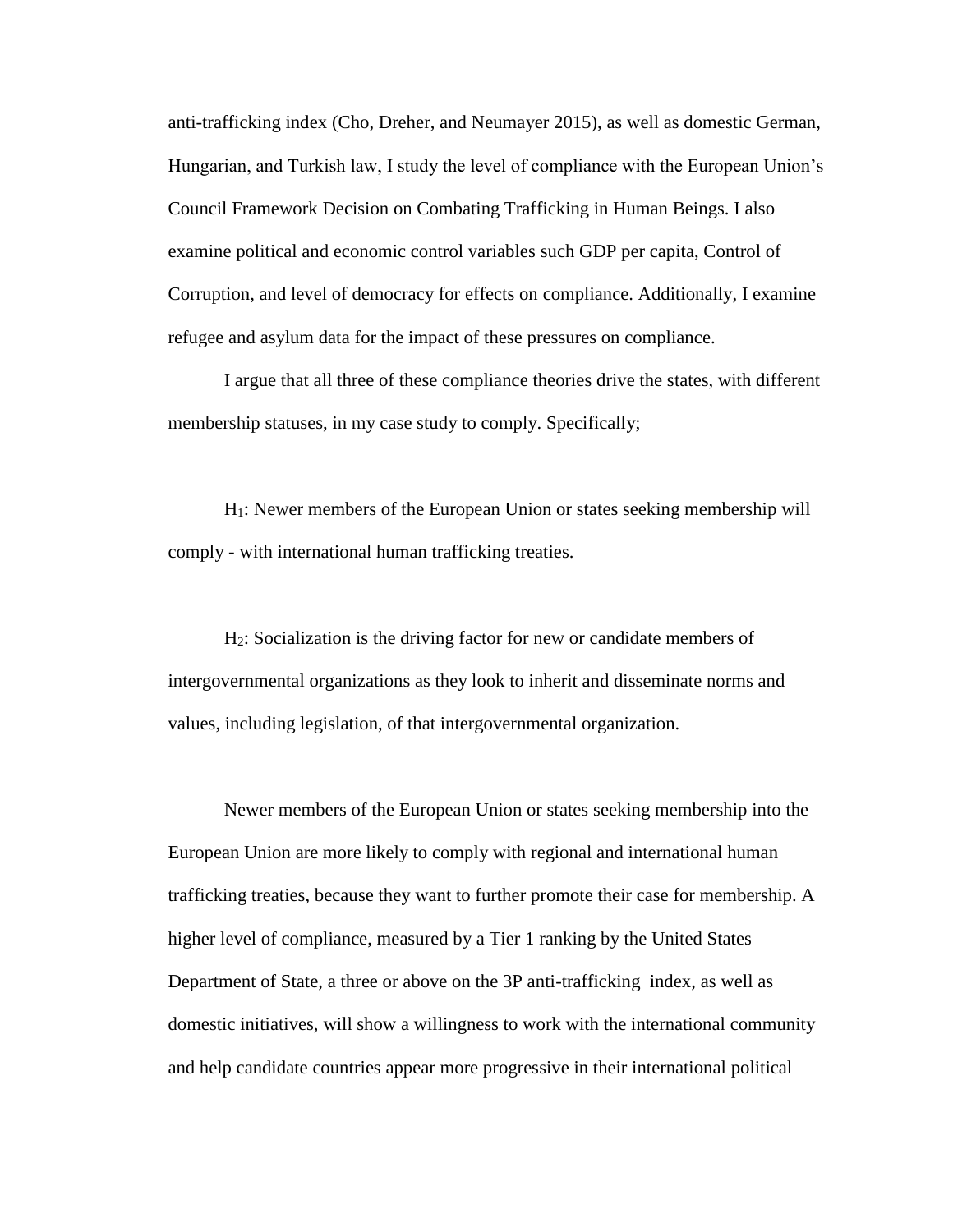decisions. Compliance with regional and international treaties will legitimize their country and advance their position in the European Union. These trends will be seen with my cases Hungary and Turkey.

H3: When new or candidate states do not comply it is most likely due to a lack of capacity, in the form of government resources or hindering bureaucracy.

I expect that the cases of Turkey and Hungary, states that have fewer resources that Germany, will support this hypothesis. For example, Turkey and Hungary may have a smaller police force, less control over their borders, or a sluggish judicial system.

H4: More powerful states in the international organization will comply less because they can bear the sanctions associated with noncompliance and no longer need the incentives offered to comply.

I expect to find support for this hypothesis in my case study of Germany, an established, more powerful, member state. If Germany fails to comply with European Union law, it is most likely because leaders have weighed the costs and benefits and decided the benefits of noncompliance are higher than the costs. To be in this position, a country must have a high level of bargaining power and/or resources so that the costs, most likely sanctions, are a non-deterrent for international law compliance.

In sum, I argue that newer members of the European Union or states seeking membership into the European Union are more likely to comply with regional and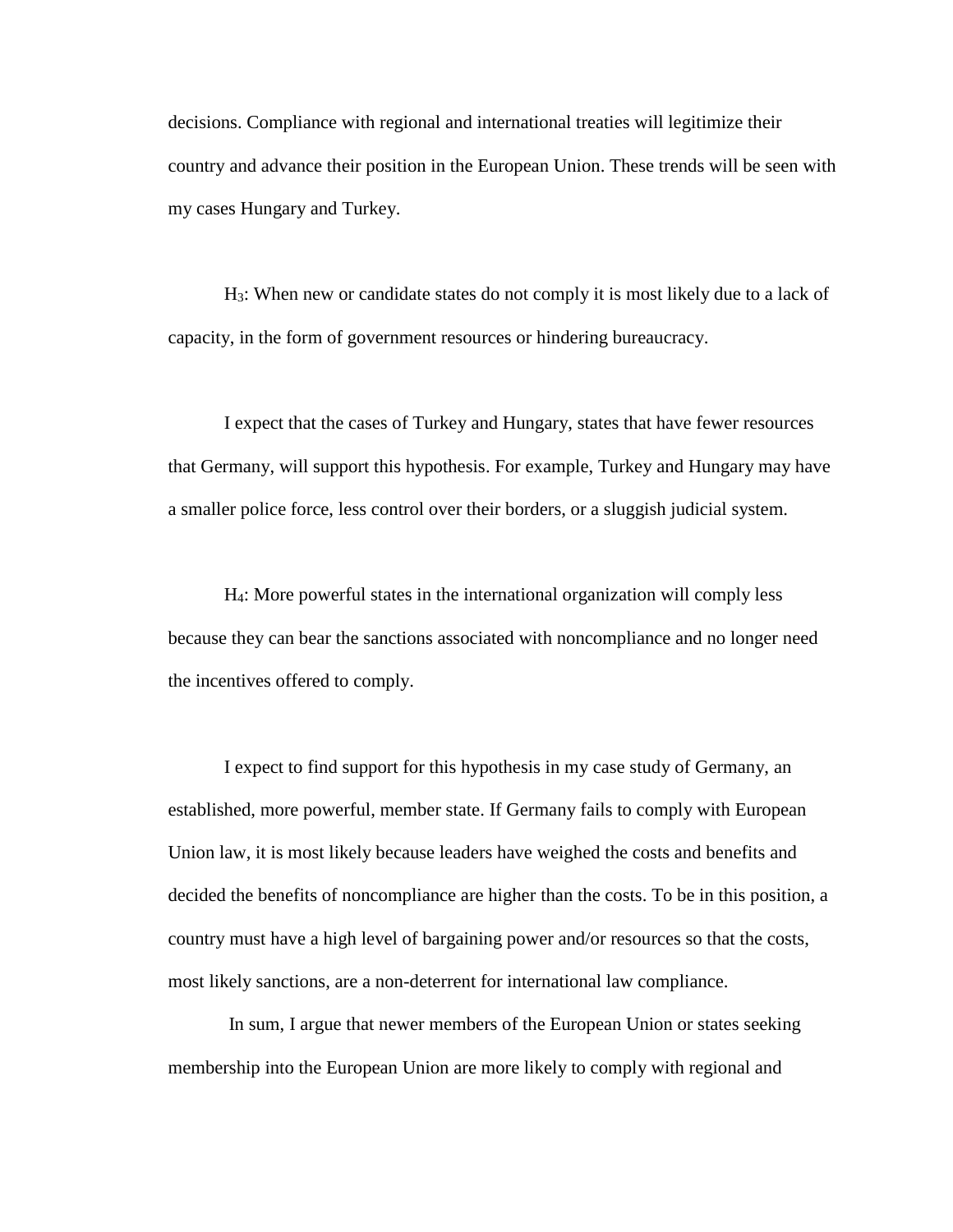international human trafficking treaties, because they want to further promote their case for membership. A higher level of compliance will show a willingness to work with the international community and help candidate countries appear more progressive in their international political decisions. These new, or candidate, member states are concerned mainly about increasing their image in the international arena, in this case the European Union. Compliance with regional and international treaties will legitimize their country and advance their position in the European Union.

I gathered the data and information from sources such as World Bank, Eurostat, United States Department of State Reports, United Nations Office on Drugs and other Crimes reports, and the 3P database published by Cho, Dreher, and Neumeyer (2014). I looked for trends in member versus non-member states to the European Union. Specifically, I looked for the specific mechanism by which membership in the European Union affects the level of compliance.

#### **Dependent Variables**

#### *US State Department Reports*

The main watchdog of compliance to human trafficking treaties around the world is the United States Department of State. Through the US State Department Trafficking in Persons Reports we measure compliance with the 3Ps of human trafficking, prosecution of offenders, prevention of the crime, and protection of the victims, with my main focus on protection efforts. I look at shifts in Germany's, Hungary's, and Turkey's rankings through the scale and anecdotes of the reports before the Framework Decision of 2002, after the decision was implemented but before the 2011 amendment, and then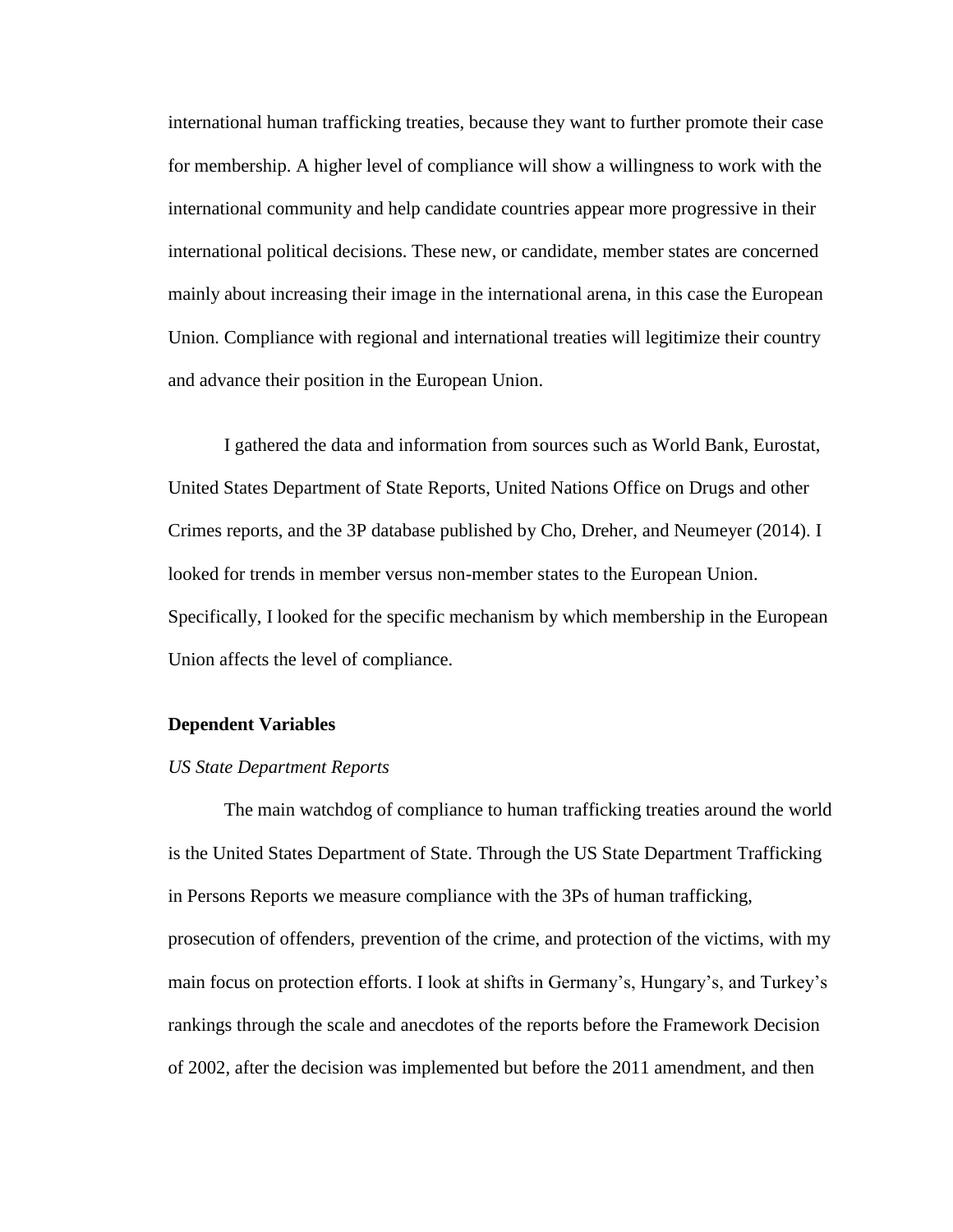after the amendment of 2011. Additionally, I compound these reports with domestic criminal codes, which allow me to see how the law actually shifted and not just compliance. I examine how the international legislation has been implemented into domestic laws as well as how the state actually complies with these laws in practice through prosecution of offenders, prevention of the crime, and protection of the victims, with a centralized focus on protection of victims.

The United States Department of State released their first Trafficking in Persons Report in 2001, before the European Union drafted the 2002 Council Framework Decision on Combating Trafficking in Human Beings, and continues to release reports annually. It catalogs and ranks countries based on their anti-human trafficking efforts the previous year. The Trafficking in Persons Report (TIP) has four tiers of compliance to anti-human trafficking efforts. These tiers are, in decreasing order of compliance, Tier 1, Tier 2, Tier 2 Watch List, Tier 3.

Tier 1 includes countries whose governments fully meet the Trafficking Victims Protection Act's (TVPA) minimum standards. This ranking does not mean a country has no human trafficking problem, rather that the country is actively pursuing efforts to combat it. Tier 2 includes countries whose governments do not fully meet the TVPA's minimum standards, but they are making significant progress and efforts to meet the standards. Tier 2 Watch List includes countries whose governments do not fully meet the TVPA's minimum standards, but are making significant progress and efforts to do so. This is further defined as;

> a) the absolute number of victims of severe forms of trafficking is very significant or is increasing;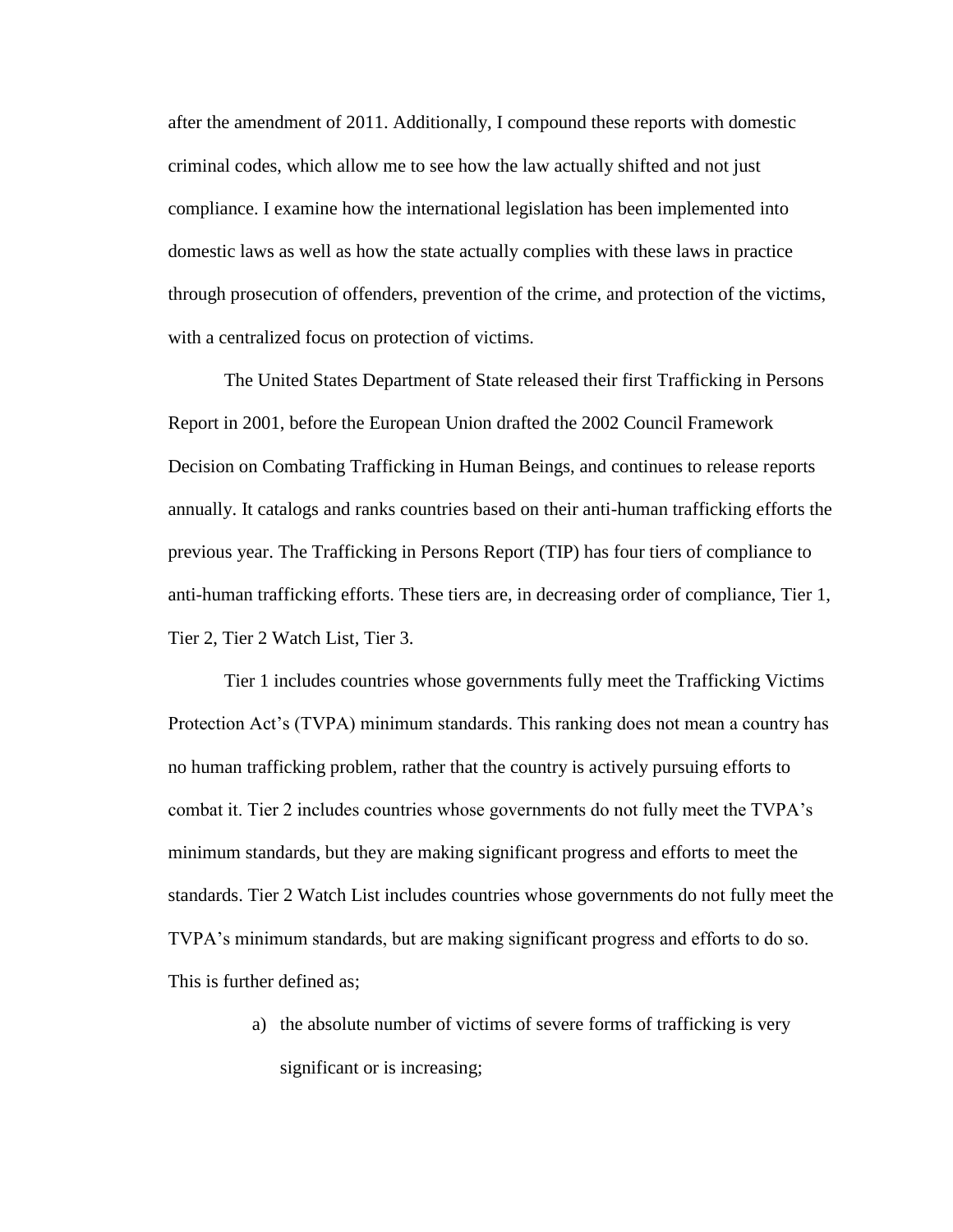- b) there is a failure to provide evidence of increasing efforts to combat severe forms of trafficking in persons from the previous year, including increased investigations, prosecutions, and convictions of trafficking crimes, increased assistance to victims, and decreasing evidence of complicity in severe forms of trafficking by government officials;
- c) the determination that a country is making significant efforts to meet the minimum standards was based on commitments by the country to take additional future steps over the next year. Tier 3 includes countries whose governments do not fully meet the minimum standards and are not making significant efforts to do so. (United States Department of State, 2001).

## *"3P" Anti-Trafficking Policy Index*

In addition to the US State Department Reports, I examine Cho, Dreher, and Neumayer's (2011) "3P" Anti-Trafficking Policy Index. This index measures compliance with prosecution, prevention, and protection in human trafficking by country. They evaluate seven areas, such as: the implementation of campaigns for anti-trafficking awareness; training government and military officials (including peace keepers); facilitating information exchange among relevant authorities; monitoring borders, train stations, airports, etc.; adopting national action plans to combat trafficking in persons; promoting cooperation with non-governmental organizations (NGOs) and international organizations; facilitating cooperation with other governments. The index ranks countries on a 1-5 scale, 1 being no compliance and 5 being full compliance. There is also an aggregate score of 3-15, with 3 being no compliance and 15 being full compliance, when combining all three areas of prosecution, prevention, and protection.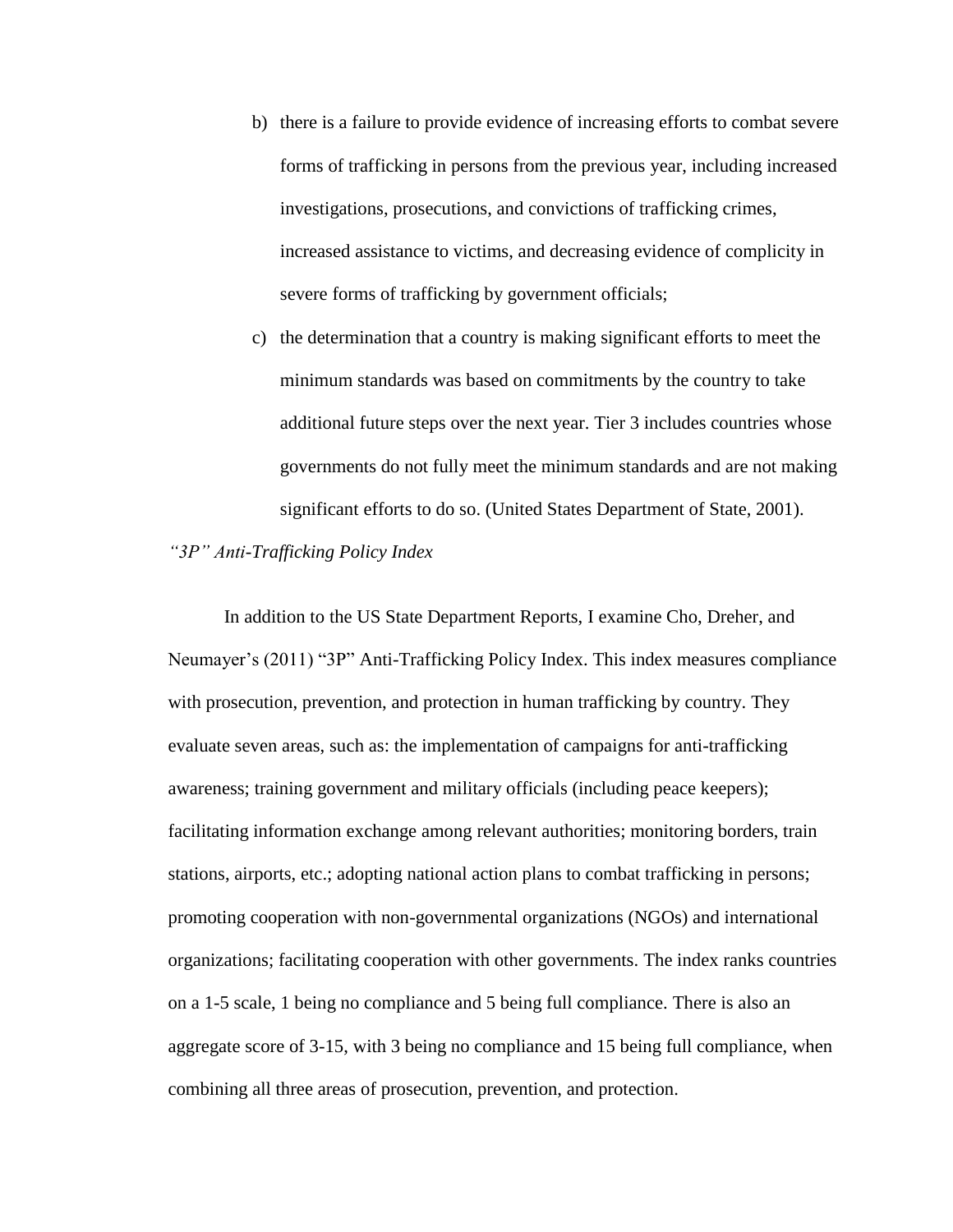## **Independent Variable**

## *Membership Status*

Germany is a founding member of the European Union, having founded the European Coal and Steel Community following World War II in 1950. Hungary acceded into the European Union in 2004. Turkey has been actively trying to join the EU for decades, but official negotiations started in 2005. When testing our hypothesis, this should show how Germany complies less with the Framework Decision compared to other countries in the European Union because it can bear the costs associated with noncompliance and no longer need the incentives. I expect to see that Hungary and Turkey comply at a higher level in the European Union in order to legitimize themselves in the international arena, and only fail due to capacity limitations.

## **Control Variables**

I control for ratification of the United Nations Trafficking Protocol (2000) and the Council of Europe's Convention on Action against Trafficking in Human Beings (2005) as controls; all states studied have ratified these treaties. These variables are ratification of the United Nations Protocol to Prevent, Suppress and Punish Trafficking in Persons, especially Women and Children, Convention on the Elimination of all Forms of Discrimination Against Women (CEDAW), as well as ratification of the European Union's Framework Decision on Combating Trafficking in Human Beings. I recognize that my cases have signed on to the United Nations Trafficking Protocol, Germany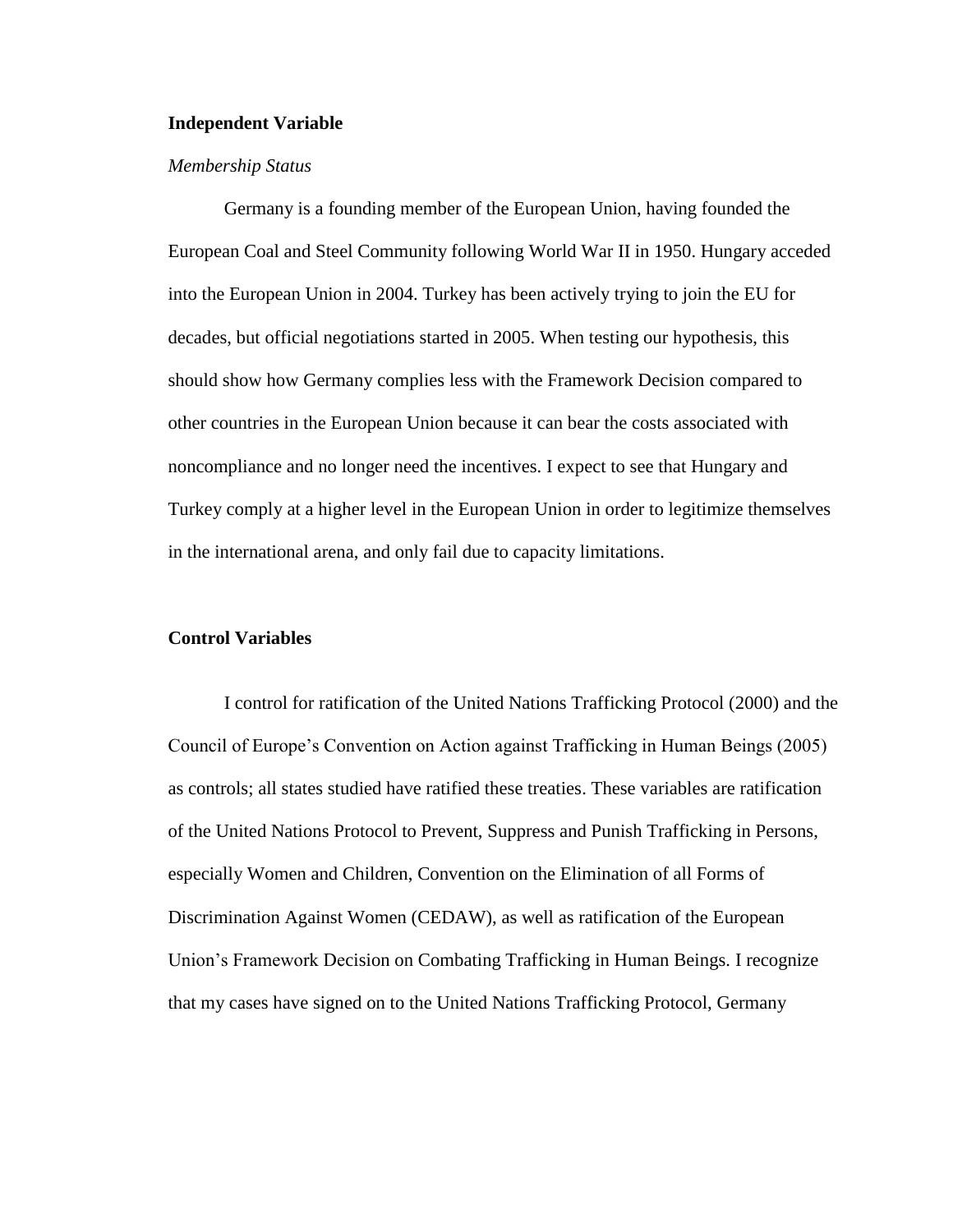$(2000)^2$ , Hungary  $(2000)^3$  as well as Turkey  $(2000)^4$ . Germany signed the Council of Europe's Convention on Action against Trafficking in Human Beings 2005, Hungary signed in 2007, and Turkey in 2009. I consider the effects of this status. In addition, Germany, Hungary, and Turkey have ratified the Convention on the Elimination of all Forms of Discrimination against Women (CEDAW).<sup>5</sup>

I examine the economic and political characteristics of Germany, Hungary, and Turkey, including: control of corruption (The World Bank), Gross Domestic Product per Capita (The World Bank); level of democracy (Polity IV index); percentage of women in national politics (Inter-Parliamentary Union); US Aid (United States Government); refugee inflows (Eurostat); refugee source or recipient country(Eurostat); and number of asylum applications or residence permits (Eurostat).

Control of Corruption captures perceptions of the extent to which public power is used for private gain through using Worldwide Governance Indicators (The World Bank). Scores range from a -2.5 to 2.5, a higher score indicates better control of corruption. Gross Domestic Product is measured through GDP per capita in this analysis. Level of democracy is measured on a -10 to 10 scale by Polity IV. A higher score signals a higher level of human rights within a country.

<sup>2</sup> Germany signed the Trafficking Protocol in 2000. They ratified the protocol on June 14, 2006.

<sup>&</sup>lt;sup>3</sup> Hungary signed the Trafficking Protocol in 2000. They ratified the protocol on December 22, 2006.

<sup>4</sup> Turkey signed the Trafficking Protocol in 2000. They ratified the protocol on March 25, 2003.

<sup>5</sup> Germany signed onto CEDAW on June 25, 1980 and ratified on July 9, 1980. Hungary signed on June 6, 1980 and signed December 22, 1980. Turkey joined via accession on December 20, 1985.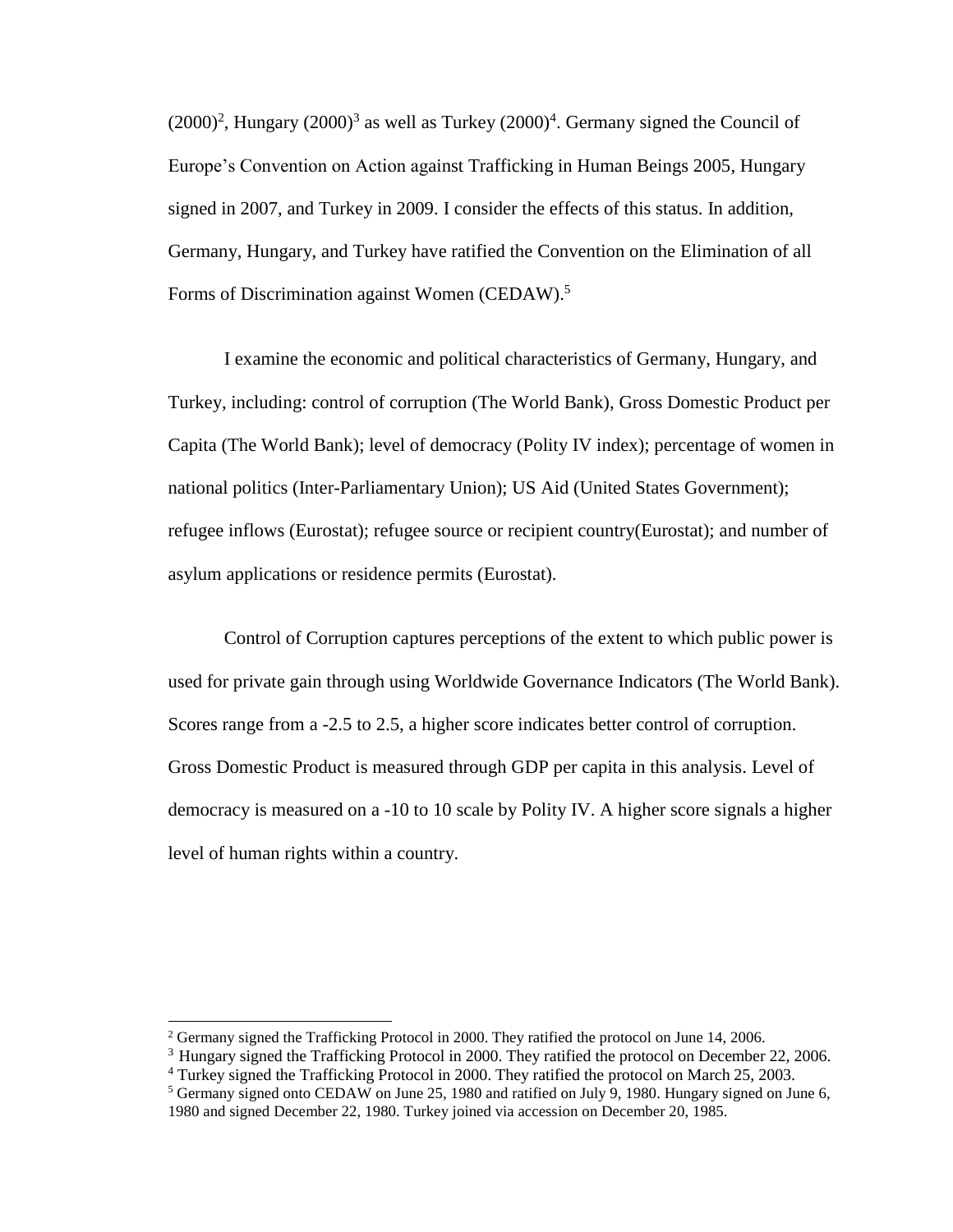## **Results**

## *Germany*

I find the greatest support for  $H_4$  in my examination of Germany's scores on the Cho, Dreher, and Neumayer's "3P Anti-Trafficking Policy Index" (2015). With regard to victim protection, Germany's protection ranking on the index decreased from 5 (full compliance) to a 3 (moderate compliance) in every year following the implementation of the amendment to the Framework Decision. Specifically, Germany has had difficulties in complying with standards regarding the criminalization of victims and repatriation. Germany's score on prevention decreased from a 5 in 2014 to a 4 in 2015. In addition, Germany's score on prosecution decreased from 5 to 4 between 2011 and 2014. Prison sentences were rarely given and were disproportionate to the crimes. I suggest that Germany reduced its efforts in victim protection, prevention of the crime and prosecution of offenders to reduce domestic costs as it dealt with the increasing number of refugees. After the 2011 Amendment, states were expected to strengthen domestic policies on protection and establish national monitoring systems that would track crimes, collect data, carry out assessments, and regularly report statistics. Germany may have decided it could bear any costs of noncompliance.

The results obtained from the U.S. Department of State's Reports provide less support for my argument. In essence, Germany has been ranked as a Tier 1 country before and after the Framework Decision and it Amendment. Thus, Germany's efforts have been considered as fully complying with the minimum standards set by the United States government. They have made improvements. However, as I discuss below, the U.S. State Department finds Germany lacking in the provision of residence options to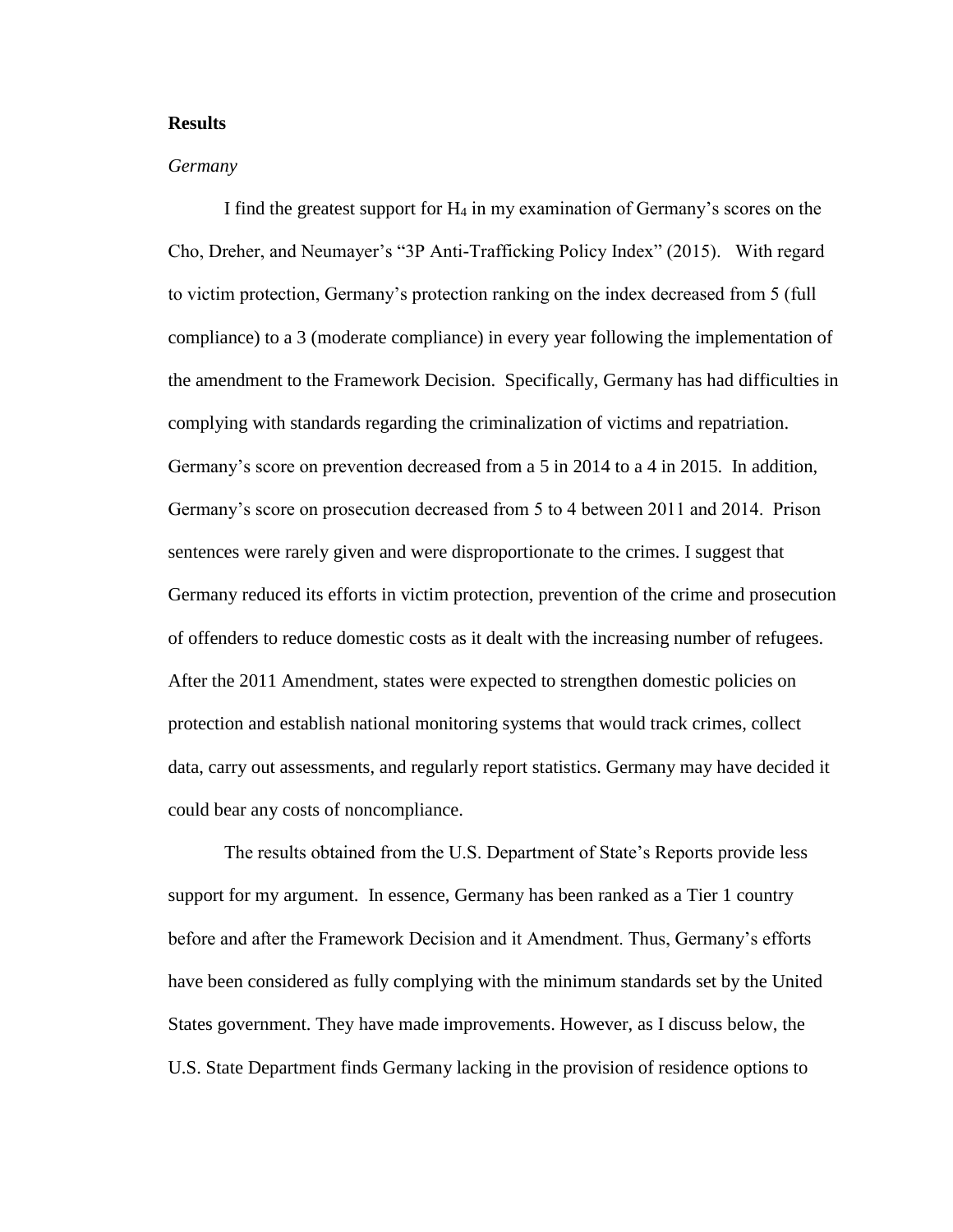victims, and in victim assistance measures, which vary across the German states (United States Department of State 2013). Germany also fails to comply with requirements for the punishment of offenders (United States Department of State 2013)

Before the Framework Decision, Germany's Criminal Code included a loose definition of human trafficking as an offense involving crimes against personal freedom including, but not limited to, sexual coercion, rape, kidnapping, and false imprisonment (United States Department of State 2004). Later, Germany further defined human trafficking to encompass work exploitation in the forms of slavery, servitude or bonded labor, and sex work and exploitation; and included recruiting, transporting, or harboring as fundamentals to the crime of human trafficking (German Criminal Code 2016 §§232, 233, and 233a). In terms of penalties, Germany had much weaker sentences for convicted offenders than the EU Framework Decision requires. The Trafficking in Person's Report in 2004 recommended that Germany increase their penalties. In addition, Germany had a trafficking in persons team, within its Federal Office for Criminal Investigation, that published reports annually on domestic trafficking updates. Between 2002-2004 this office conducted 289 trials and 159 convictions, an increase from 148 in 2001. 151 of those 159 convicted served prison sentences (US State Department 2004).

The German government's assistance to victims at that time heavily criminalized victims, following the overall global trend. The German government offered a 4 week "reflection" period that allowed victims to testify against their offenders in exchange for a more lenient deportation process. The program also offered "temporary toleration," allowing victims to gain temporary work permits and receive compensation under the Victim's Protection Act for testifying against their offender. Germany granted temporary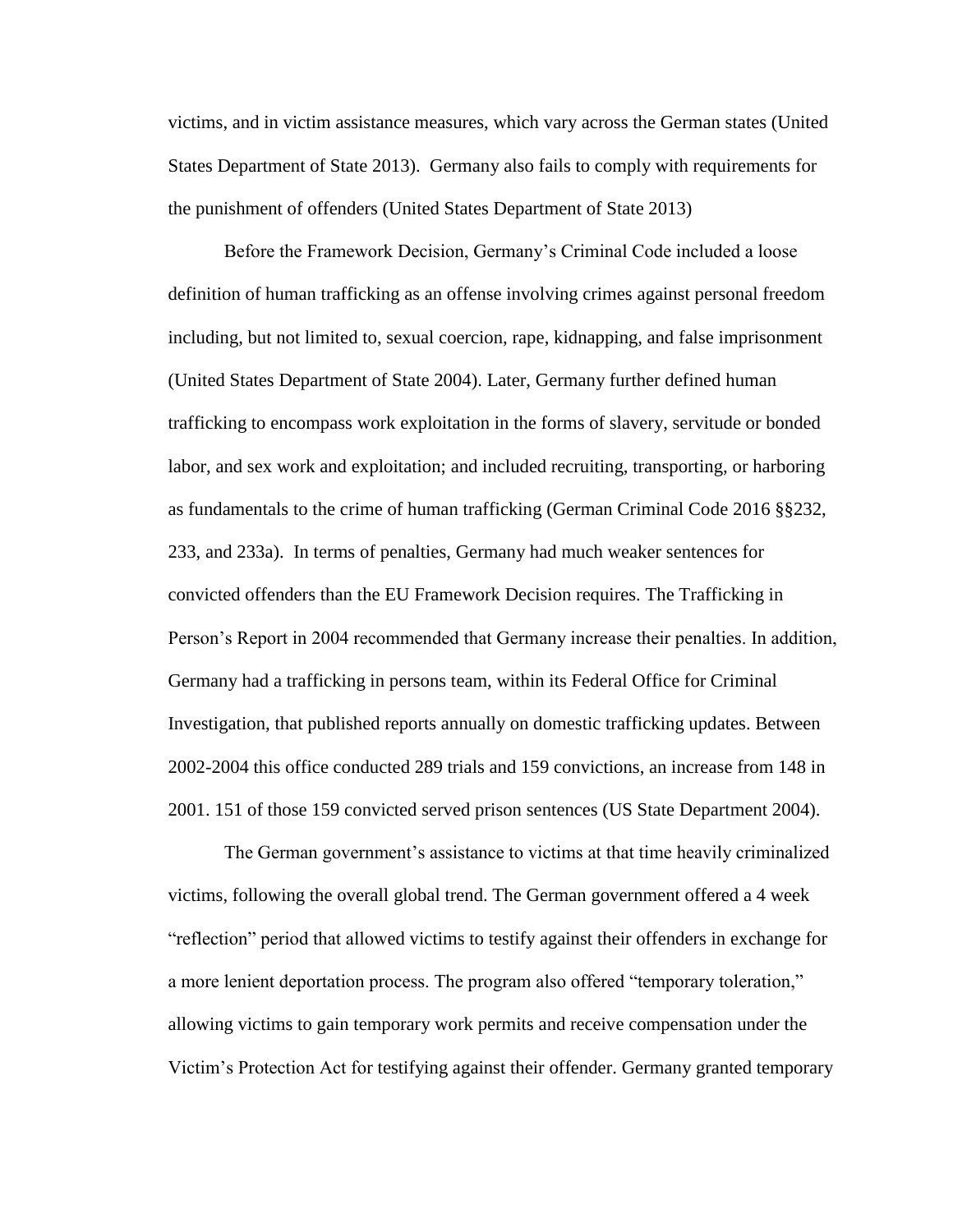toleration status to 104 individuals in 2002 (US State Department 2003). Many victims were repatriated after their help in the investigation was no longer needed. Additionally, in 2004, 25 state funded trafficking centers and 12 NGOs concerned with human trafficking were present (US State Department 2004).

After 2004 Germany continued to be ranked high on the US State Department's scale. In 2010, one year before the European Union amended to the Framework Decision on Combating Trafficking in Human Beings, Germany was ranked as a Tier 1 country. The United States Department of State identified that Germany had progressed in addressing forced labor, one of the two main trafficking forms along with sex trafficking. However, Germany severely lacked in punishments for prosecuted and convicted traffickers (US State Department 2010). The German Criminal Code criminalizes sexual exploitation and forced labor, with these crimes qualifying for prison sentences between six months and ten years (German Criminal Code 2016 §§232 and 233) (United States Department of State). Germany handed out very few prison sentences for these crimes. In 2008, 173 people were prosecuted for sexual exploitation, 138 were convicted, but only 46 served any prison sentence. Additionally, 25 people were prosecuted for forced labor crimes, 16 were convicted, but only 1 served a prison sentence (United States Department of State 2010).

Victim protection was also severely lacking in Germany before the Framework Decision was amended. Non-governmental organizations and government agencies only identified an estimated 38% of all victims in 2008, which equaled 676 sexual exploitation victims and 96 forced labor victims. Germany continued to offer only a 30-day reflection period, in which victims can decide to aid law enforcement in exchange for a temporary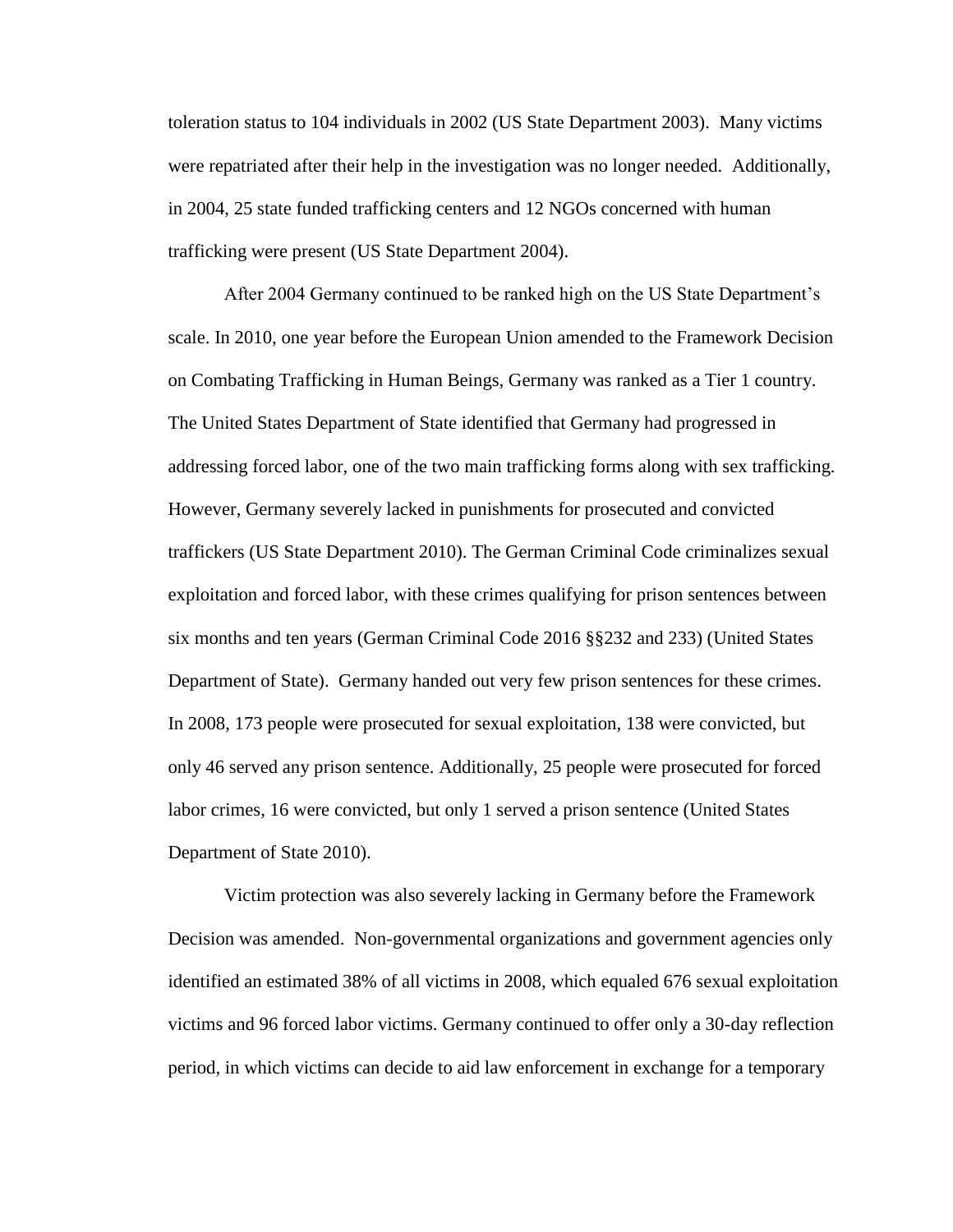residence permit. At the same time, Germany reported there were no criminal punishments of victims (United States Department of State).

In 2013, two years after the amendment to the Framework Decision on Combating Trafficking in Human Beings, when European Union member states were required to implement the Directive in national laws, Germany was ranked as a Tier 1 country. In the reporting period, Germany experienced successes in both prosecution and victim protection. Germany, since 2010, worked to improve efforts in national legislation to ensure residence permits to victims, mirroring EU legislation. However, sentencing for offenders still lacked. Additionally, in victim protection, the drafting of a new labor trafficking statute, Section 233 of German Criminal Code, hindered victim identification and offender prosecution by imposing a high burden of proof of crime (US State Department 2013) (German Criminal Code 2016 §233).

Germany continued to improve on victim identification. The Federal Family Ministry funded 39 NGOs counseling centers in 45 cities that worked to identify victims and provide services such as medical and psychological care, legal assistance, vocational support, and other services. These services directly aided in applications for residence permits as well. Resources for male victims continued to lag behind those for women. Overall, 626 trafficking victims were identified in 2013, a decrease from 672 victims in 2012. These victims were offered a reflection period of 12 weeks, work permits, and residence permits conditional on cooperation with law enforcement. Long term residence permits were granted to victims with threats to their personal safety or freedom in their origin states. NGOs reported that in most cases there were no charges against victims of trafficking, however some victims faced small fines (US State Department 2013).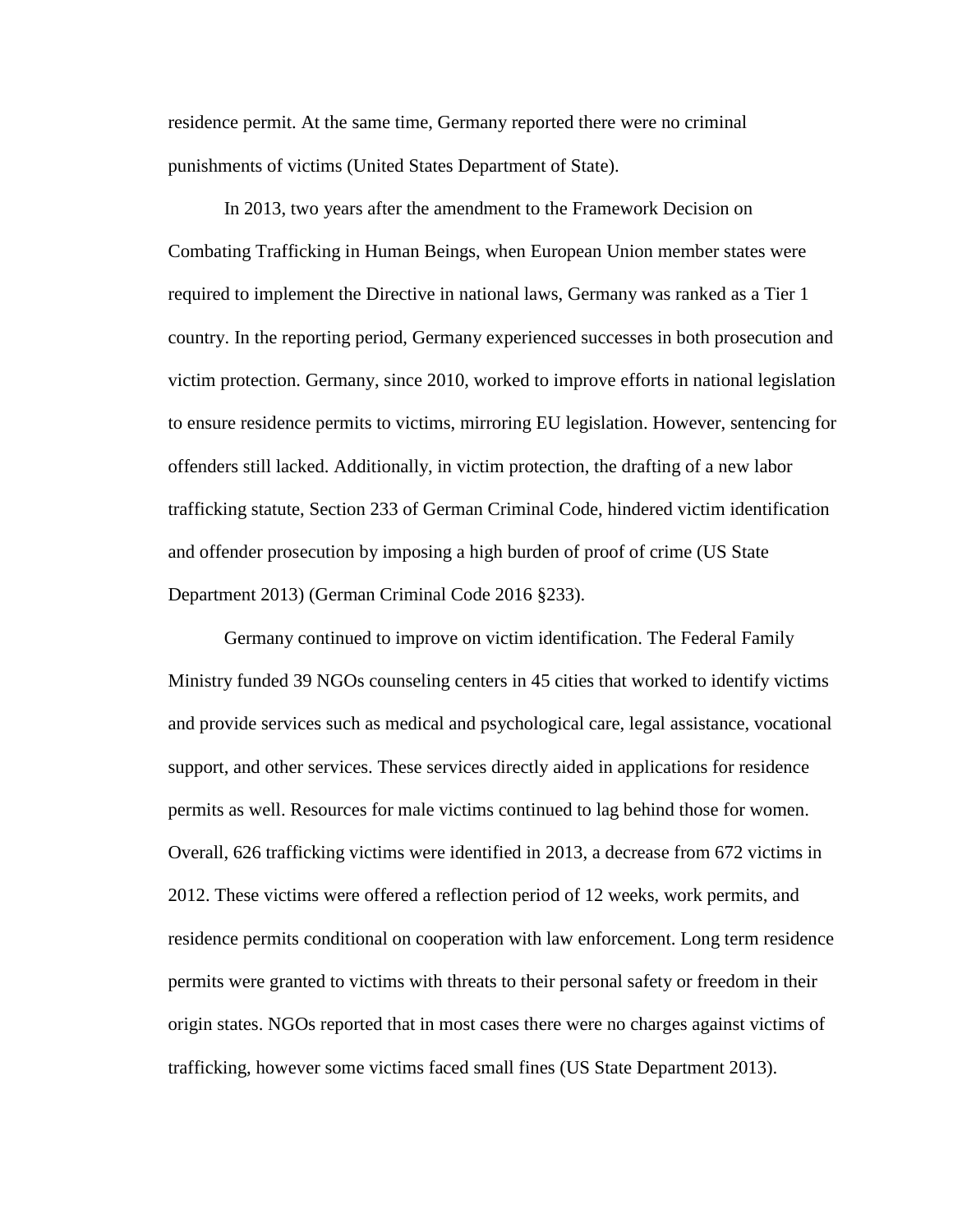In 2013, Germany's main area of noncompliance concerned the appropriate prison sentences for convicted offenders; its prison sentences were much too short compared to international standards (US State Department 2013). The United States State Department pushed Germany to expand their residence permits for victims to not be contingent on their participation in trials for offenders. Germany also needed to standardize their victim assistance measures across the 16 federal states; a national monitoring system, much like the US State Department, would be the most effective way to do so (U.S. State Department 2013). Considering these findings together with the results from the "3P" Anti-Trafficking Policy Index, I conclude that Germany has not complied to the extent one would expect, given its political and economic conditions.

The findings concerning the control variables lend further support to this conclusion. Germany is a full democracy, with a rating of 10 on the Polity IV scale. Research indicates that, after a state passes a threshold of 7 on the scale, human rights offenses decrease (Davenport and Armstrong 2004). Germany's high score should have eased compliance with the Framework Decision, as their democratic structure is conducive to a high level of respect for human rights, including victim protection. In addition, for the time period of this analysis, Germany's percentage of women in parliament was generally at or above average. The world-average is approximately 23 percent, and for Europe it is approximately 24 to 25 percent (Inter-Parliamentary Union 2017). In 2003, a year after adoption of the Framework Decision (and implementation began) 32 percent of the seats in Germany's lower house were held by women, and 25 percent of seats in the upper house were held by women. In 2012, the year after the Amendment was adopted, the numbers were 33 percent in the lower house and 28 percent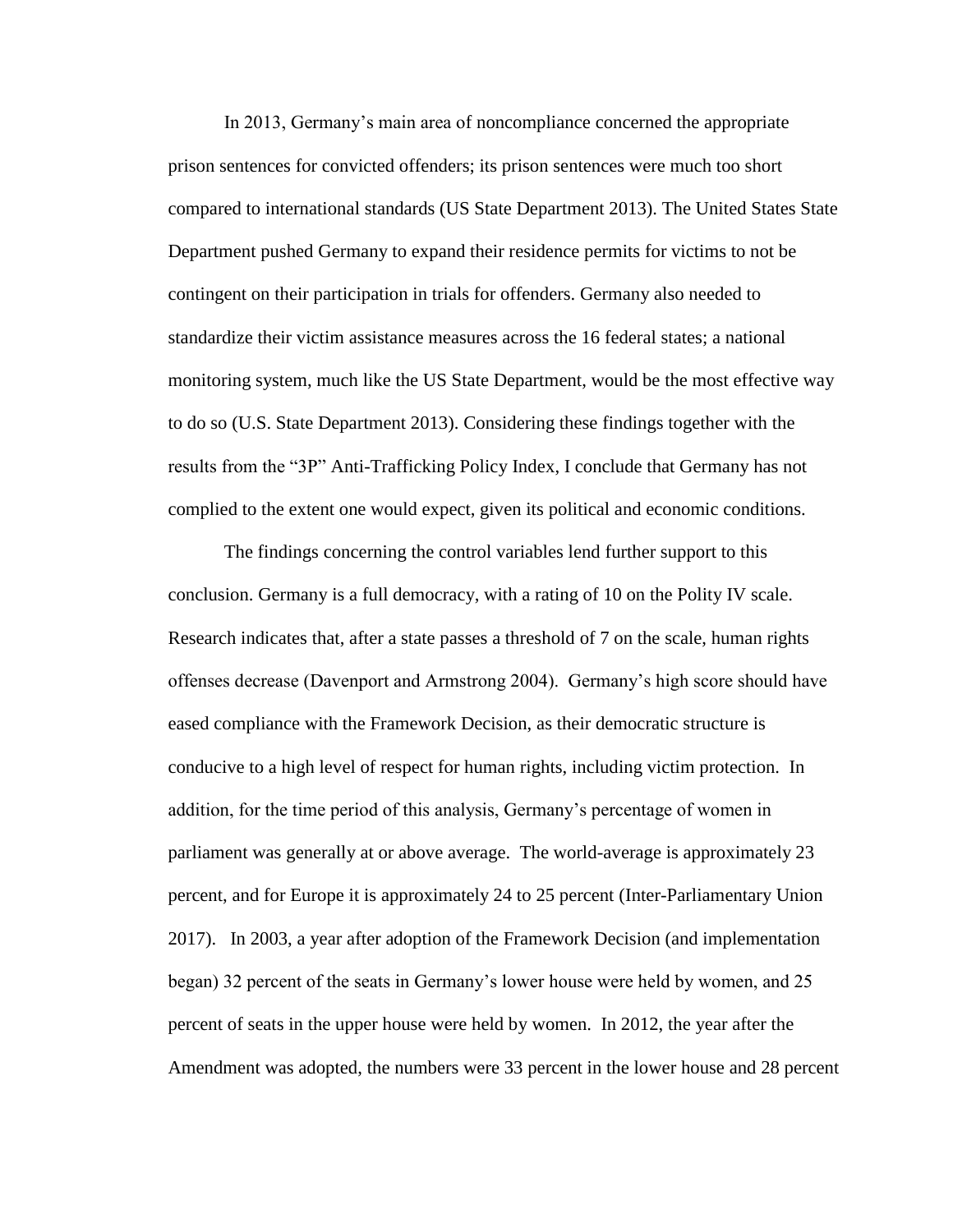in the upper house. The percentage of women in parliament is positively associated with the level of protection of victims (Yoo and Boyle 2015); therefore, one would expect Germany to be more likely to comply with this aspect of the Framework Decision.

Furthermore, Germany's gross domestic product (GDP) per capita is ranked 18<sup>th</sup> in the world (The World Bank). Countries with larger economies and resources, such as Germany, should have a higher capacity to implement policy, such as the Framework Decision on Combating Trafficking in Human Beings, and be more likely to comply with the standards (See Appendix, Graph 1).

In addition, a government with a greater control of corruption should have greater implementation of human rights norms, including victim protection. Germany scored a 1.9 in 2000 (pre-FD), 1.7 in 2010 (pre- FD Amendment), and 1.8 in 2015 (post-FD Amendment). Those scores put them in the  $93<sup>rd</sup>$  percentile in the world for control of corruption during all phases of the Framework Decision. One would expect Germany would have scored higher in all areas of implementation of anti-human trafficking standards.

While political and economic conditions in Germany should facilitate compliance, Germany does not face strong disincentives for noncompliance, at least in terms of loss of U.S. Aid. Aid from the United States is directly linked to compliance with the standards of the US Trafficking Victim Protection Act (TVPA); thus, states that receive more aid from the United States will be most willing to match their laws to the TVPA (Yoo and Boyle 2015). Germany was obligated to \$604,980 from the United States Government in 2015. This is a decrease of 1,430,000 in 2014 (137% decrease). Germany was obligated to a lower average than all other countries in Europe and Eurasia and much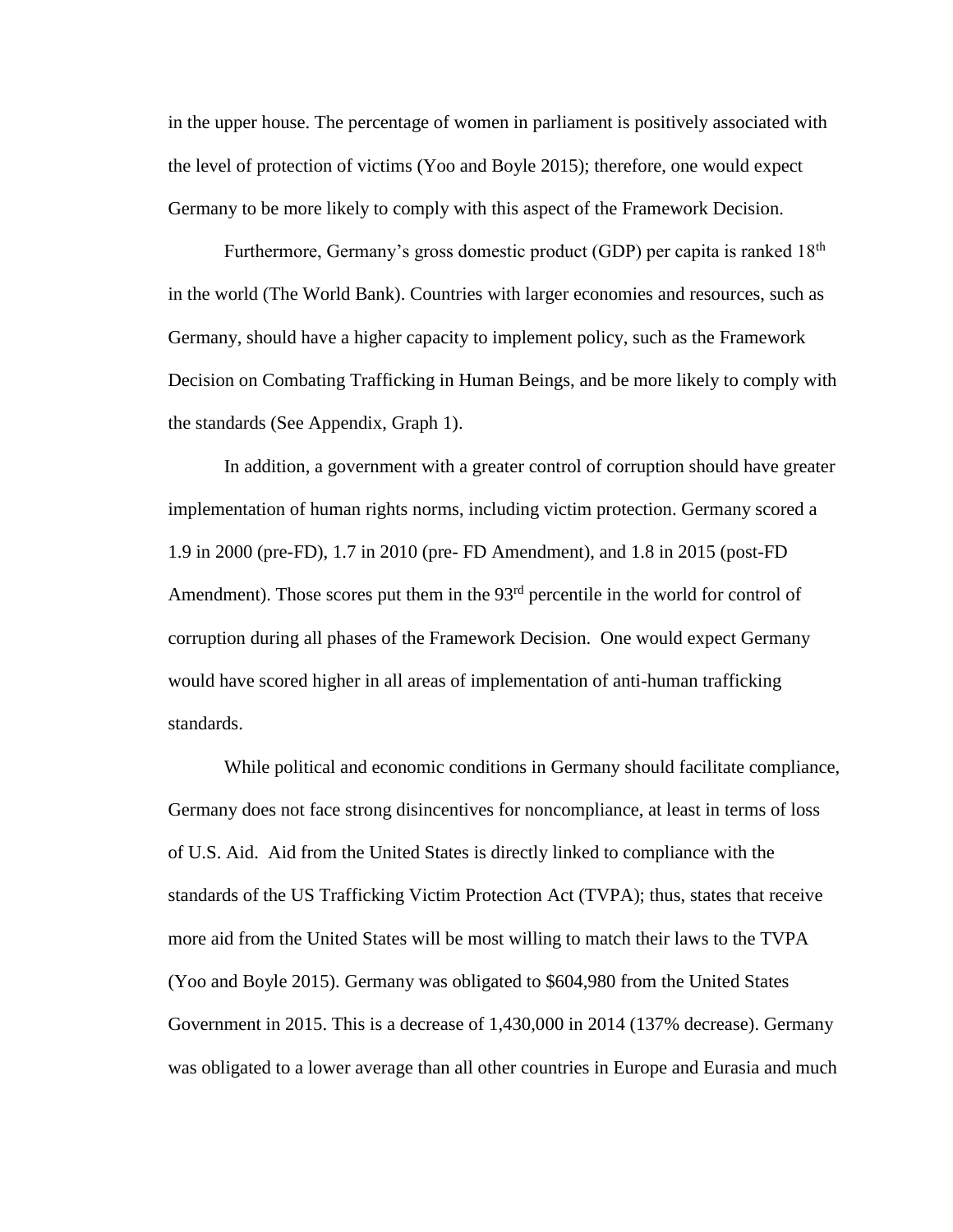lower than the world average of \$4.41 million per year. Thus, Germany receives such low amounts of aid from the United States, and \$0 from the State Department, that they would feel very limited pressure to comply with the TVPA and other human trafficking initiatives.

On the other side of the equation, the pressure stemming from the growing number of refugee arrivals is high in Germany. Out of all European Union countries, not only is Germany receiving the most applicants for asylum, they are also accepting the highest number of applicants.<sup>6</sup> Graph 2 (see Appendix) indicates a trend of growth in the number of asylum applicants that begins slowly in 2012, increasing steadily until a huge spike in applicants occurs at the end of 2014. By 2015, over half of all asylum applications approved were granted by Germany (International Monetary Fund 2016). Germany also agreed to relocate 27,000 additional refugees settled in Greece and Italy in 2015. The primary source countries of refugees fleeing to the European Union in 2015, and specifically Germany, are Syria, Eritrea, Iraq, Afghanistan, and Iran (International Monetary Fund 2016). Several of these countries are also states where terrorism is a concern. Specifically, the Islamic State (ISIS) has conquered territory in regions of Iraq, Syria, and Afghanistan. ISIS has proclaimed Syria and Iraq as a caliphate, and recently the Islamic State shifted its focus heavily into North Africa (Panayiotides 2015). I argue that the increasing numbers of refugees added to the costs of compliance, and that it is likely to see greater noncompliance as Germany faces a growing refugee crisis. Germany is overwhelmingly the most popular destination country for these refugees. National

 $\overline{a}$ 

<sup>&</sup>lt;sup>6</sup> The International Monetary Fund determined that in 2015 alone there were 995,000 first-time asylum applications submitted to the European Union. The number of applicants was more than twice that of 2014. Germany and Hungary received the most (International Monetary Fund 2016).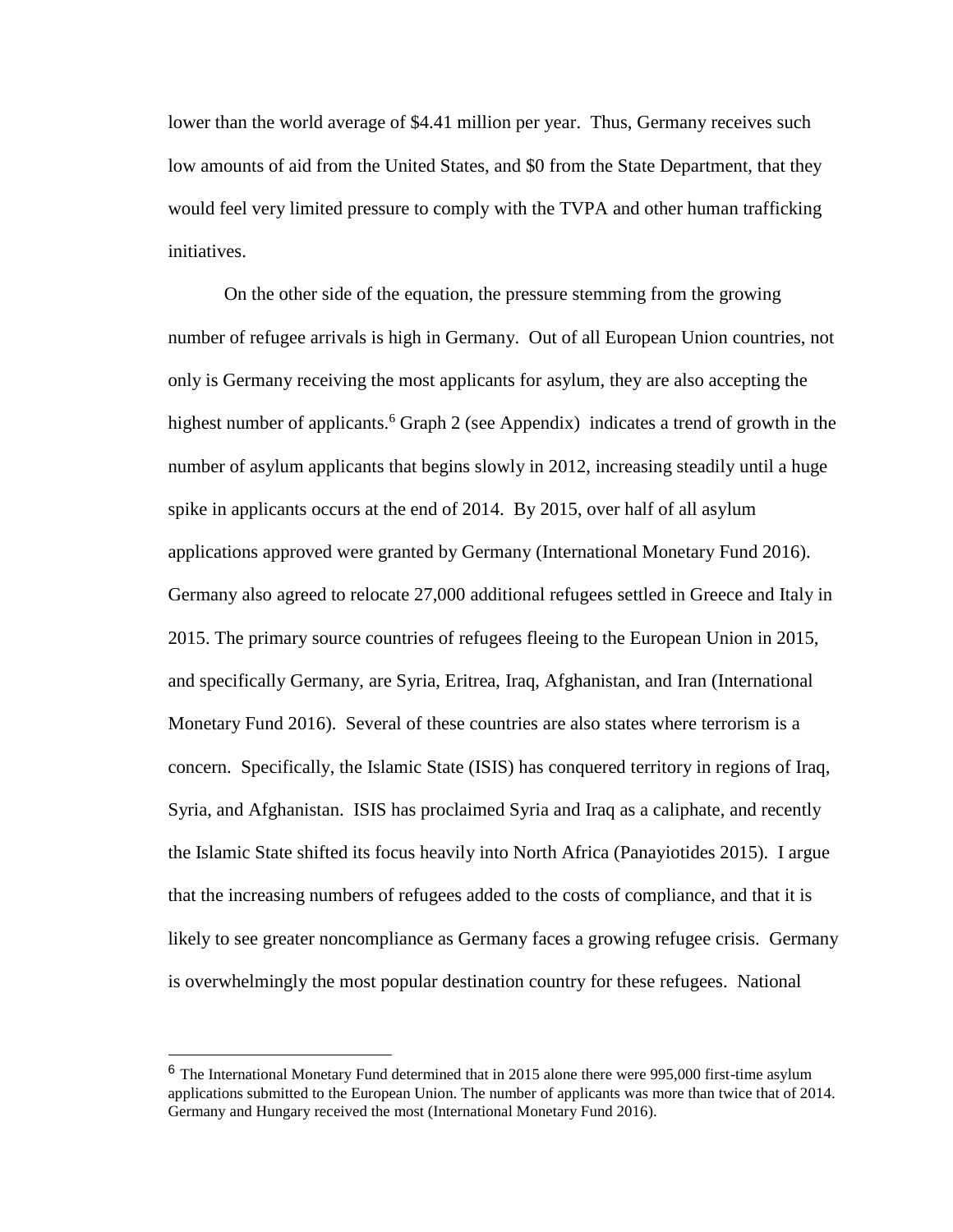security concerns will likely be weighed heavily against the desire to comply with standards of victim protection.

## *Hungary*

I find low to moderate support for  $H_1$  through examination of Hungary's scores on the Cho, Dreher, and Neumayer's "3P Anti-Trafficking Policy Index" (2015). Hungary's overall scores increased since they joined the European Union in 2004. Increasing from 8 in 2000 and peaking at 13 in 2007. Additionally, their scores increased to moderate (aggregate 11-13) on the index each year following the amendment to the Framework Decision. However, victim protection stayed the same at a score of 3 (moderate compliance). These numbers are equal or lower than Germany's, however Hungary's scores in prosecution are higher than Germany's in every year. Hungary has always performed well in compliance to prosecution of offenders, but continues to struggle in protection of victims, specifically in services provided to victims and repatriation. The effect grows stronger as overwhelming numbers of refugees settle in Hungary. I suggest that although Hungary complies at a satisfactory rate, with a higher government capacity they would comply at a much higher rate in search of legitimization.

Hungary also had some level of domestic human trafficking legislation but it was less than that of Germany in 2004, as the US State Department had them ranked at Tier 2, meaning Hungary's domestic laws and efforts were not up to the United States' standards but they were making significant strides to reach those standards. This lines up with Hungary's European Union Membership status in 2004, which culminated in many modernization efforts nationally to uphold global standards.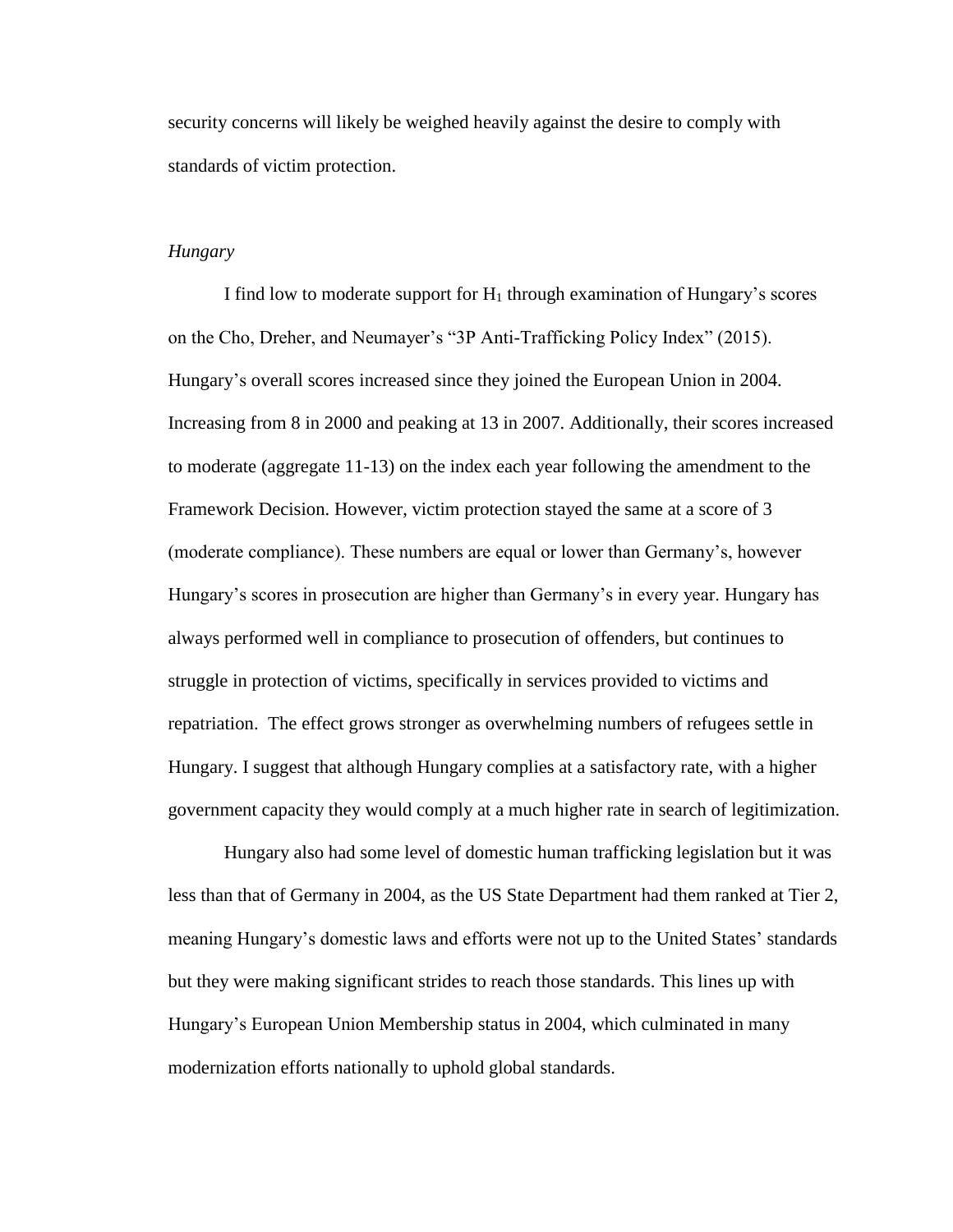Hungary's definition of human trafficking in 2004 included the sale, purchase, exchange, transfer, or reception of another person. Any person that commits these offenses or transports, harbors, shelters, or recruits another person for the purposes of control or exploitation has committed human trafficking (Hungarian Criminal Code).

Hungary, prior to the Framework Decision, criminalized human trafficking with sufficiently severe penalties. Under the domestic Trafficking in Persons law 18 of 22 offenders brought to trial were convicted in 2003, and 12 of those were sentenced to prison. Additionally, in 2003 the government established the International Center for Cooperation in Criminal Affairs to work collaboratively with foreign law enforcement on transnational crimes like human trafficking better (US State Department 2004). Additionally, as a member of the Council of Europe prior to their European Union membership Hungary had international support in matters such as human trafficking.

Assistance to victims is where Hungary faced its largest deficit prior to the 2004 implementation of the EU Framework Decision. Hungary offered small caveats such as offering temporary resident status to victims willing to testify against their offenders. However, the trend of victim criminalization continued as many victims were often deported or prosecuted for other violations of laws during this process.

In 2010, 6 years after Hungary joined the European Union and adopted the Framework Decision to Combat Trafficking in Human Beings, Hungary was once again ranked as a Tier 2 country. Hungary had mixed progress in improving victim protection in 2010. While Hungary's prosecutions decreased from previous years, they made some efforts in protection of victims (US State Department 2010).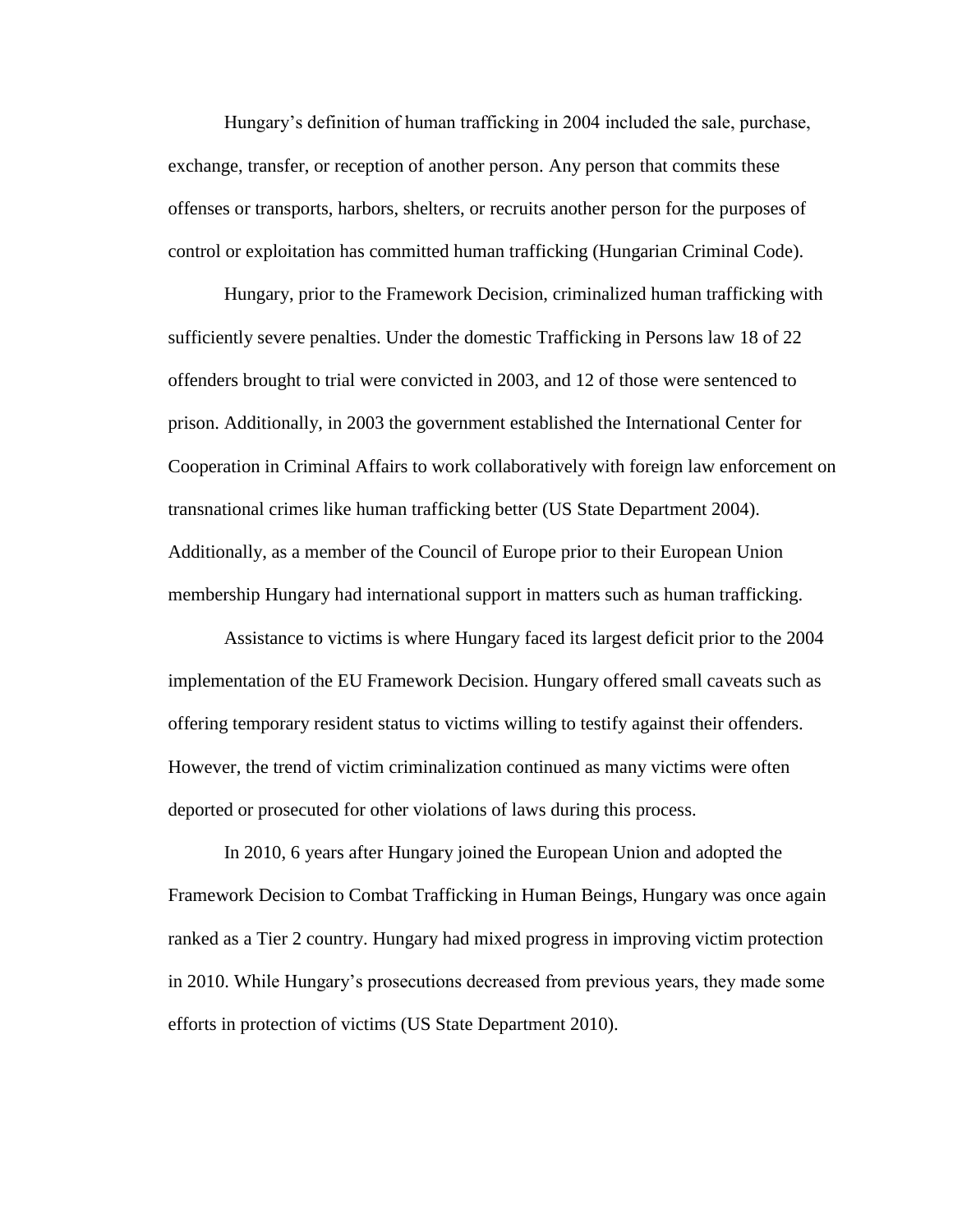Hungary's criminal code in paragraph 175/b prohibits all forms of human trafficking, with punishments ranging from one-year imprisonment to life imprisonment. However, this paragraph includes strict evidentiary requirements. In order to prosecute or identify a victim there must be physical evidence of a sale or transaction of a person (Hungarian Criminal Code). In 2010, Hungary had 27 investigations for human trafficking that resulted in 16 new convictions compounded with 23 in-progress convictions from previous years. These convictions resulted in 20 convictions and prison sentences (US State Department 2010).

In terms of victim protection Hungary identified only 94 victims in 2009. There was one shelter that was funded by the government from May 2010- July 2011. However, this shelter did not serve any victim over the reporting period and is closed off to nonnationals. The government allocated no additional funding to nongovernmental organizations. Only 45 of the 94 victims gained any type of assistance, this was a decrease from earlier years. 27 victims aided law enforcement in prosecutions in exchange for application for a temporary residence permit of 6 months. They, like other European countries, were allowed a 30-day reflection period. The US State Department heavily pushed for an amendment of Hungarian Criminal Code paragraph 175/b in order to remove the language that requires evidence of buying or selling transaction (US Department of State 2010).

In 2013, once the amendment to the EU Decision was implemented and integrated into domestic law, Hungary was still a Tier 2 country, continuing on the same trend since 2008 when they dropped from Tier 1. However, Hungary was making significant efforts in the field of human trafficking. In July 2013 a new domestic criminal code came into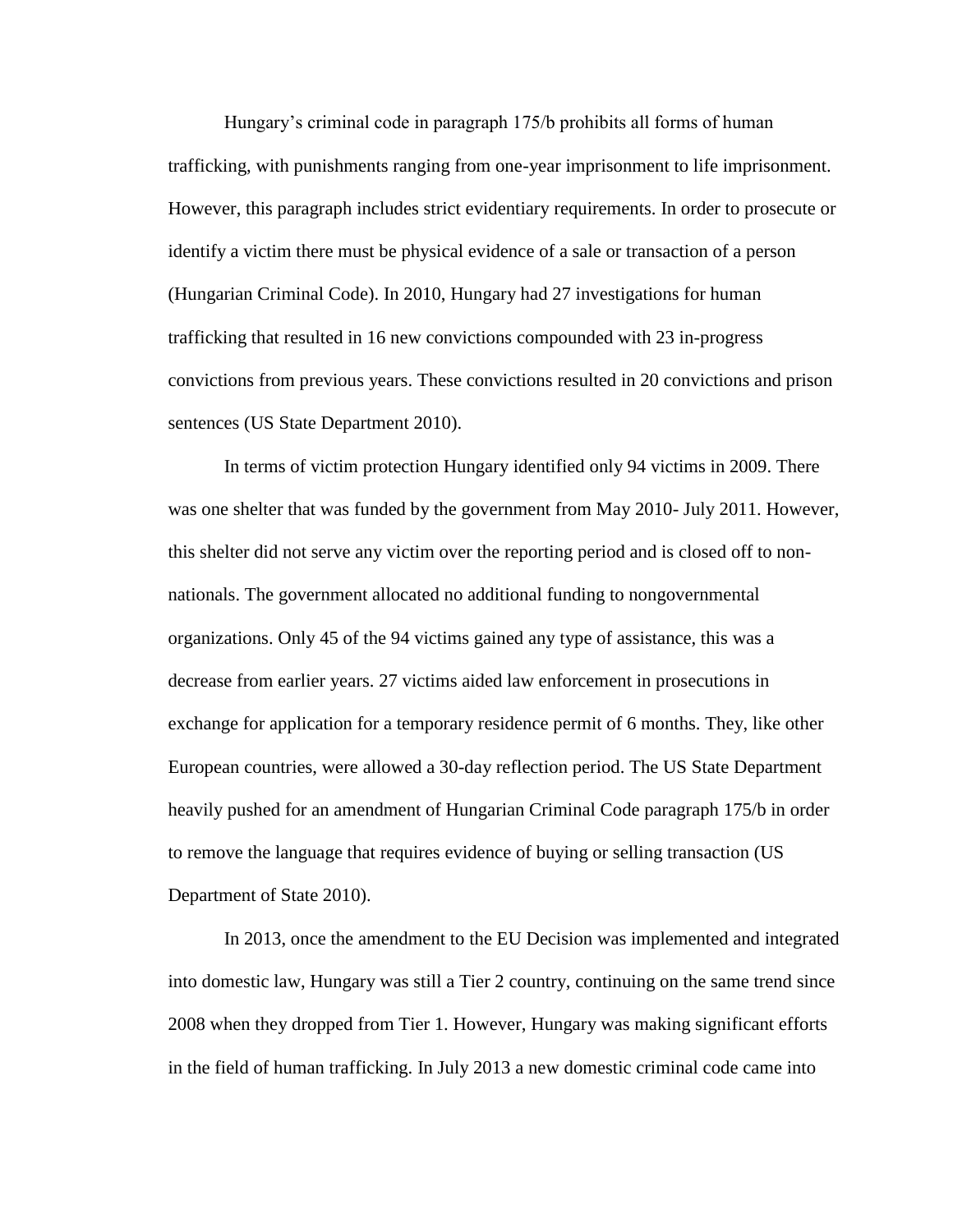effect, however this domestic response to the EU Directive 2011/36/EU was not sufficient in that it lacked awareness and sensitivity towards trafficking victims as well as a lack of appropriate law enforcement training (US State Department 2013).

Protection efforts have overall increased, but are still limited by budgeting concerns. As of January 1, 2013 shelters must provide services to victims from both Hungary and abroad, a huge breakthrough for victim protection in Hungary which up until that point was closed off to non-nationals. Additionally, on January 31, 2013 the National Police Headquarters implemented a directive (No. 2/2013), that requires victim protection officers at each police station. In 2013, 133 trafficking victims were identified in Hungary, only 3 foreign victims were assisted, an increase from 1 in 2012. Specifically, Hungary provided legal support for 4 victims, accommodation for 1, psychological support for 5 victims, financial support for 12 victims, and other forms of support for 7 victims. Victims were provided with a 30-day reflection period and temporary residency permit if they assisted with law enforcement. The safety of the victims remained a concern (US State Department 2013).

As of 2013 Hungary still needed to increase victim assistance through expanding resources nationally. Shelter capacity is lacking and funding is inconsistent and repatriated victims are often denied assistance. Additionally, victims that face serious danger in their source country need to be handled with more care and concern, rather than immediate repatriation. Most importantly, Hungary needs to ensure that their domestic laws are harmonized with the EU Directive 2011/36/EU (US State Department 2013).

The findings concerning the control variables are as follows. Hungary has scored a rating of 10 on the Polity IV scale and as I have said earlier, research supports that as a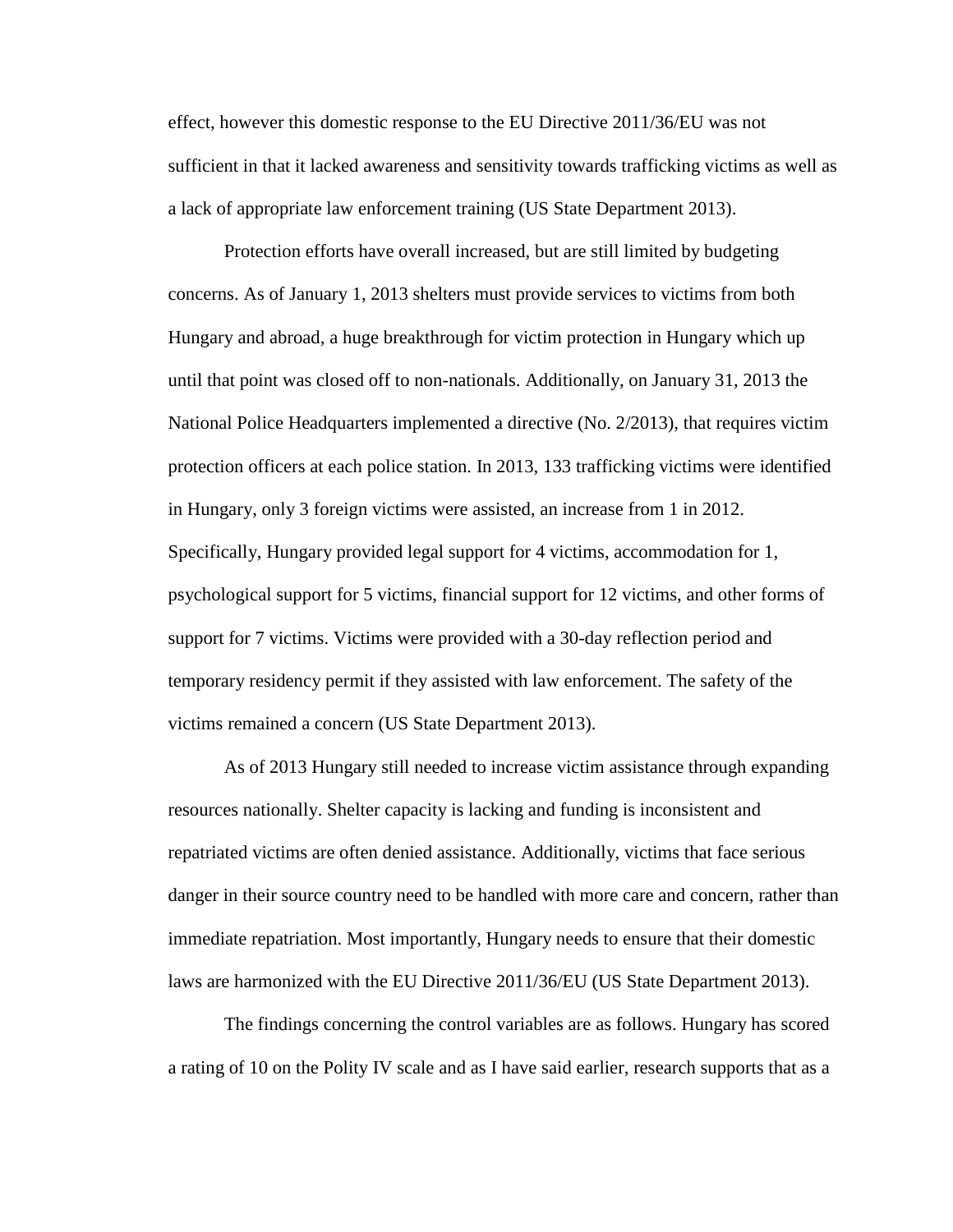state enters a certain level of polity, 7 and up, human rights offenses decrease (Davenport and Armstrong 2004). Hungary's high score should allow for higher compliance with the Framework Decision, as their democratic system is conducive of high levels of respect for human rights, including victim protection. However, in 2003 Hungary only had 9.8 percent of seats in parliament held by women. In 2012, the year after the Amendment to the Framework Decision was adopted, Hungary still only had 10 percent of seats held by women. Compared to the global average of approximately 23 percent and the European average of 24 percent, this is significantly low (Inter-Parliamentary Union 2017). This low percentage of women representation in parliament could hinder protection of victims in Hungary, as the percentage of women in parliament is positively associated with level of victim protection (Yoo and Boyle 2015).

In examining H4, I looked at GDP per capita as well as control of corruption. I find support for my hypothesis that Hungary is only reaching moderate levels of compliance due to lack of government capacity to fully implement the Framework Decision. Hungary is ranked  $56<sup>th</sup>$  in GDP per capita in the world (The World Bank). Although, Hungary's ranking is not particularly low on the global scale, they do rank lower in European GDP per capita (see Appendix Graph 3). As the pressure of refugees flowing into Hungary increases their low GDP per capita may lower their capacity for implementing policy, such as the Framework Decision on Combating Trafficking in Human Beings.

Additionally, Hungary's government has struggled with control of corruption. A government with lower control of corruption may experience lower implementation of human rights norms, including victim protection. Hungary scored a  $.7$  in 2000 (pre-FD),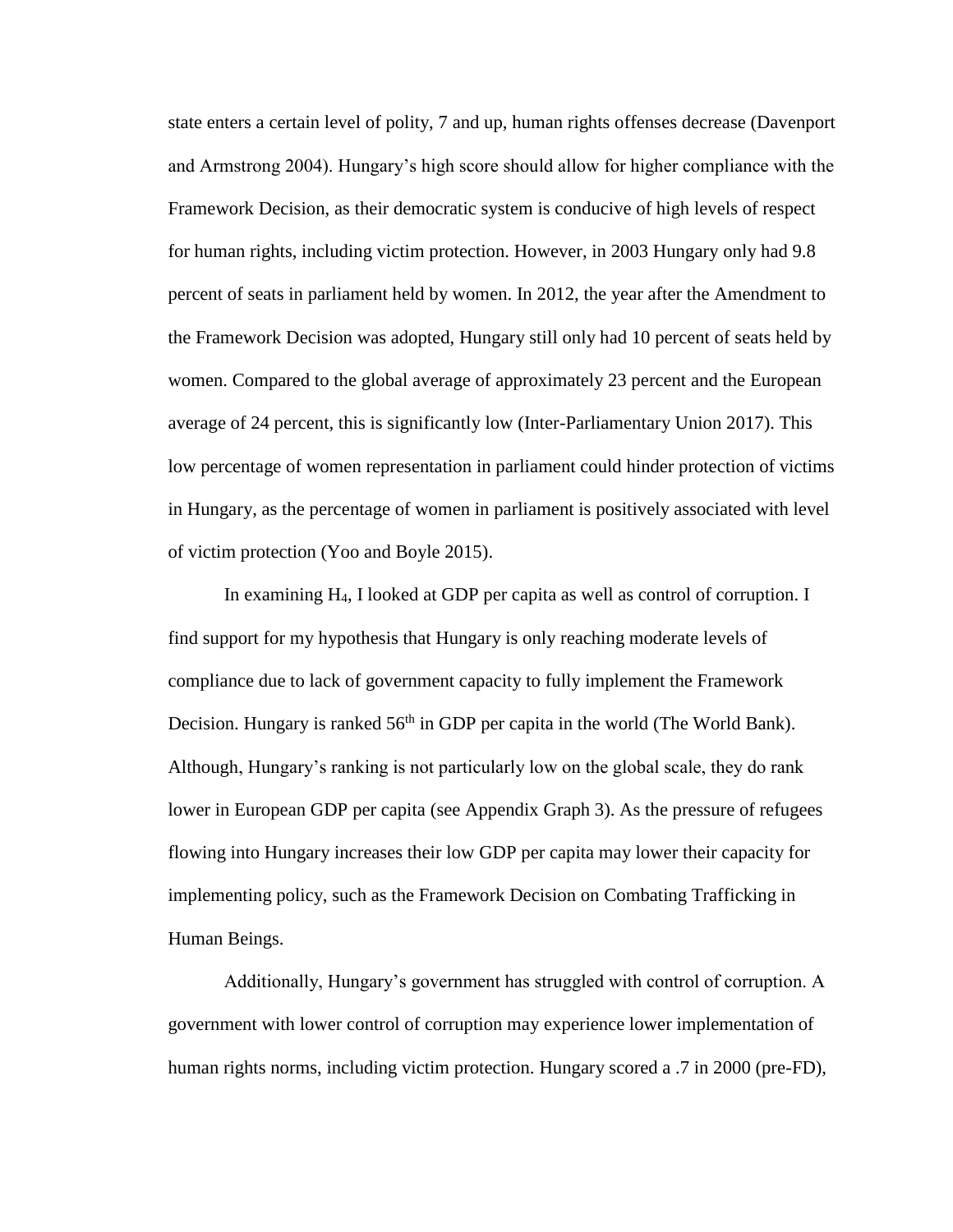.3 in 2010 (pre-FD Amendment), and .1 in 2015 (post- FD Amendment). These scores place Hungary in the  $61<sup>st</sup>$  percentile in the world during all phases of the Framework Decision. I expect that Hungary would not be able to implement anti-human trafficking standards as easily as their European counterpart, Germany.

While political and economic conditions in Hungary may hinder compliance, Hungary has other strong incentives to comply. Hungary receives aid from the United States annually. Aid from the United States is directly linked to compliance with the standards of the US Trafficking Victims Protection Act (TVPA); thus, states that receive more aid from the United States will be most willing to match their domestic laws to the TVPA (Yoo and Boyle 2015). Hungary was set to receive \$1,000,000 from the United States Government in 2016. This is a decrease of 60 percent from 2015. Hungary was obligated to a higher average than the other countries in the region of Europe/Eurasia but much lower than the world average of \$4.41 million per year (US Foreign Aid). Since Hungary does receive a significant amount of aid compared to other states in their region, they would feel more pressure to comply with the TVPA and other human trafficking initiatives.

In addition to facing weaker political and economic conditions, Hungary is receiving the most refugees per capita in Europe and is the number one destination country for asylum seekers (International Monetary Fund 2016). Within the past three years asylum applications have increased by around 800 percent. As seen on Graph 4 in Appendix applications begin to increase in 2012 and face a substantial spike in 2014. The primary source countries of refugees entering Hungary are Syria, Iraq, Afghanistan, and Iran (International Monetary Fund 2016). These countries have high instances of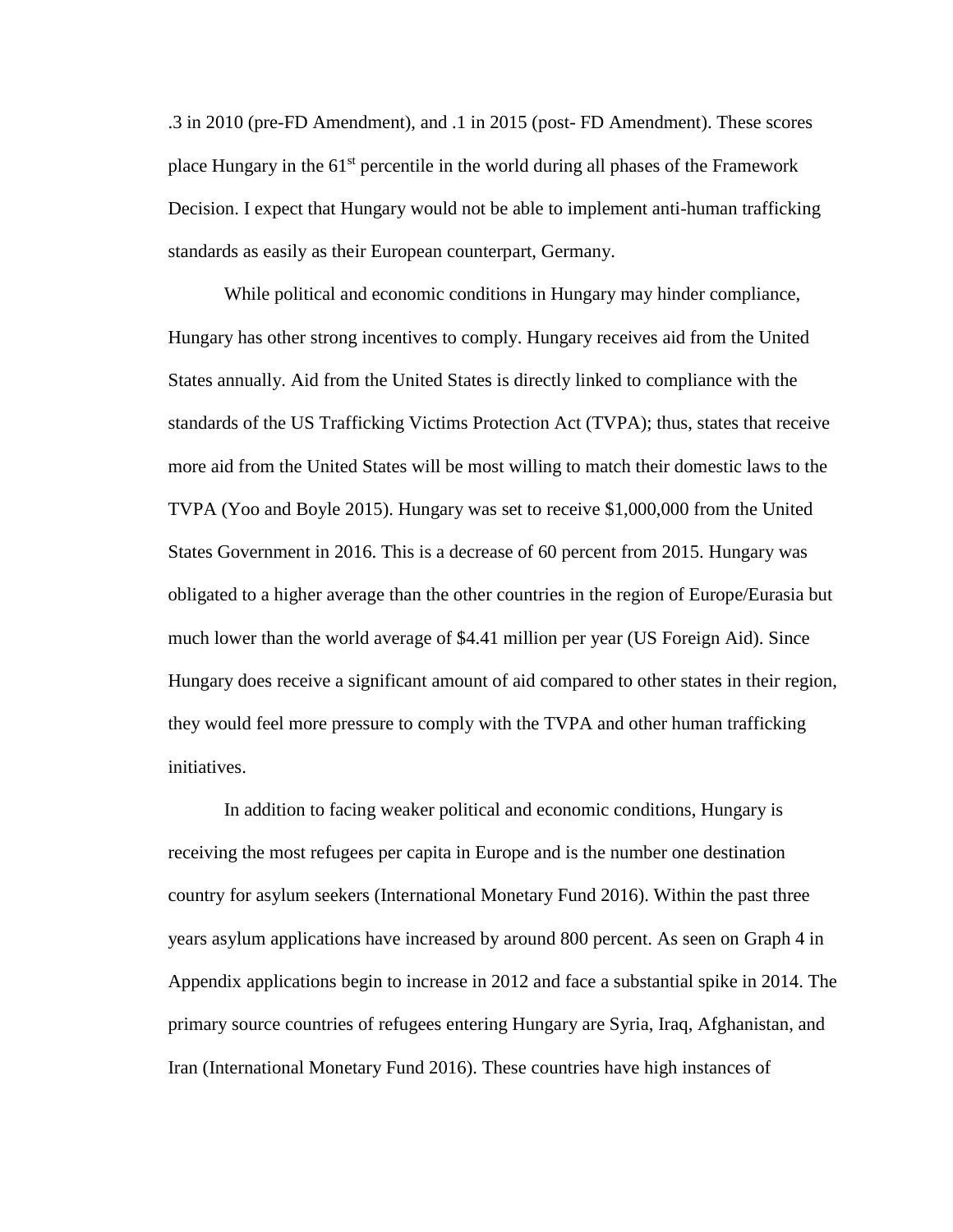terrorism within the last two decades. Specifically, the Islamic State (ISIS) has conquered territory in regions of Iraq, Syria, and Afghanistan (Panayiotides 2015). Because of the higher security concerns that are associated with refugees coming out of these countries and into Europe, national security concerns in Hungary have to be weighed heavily against the desire to comply in order to gain legitimacy in the international arena. I argue that if Hungary had a higher capacity to comply to victim protection they would. Hungary has satisfactory compliance to human trafficking legislation as ranked on the 3P Anti-Trafficking Index, but faces large economic and bureaucratic hurdles that prevent further compliance to victim protection efforts. However, Hungary complies better than Germany in prosecution of offenders and increased their scores from low to moderate since they joined the European Union in 2004, which shows a desire to be legitimate in the European community while handling the intense pressures of this crisis.

#### *Turkey*

In following suit of my two previous case studies I examine Turkey's scores in the 3P "Anti-Trafficking Policy Index" by Cho, Dreher, and Neumayer (2015). Before the Framework Decision, Turkey scored significantly lower than Germany and Hungary, receiving an aggregate score of 5 in 2000. This score indicates a low level of compliance with anti-human trafficking agreements. However, Turkey saw a sharp increase in compliance following the implementation of the Framework Decision in 2002, jumping to an aggregate score of 10. Turkey remained relatively constant with moderate to strong scores ranging from 10 to 13 before the amendment in 2011. Following the amendment in 2011, Turkey dropped to a 9 in 2013 and 2014.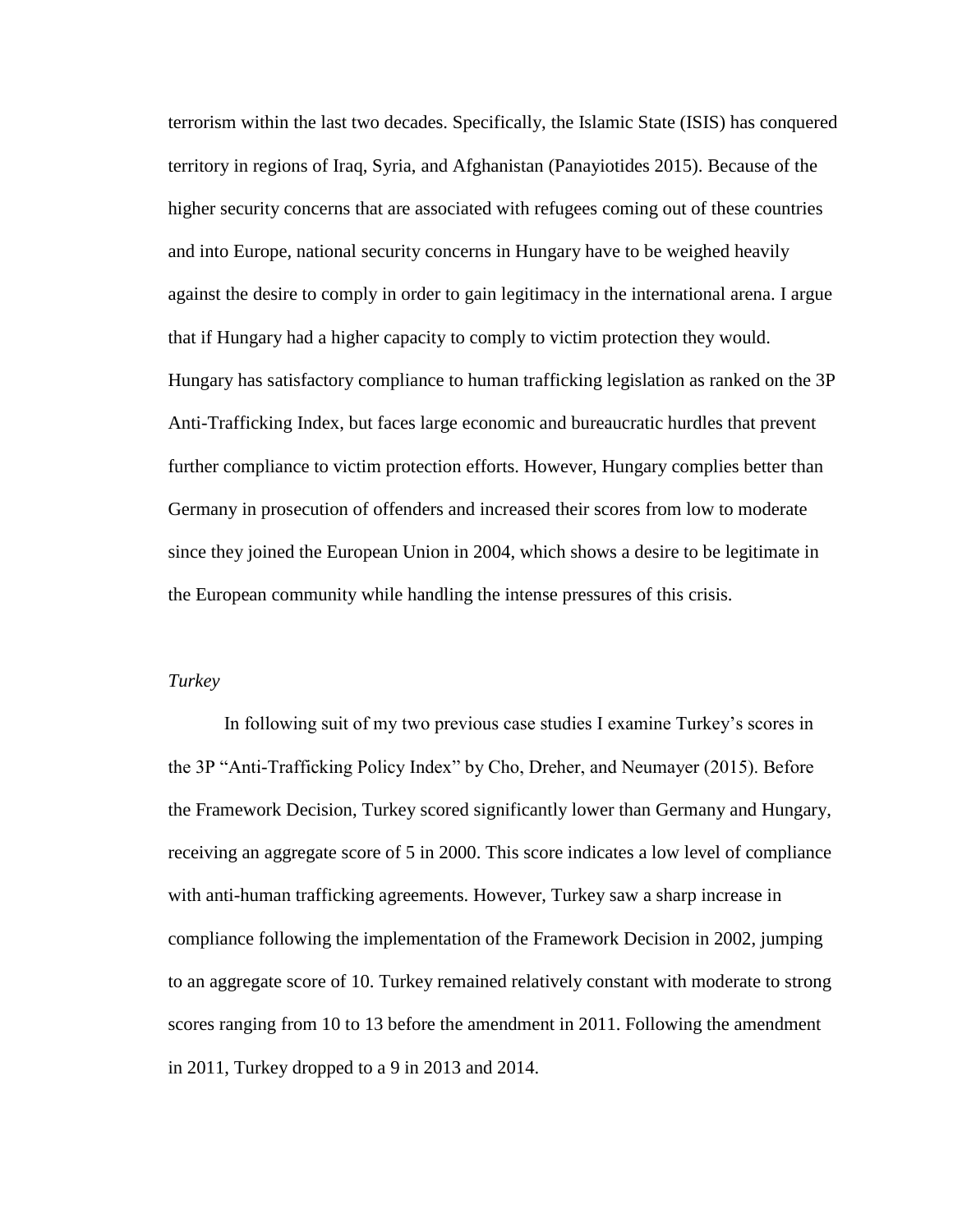Turkey faced the largest deficit of the three countries in 2004 according to the US State Department's Trafficking in Persons Report. The TIP ranked them as a Tier 2 watch list country, which meant that Turkey did not fully comply with the minimum standards, but were making efforts to bring themselves into compliance with those standards. Additionally, the absolute number of victims of severe forms of trafficking was very significant or was significantly increasing in Turkey during the time, or there was a failure to provide evidence of increasing efforts to combat severe forms of trafficking in persons from the previous year (US State Department 2004).

Still, Turkey included human trafficking in their domestic criminal code prior to 2004. Article 80 of their criminal code prohibits both sexual exploitation and labor forms of human trafficking. These crimes come with heavy sentences of eight to twelve years imprisonment. Turkey defined human trafficking as facilitating the unlawful entry of a foreigner into the country. Human trafficking also included providing shelter for, kidnapping, transporting a person from one place to another unlawfully or by force, threat, or violence. The criminal code also included acts of enticement or taking advantage of helpless persons in order to force them to work or serve while being treated like a slave (Turkish Criminal Code).

Turkey, while lacking in other factors, particularly criminalized human trafficking with sentences exceeding 20 years. However, the equal implementation of these penalties is where Turkey was lacking. In fact, government officials involved in human trafficking in 2003, did not receive sentences close to that stated in their criminal code. Turkey does have the presence of an inter-agency police task force based in Istanbul that deals heavily with human trafficking (US State Department 2004).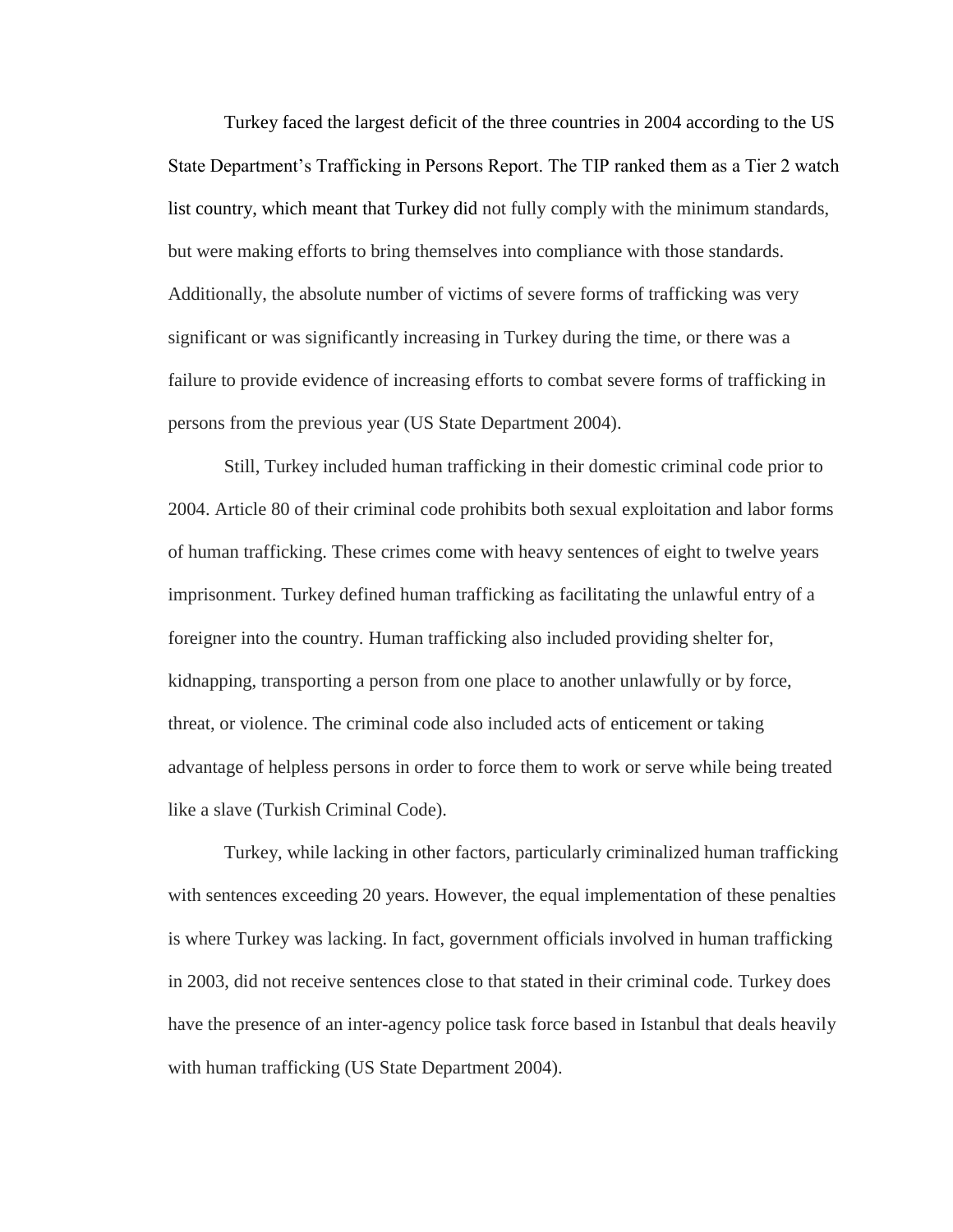Victim assistance is Turkey's most prominent downfall prior to 2004. Turkey had the practice of "dumping" victims back in their source countries without proper screening for many years. This process of "dumping" means repatriating human trafficking victims to their source countries with no regard for their safety. This practice began to change in late 2003 and those changes were not yet reflected in the 2004 TIP report. The most widespread issue in Turkey was the separation between local authorities and the standards of the central government. This was greatly hindering improvements nationwide prior to 2004. Larger cooperation with NGOs also began in late 2003, early 2004. A new policy was introduced in 2004 that would provide full medical assistance to victims and extend the humanitarian visa from 1 month to 6 months for victims (US State Department 2004).

By 2010, Turkey had increased its standing from Tier 2 Watchlist to Tier 2. This still means that Turkey is not complying to minimum standards set by the United States Department of State, but they are actively trying to. Turkey still faced problems with high levels of repatriation of victims and a severe lack of funding of nongovernmental organizations working to combat human trafficking within the country (US State Department 2010).

In terms of prosecution Turkey continued its reputation of aggressive investigation, prosecution, and conviction of traffickers. Under Article 80 of their penal code 23 traffickers were convicted in 2009, all of which received prison sentences ranging from one to twelve years, with the majority receiving six to twelve years. Overall Turkey convicted 50 people for human trafficking offenses in 2009. Turkey's judicial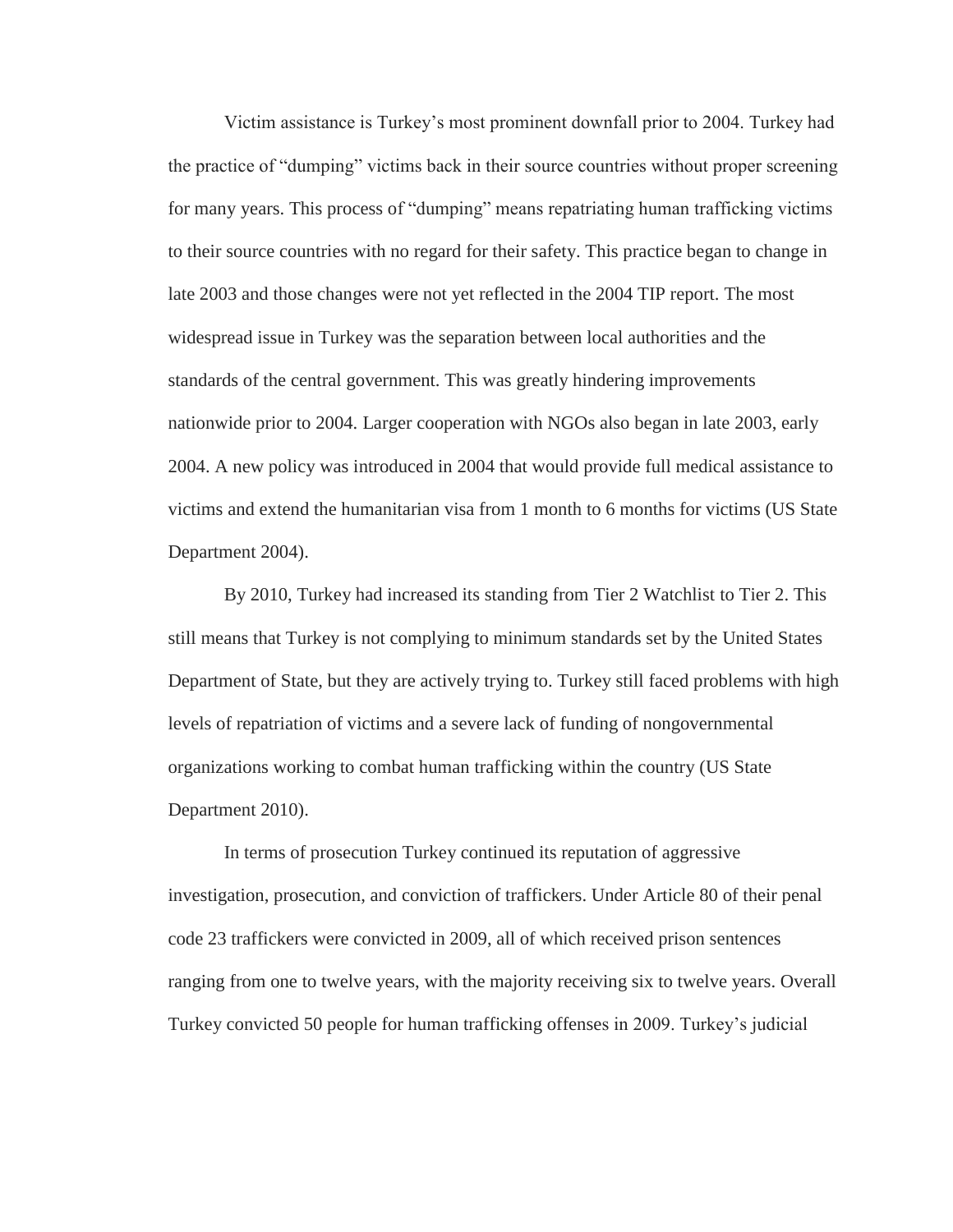system also trained 164 judges and prosecutors on human trafficking offenses and protocols (United States Department of State 2010).

Although prosecutions were strong prevention continued to lack in Turkey in 2010. Turkey still continued to struggle in identifying victims, but did continue to train all military personnel on possible warning signs prior to international development. Turkey also worked to expand its "157" crisis hotline for human trafficking tips, but there is no evidence that the funding was ever received from the government. An international television campaign between Moldova and Turkey had some success (United States Department of State 2010).

Protection of victims was Turkey's largest obstacle during the reporting period. Although the Turkish government did approve plans for a third anti-trafficking center to be added to their current centers in Istanbul and Ankara, funding for the two current centers was severely lacking and backlogs in bureaucracy has delayed this third shelter. Overall 85 trafficking victims were provided assistance at these two shelters during the reporting period. Most victims denied to cooperate with police for investigations or simply for evidence due to distrust in the law enforcement system. In response to this an agreement was signed that allows shelter staff to interview victims and collect testimonies. A translation services agreement was also signed in the effort to collect more information from victims and further assist them. A total of 102 victims were identified in Turkey in 2009, 75 of which were repatriated to their source country. These are large decreases from previous years. Turkey offers humanitarian visas for up to six months, but none were applied for during the reporting period (US State Department 2010).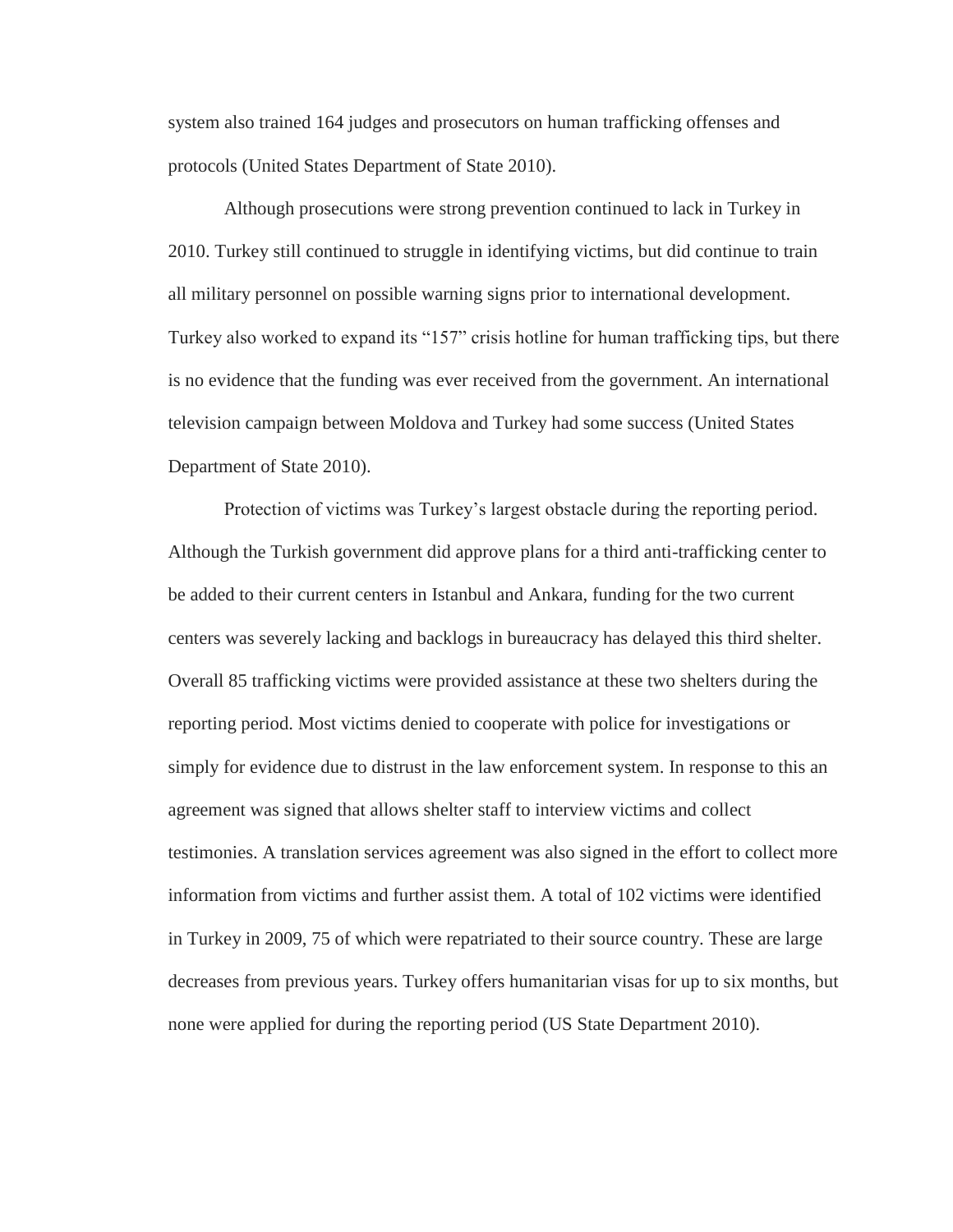In 2013 Turkey remained a Tier 2 country in the United States Department of State's reports. The Government of Turkey restructured its anti-trafficking programs in response to shifting leadership priorities. This restructuring detrimentally affected Turkish efforts to fight trafficking. Victim protection dropped by 50% over 2 years and law enforcement efforts were next to nothing. The Turkish interagency national taskforce on combating human trafficking has not met since 2012 and denied that children are trafficking victims in Turkey as well as denied the existence of forced labor in Turkey (US State Department 2013).

In the reporting period, the Government of Turkey significantly reduced efforts to protect victims. Turkey only identified 15 female victims in 2013, compared to 51 in 2011, only 3 of those 15 received services. The government reported no children as victims of trafficking, mirroring the Turkish interagency national taskforce on combating human trafficking statements. The government provided funding to 3 shelters that provided psychological and medical care, social activities, counseling on humanitarian visa and residency permits, and counseling on their rights to return to their origin country. Foreign and domestic victims are provided the same services, as reported by the Turkish government. Foreign victims can apply for a 6-month humanitarian visa, that could be extended to 3 years, were provided a 30-day reflection period, and could obtain a work permit. However, victim identification lacked because of improper and/or lack of law enforcement training. Often, law enforcement failed to identify victims and deported them with no assistance (US State Department 2013).

The government's anti-trafficking program needs to completely overhauled, including victim identification, law enforcement efforts, data collection, and interagency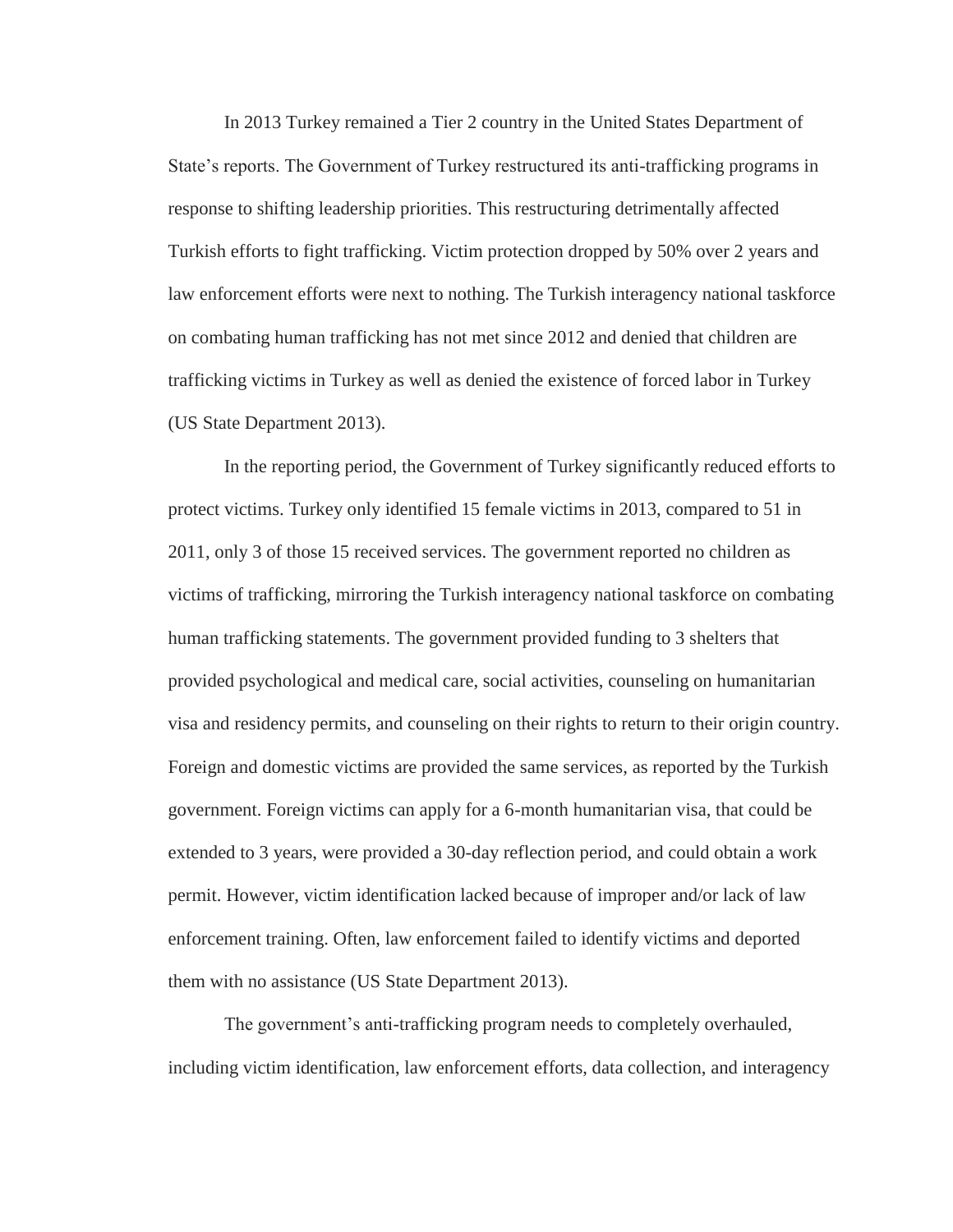coordination. Victim identification efforts need to be significantly increased, especially for men and children. Increasing incentives for victims to cooperate in prosecution of offenders, including an adequate reflection period. Turkey needs to ratify comprehensive anti-trafficking legislation and use it as a model for national systems, for example the EU Directive 2011/36/EU (US State Department 2013).

These overwhelmingly critical reports of Turkey's compliance are further compounded by examining the control variables. Turkey has faced extreme fluctuations in their level of democracy as measured by the Polity IV scale. However, since the 1990s they have consistently received a score of 7 or higher. Since 2012, Turkey has received a score of 9. As I have identified previously, research indicated that when a state passes the threshold of 7 on the scale human rights offenses decrease (Davenport and Armstrong 2004). Turkey's score of 9 should aid in compliance efforts, as their democratic structure is conducive to a high level of respect for human rights, in this case victim protection of refugees.

However, contrary to their high democracy scores during the time period of analysis, Turkey had a low representation of women in parliament. In 2003, one year after the Framework Decision was passed, Turkey only had 4.4 percent of seats in parliament held by women. Turkey saw an increase to 9.1 percent in 2010 (pre- FD Amendment) and 14.2 percent in 2012 (post- FD Amendment) (Inter-Parliamentary Union 2017). As stated previously the percentage of women in parliament is positively associated with the level of protection of victims (Yoo and Boyle 2015). With lower percentages of women in parliament than the global average of 23 percent, and the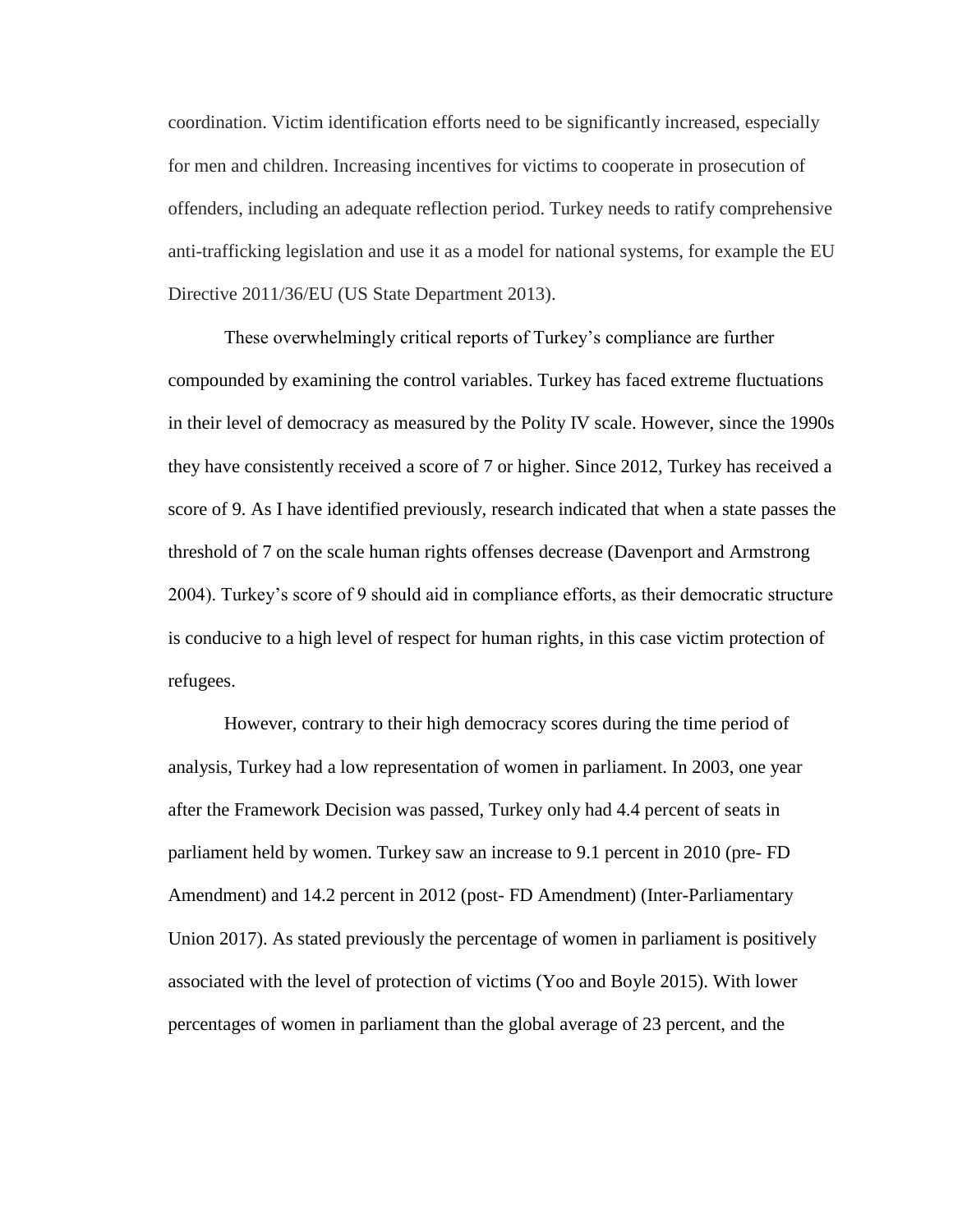European average of 24 to 25 percent, I would expect Turkey to be less likely to comply with the victim protection aspect of the Framework Decision.

Additionally, Turkey's gross domestic product (GDP) per capita is ranked  $56<sup>th</sup>$  in the world (The World Bank). Turkey's per capita GDP is relatively low for a European country and may signal a lower capacity to implement and comply with the policy in the Framework Decision (see Appendix Graph 5).

Government control of corruption also has an effect on implementation of human rights norms, including victim protection. Ranking on a scale of -2.5 (low control) to 2.5 (high control), Turkey has consistently fallen on the lower end. Turkey scored a -0.3 in 2000 (pre- FD), 0.0 in 2010 (pre- FD Amendment), and -0.1 in 2015 (post- FD Amendment). These scores put Turkey in the  $50<sup>th</sup>$  percentile in the world for control of corruption (The World Bank). I expect that these scores would hinder Turkey from implementing policy effectively in comparison to both Hungary and Germany.

Turkey's political and economic conditions I examined are not desirable for implementation of policy or compliance. However, there are other factors that may push Turkey further towards compliance. Aid from the United States acts as a motivator for compliance as aid is directly linked to the level of compliance within a country to the Trafficking Victim Protection Act (TVPA). Planned aid for Turkey in 2015 was \$3.85 million, this was much higher than the average for Europe and Eurasia and slightly lower than the global average of \$4.41 million (US Foreign Aid). The amount of aid that Turkey receives from the United States should motivate the government to comply at a higher level.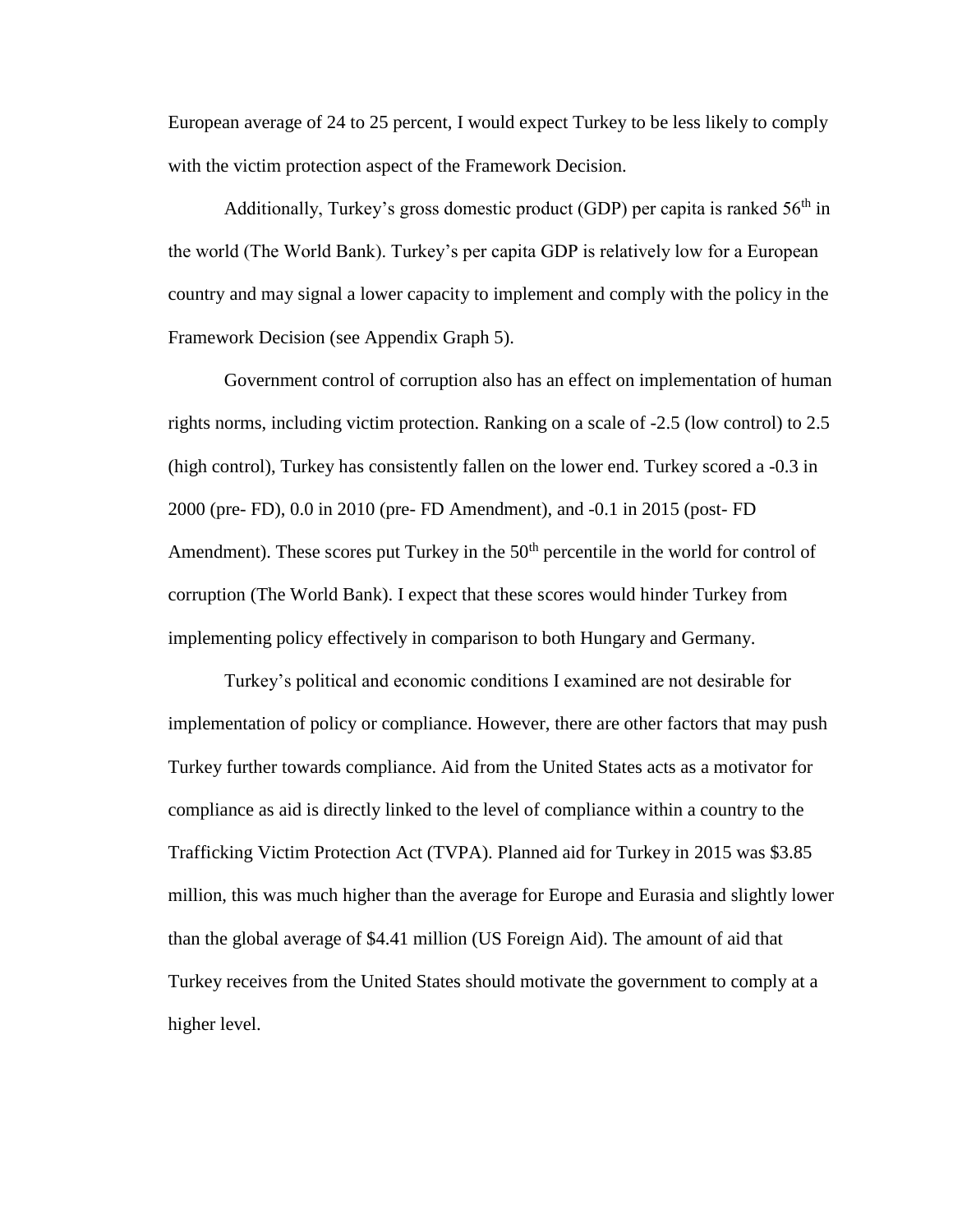However, Turkey is facing extreme pressure in terms of refugees fleeing across their borders from the conflict in the Middle East. Although there is less reliable data available since the refugee crisis is relatively new and refugees fleeing across the Turkish border is much more difficult to track because of the proximity, there are some overwhelming facts available. Turkey now hosts the highest number of refugees, at 3 million (Amnesty International) (UNHCR). Syria is overwhelmingly the largest source country for refugees in Turkey, with about 2.75 million of these refugees originating from Syria. Turkey also hosts about 400,000 non-Syrian asylum seekers, mainly Iraqis and Afghans (Amnesty International) (UNHCR). With borders getting tighter in Europe, more and more refugees are using Turkey as a passage into continental Europe. In response, the European Union passed a deal with Turkey that states that all refugees caught trying to pass into Europe from Turkey will be returned to Turkey in exchange for higher aid to Turkey, visa-free travel for Turkish nationals, and revival of negotiations for Turkey to accede to the EU. As volatile as this deal is, it will prove to be pivotal in Turkey's compliance with legislation as they look to legitimize themselves for accession into the EU.

## **Discussion and Conclusion**

In my analysis I find support for some hypotheses, while I find little support for others. Specifically, I find moderate support for  $H_1$ . Since  $H_1$  encompasses both Hungary and Turkey I cannot fully support it. In my analysis of Hungary, I find moderate support that new member states of the European Union will comply to the Framework Decision to Combat Trafficking in Persons better than established member states. Hungary's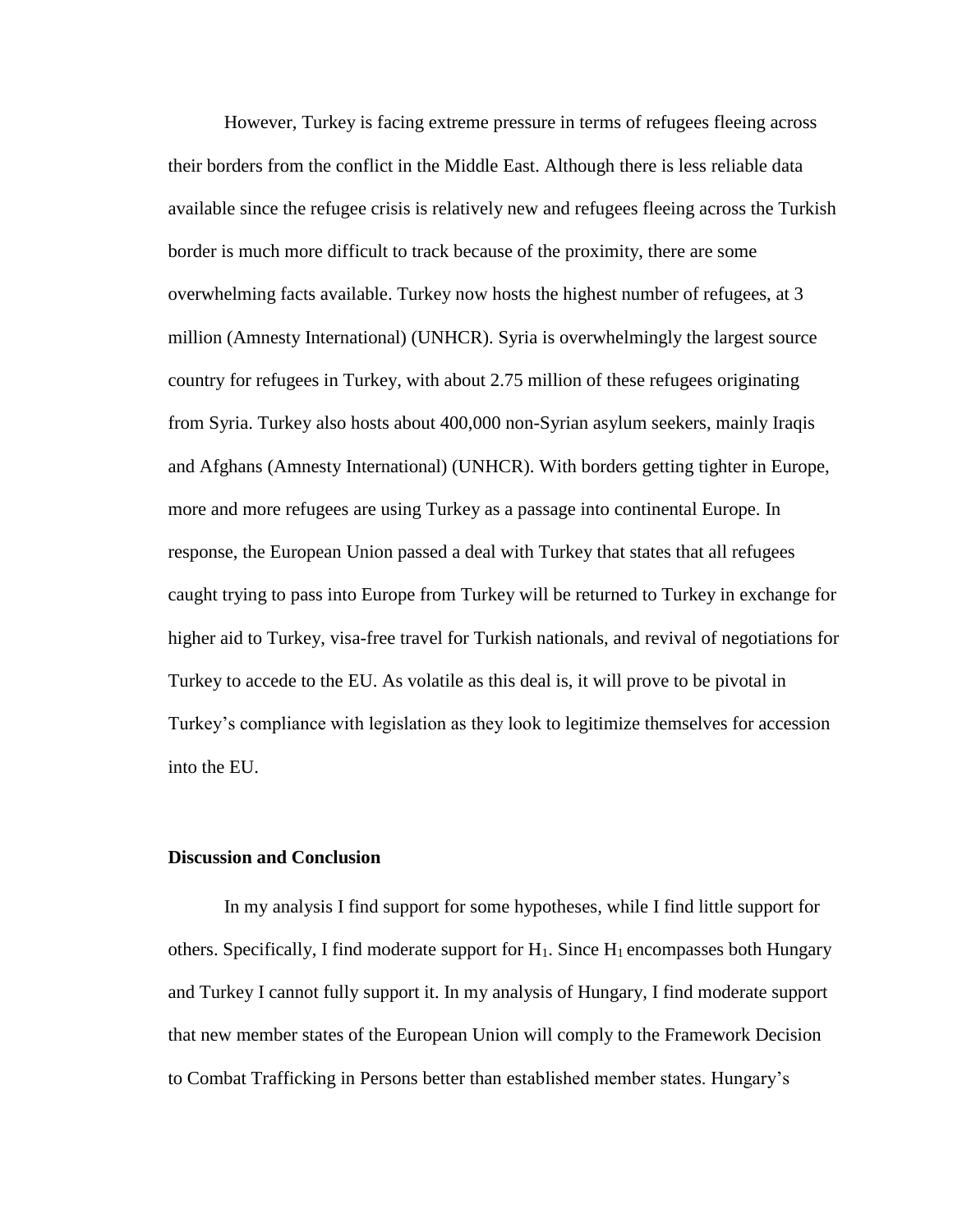aggregate scores on the "3P anti-trafficking" index rose from 8 to 13 during the implementation of the FD and the United States Department of State praised Hungary's efforts in prosecution. However, Hungary still struggled with capacity problems, specifically in terms of GDP/capita and control of corruption, which hindered their levels of compliance, specifically in victim protection. Hungary is facing the highest levels of refugees per capita, which compounded with these capacity problems is greatly hindering compliance. This shows support for H3.

I find little support for  $H_1$  when examining Turkey. Although Turkey's aggregate scores on the "3P anti-trafficking" index did increase from a 5 (pre-FD) to a 10 (post-FD), they dropped again following the amendment, which follows the trend I predicted for more established states in H4. Additionally, Turkey was ranked the lowest in my case study by the United States Department of State as a "Tier 2 Watch List" country. I expected that since Turkey is actively trying to join the EU their scores would follow the trend of EU countries more closely, which boast higher scores overall. However, as expected by  $H_3$ , Turkey faces large capacity problems that greatly hinder their performance. Turkey has a low GDP/capita and faces high levels of corruption that contribute to Turkey's lack of compliance with the Framework Decision. Additionally, Turkey is having to deal with the huge amounts of refugee inflows as they have become a gateway into Europe for many Middle Eastern refugees.

I find evidence to support  $H_2$  in both cases of Hungary and Turkey. Most changes in Hungary's compliance efforts were seen after they joined the European Union and wanted to bolster their international status. Turkey is actively in communication with the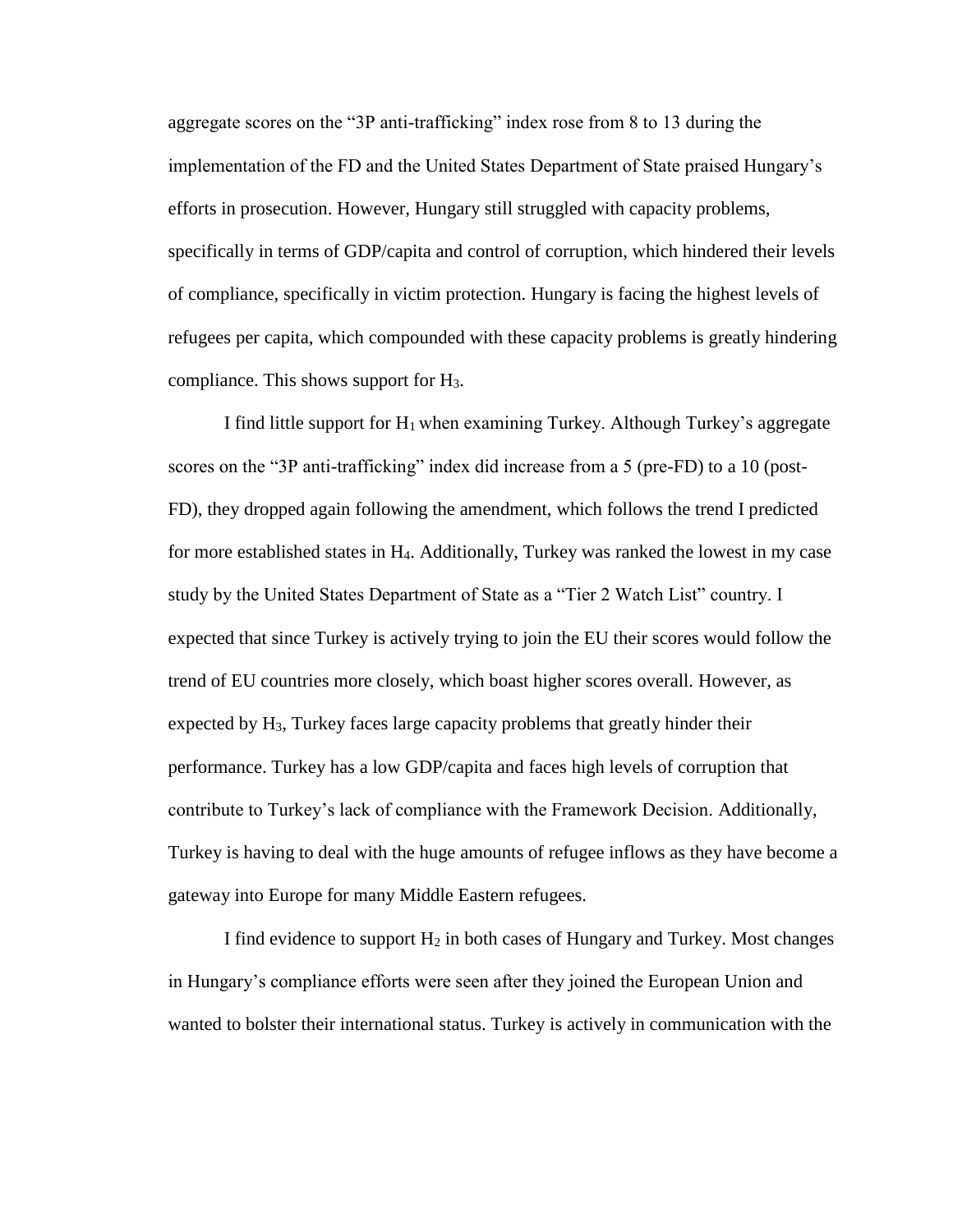European Union to help increase their compliance efforts and in turn reopen talks to join the EU.

Finally, I find support for H4. I expected that long-term members of the European Union would reduce compliance in response to the growing number of refugees because they can bear the sanctions associated with noncompliance and no longer need the incentives offered to comply. Germany is a very powerful founding member of the European Union. In weighing the costs and benefits of compliance to the Framework Decision, Germany may have chosen to bear the costs of noncompliance, such as reductions in US Aid. Germany has a strong GDP; they clearly do not rely on aid from the United States. It likely had the capacity to improve victim protection. Although Germany maintained high levels of compliance according to the U.S. Department of State's blunt measure, I see a decrease in its ranking on victim protection on Cho, Dreher, and Neumayer's (2015) "3P" Anti-Trafficking Policy Index as the increase in the number of refugees placed more and more pressure on Germany. Thus, despite socialization, Germany made a rational decision to reduce its efforts at victim protection and prosecution of offenders as the costs of compliance became too high.

Through these case studies I added to the understanding of state compliance in times of international crisis. This research will help scholars define political environments that foster the best compliance with international human trafficking legislation, enabling more effective efforts to combat this growing international crime.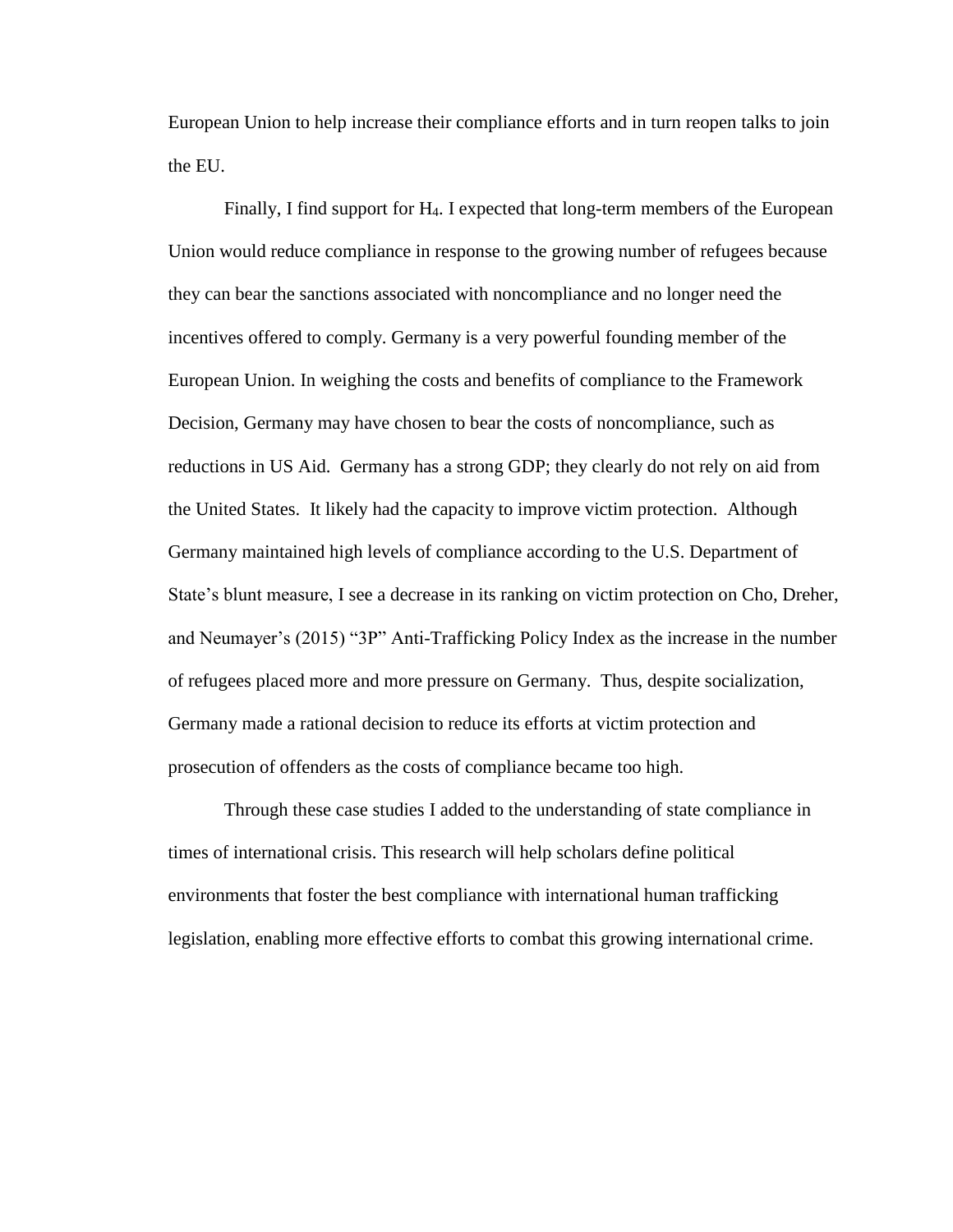## **Appendix**











Source: Eurostat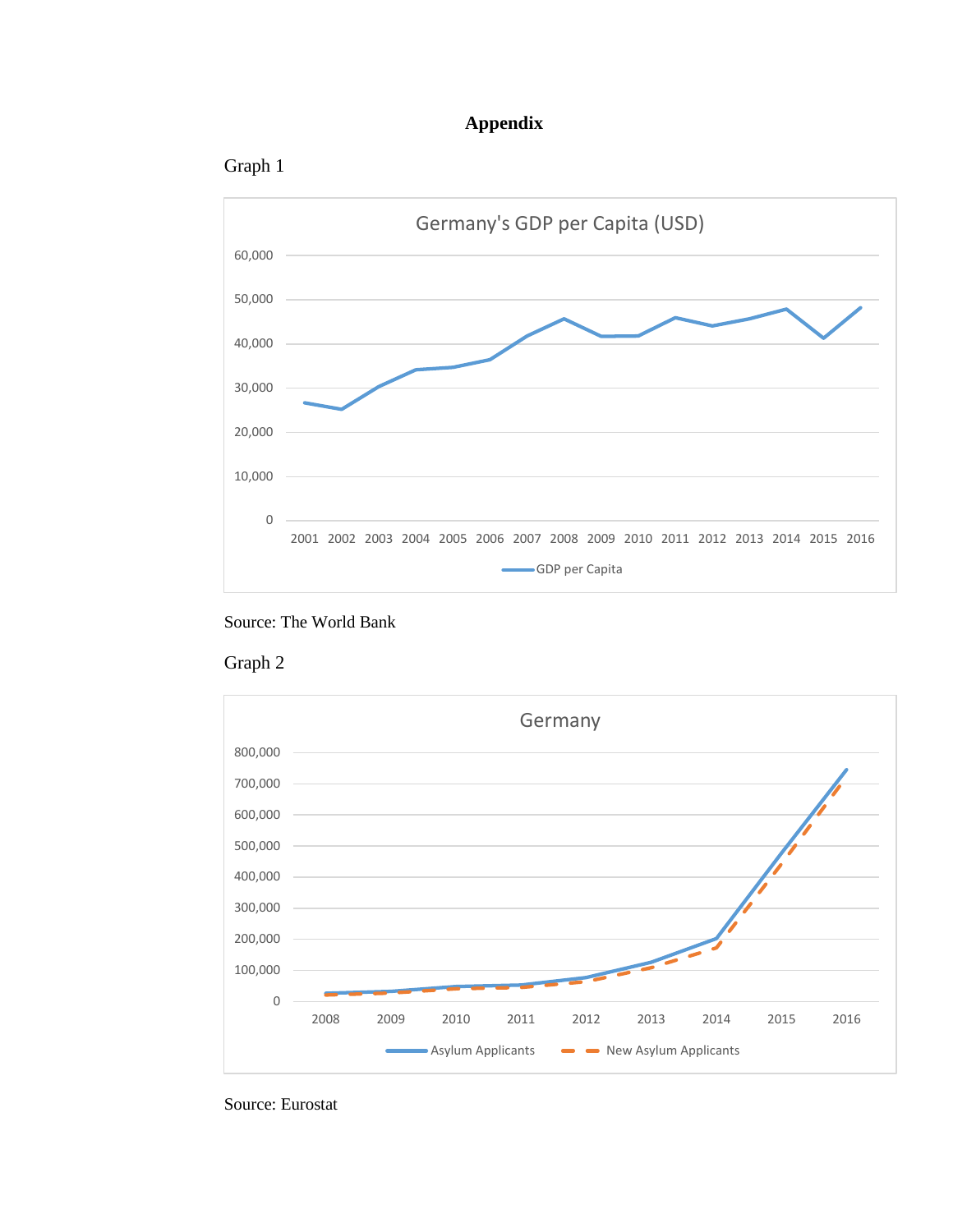









*Source: Eurostat*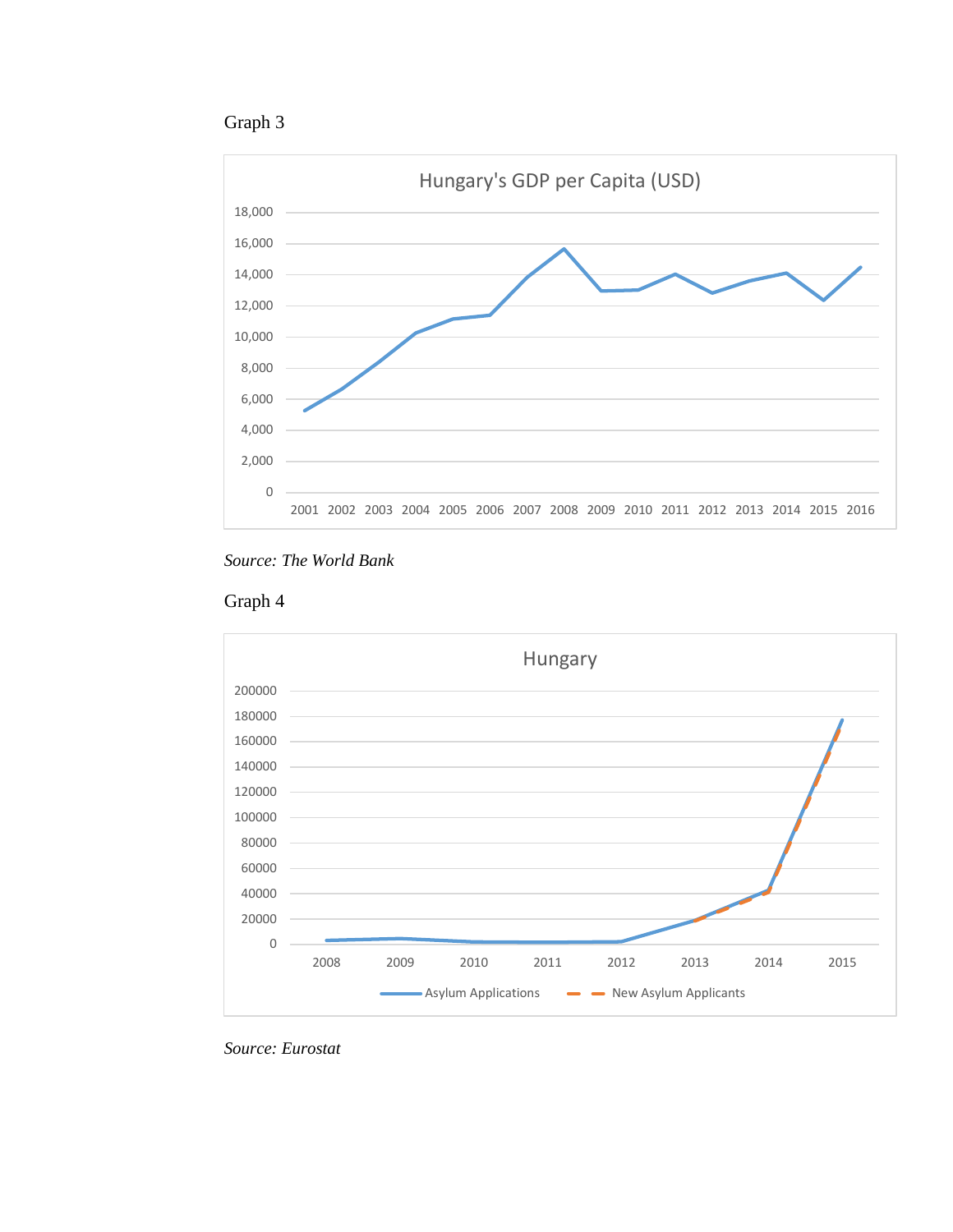



*Source: The World Bank*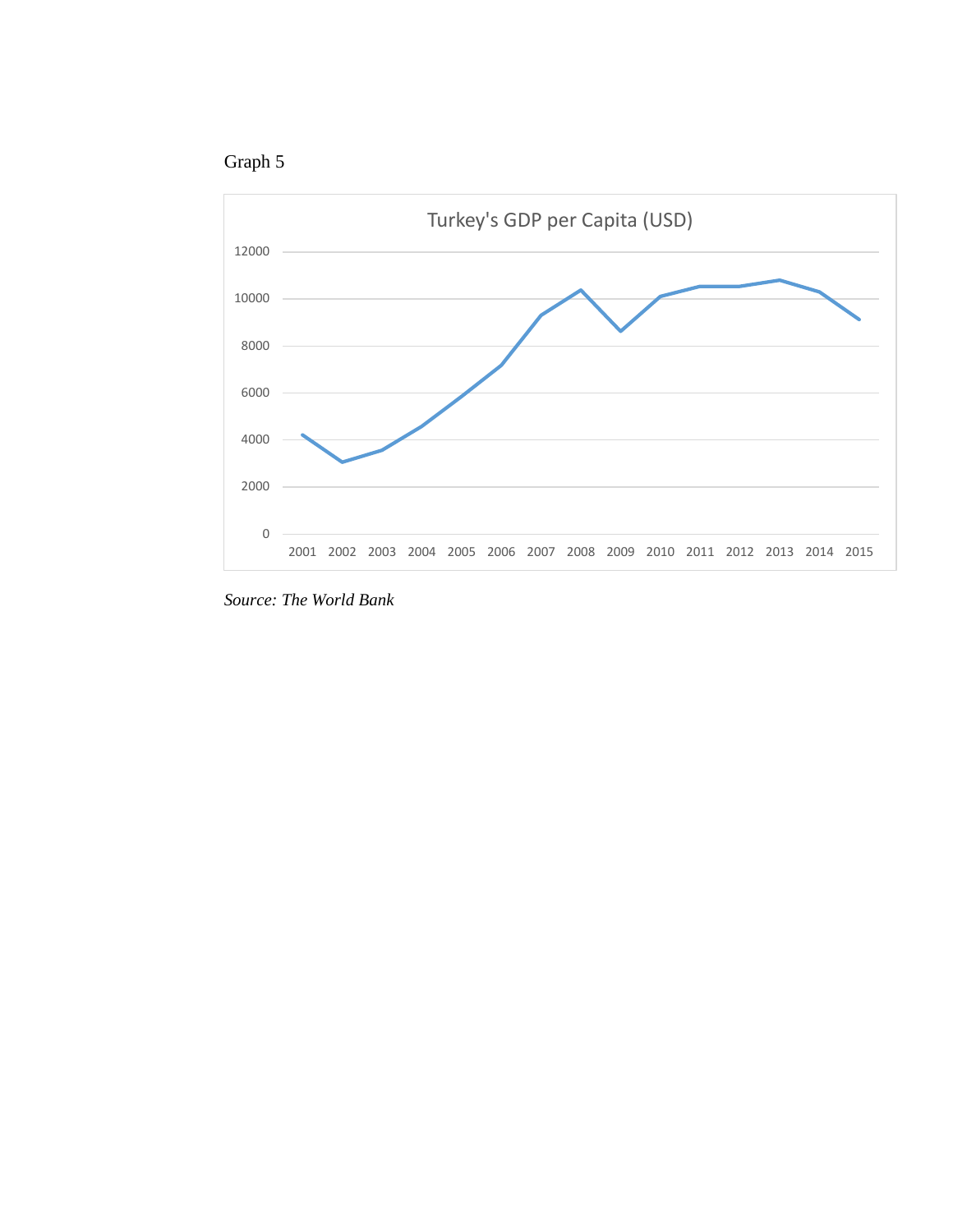## Works Cited

- Atak, Idil, and James C Simeon. 2014. Human Trafficking. *Journal of International Criminal Justice* 12(5): 1019-1038.
- Börzel, Tanja A., Tobias Hofmann, Diana Panke, and Carina Sprungk. 2010. Obstinate and Inefficient: Why Member States Do Not Comply with European Law. *Comparative Political Studies* 43(11): 1363-1390.
- Chayes, Abram and Antonia Handler Chayes. 1993. On compliance. *International Organization* 47(2): 175-205.
- Cho, Seo-Young, Axel Dreher, and Eric Neumayer. 2014. Determinants of Anti-Trafficking Policies: Evidence from a New Index. *The Scandinavian Journal of Economics* 116(2): 429-454.
- Cho, Seo-Young, Axel Dreher, and Eric Neumayer. ""3P" Anti-trafficking Policy Index Data and Reports." [http://www.economics-human-trafficking.org/data-and](http://www.economics-human-trafficking.org/data-and-reports.html)[reports.html](http://www.economics-human-trafficking.org/data-and-reports.html) (accessed Febraury 16, 2017).
- Cole, Wade M. 2015. Mind the Gap: State Capacity and the Implementation of Human Rights Treaties. *International Organization* 69(2): 405-441.
- Council of Europe, *Council of Europe Convention on Action against Trafficking in Human Beings*, 16 May 2005, CETS 197.
- Davenport, Christian and David A. Armstrong. 2004. Democracy and the Violation of Human Rights: A Statistical Analysis from 1976 to 1996. *American Journal of Political Science* 48(3) 538-554.
- Eriksson, Maria. 2013. The Prevention of Human Trafficking -- Regulating Domestic Criminal Legislation through the European Convention on Human Rights. *Nordic Journal of International Law* 82(3): 339.
- European Commission. 2017. "Eurostat."<http://ec.europa.eu/eurostat> (accessed January 2017).
- German Criminal Code. 2016. "Translation of the German Criminal Code provided by Prof. Dr. Michael Bohlander." Federal Ministry of Justice and Consumer Protection. [http://www.bmjv.de/EN/Home/home\\_node.html;jsessionid=6DC1233A66743178](http://www.bmjv.de/EN/Home/home_node.html;jsessionid=6DC1233A66743178389190AA687CF67B.1_cid324) [389190AA687CF67B.1\\_cid324](http://www.bmjv.de/EN/Home/home_node.html;jsessionid=6DC1233A66743178389190AA687CF67B.1_cid324) (accessed February 2017)
- Goodman, Ryan and Derek Jinks. 2004. How to Influence States: Socialization and International Human Rights Law. *Duke Law Review* 54(3):621-703.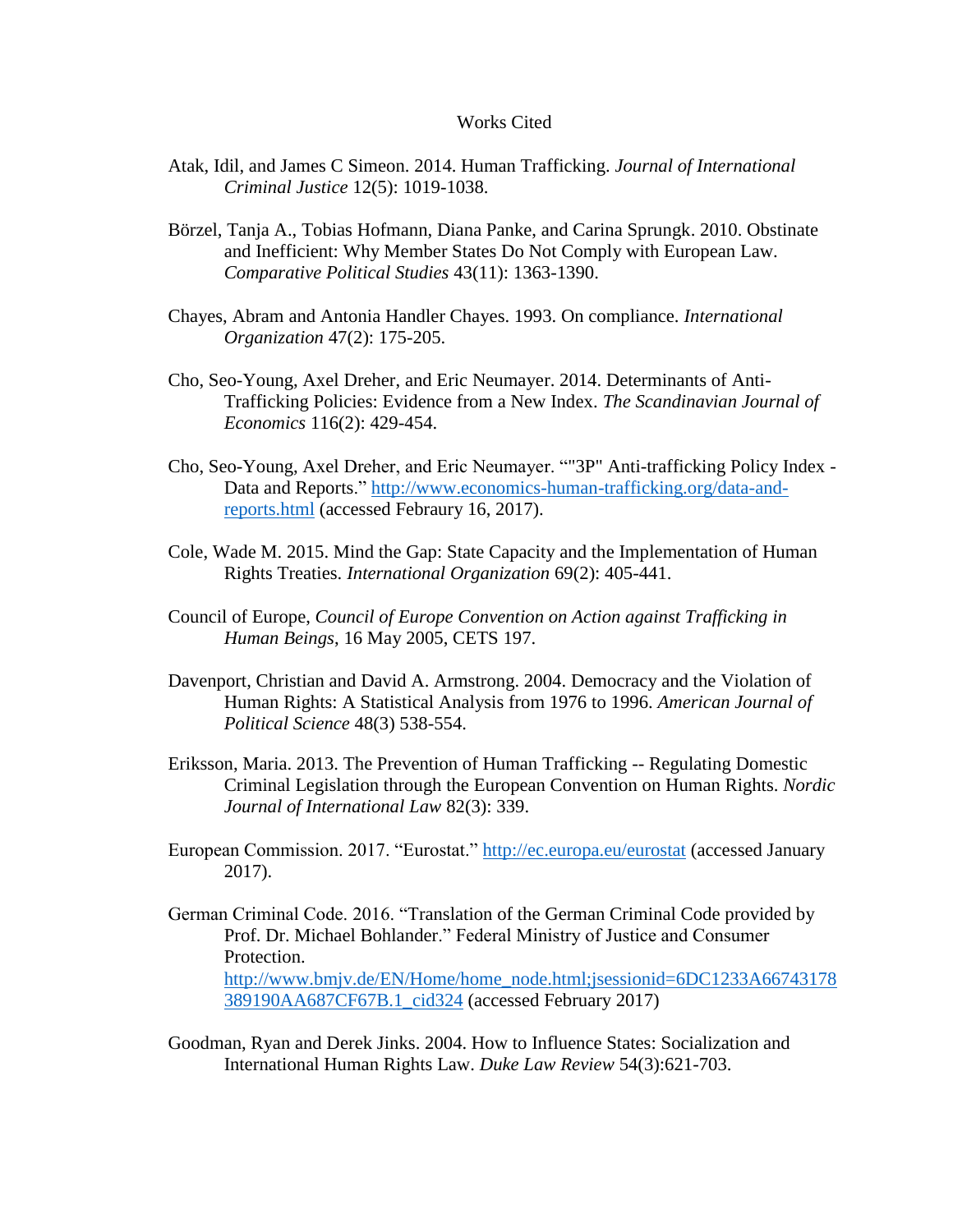- Hasani, Olard. 2015. Why EU Migration Law Matters? Legal Perspectives on EU Migration Law. *Juridical Current* 18(3), 35-45.
- Hathaway, Oona. 2002. Do Human Rights Treaties Make a Difference? *The Yale Law Journal* 111(8):1935-2042.
- Hathaway, Oona. 2005. Between Power and Principle: An Integrated Theory of International Law. *University of Chicago Law Review* 72(2):469-536.
- International Monetary Fund. 2016. "The Refugee Surge in Europe: Economic Challenges." *International Monetary Fund, Staff Discussion Notes.*  (Authors/editors, Allan Dizioli; Antonio Spilimbergo; Bergljot B Barkbu; Christian H Ebeke; Enrica Detragiache; Helge Berger; Huidan Huidan Lin; Linda Kaltani; Nicoletta Batini; Petia Topalova; Sebastian Sosa; Shekhar Aiyar) [http://www.imf.org/en/Publications/Staff-Discussion-](http://www.imf.org/en/Publications/Staff-Discussion-Notes/Issues/2016/12/31/The-Refugee-Surge-in-Europe-Economic-Challenges-43609)[Notes/Issues/2016/12/31/The-Refugee-Surge-in-Europe-Economic-Challenges-](http://www.imf.org/en/Publications/Staff-Discussion-Notes/Issues/2016/12/31/The-Refugee-Surge-in-Europe-Economic-Challenges-43609)[43609](http://www.imf.org/en/Publications/Staff-Discussion-Notes/Issues/2016/12/31/The-Refugee-Surge-in-Europe-Economic-Challenges-43609) (accessed February 16, 2017).
- Inter-Parliamentary Union. 2016. "Women in National Parliaments." Inter-Parliamentary Union<http://www.ipu.org/WMN-e/classif.htm> (accessed February 15, 2017).
- Keck, Margaret E. and Kathryn Sikkink. 1998. *Activists Beyond Borders: Transnational Advocacy Networks in International Politics*. New York: Cornell Univ. Press.
- Keith, Linda Camp. 2010. Human Rights Instruments *The Oxford Handbook of Empirical Legal Research,* edited by Peter Cane and Herbert M. Kritzer, 351-373. Oxford: Oxford University Press*.*
- Krieg, Sarah H. 2009. Trafficking in Human Beings: The EU Approach between Border Control, Law Enforcement and Human Rights. *European Law Journal* 15(6): 775-790.
- Lebeck, Carl. 2007. Sliding Towards Supranationalism? The Constitutional Status of the EU Framework Decisions after Pupino. *German Law Journal* 8(5): 501-532.
- Mearshimer, John J. 1994. The False Promise of International Institutions. *International Security* 19:5-26.
- Orłowska, Renata. (2011). Immigration in the European Union in the Second Decade of the 21st Century: Problem or Solution? *Folia Oeconomica Stetinensia*, 10(2), 164- 174.
- Panayiotides, Nicos. 2015. The Islamic State and the Redistribution of Power in the Middle East. *International Journal on World Peace* 3(11): 11-24.